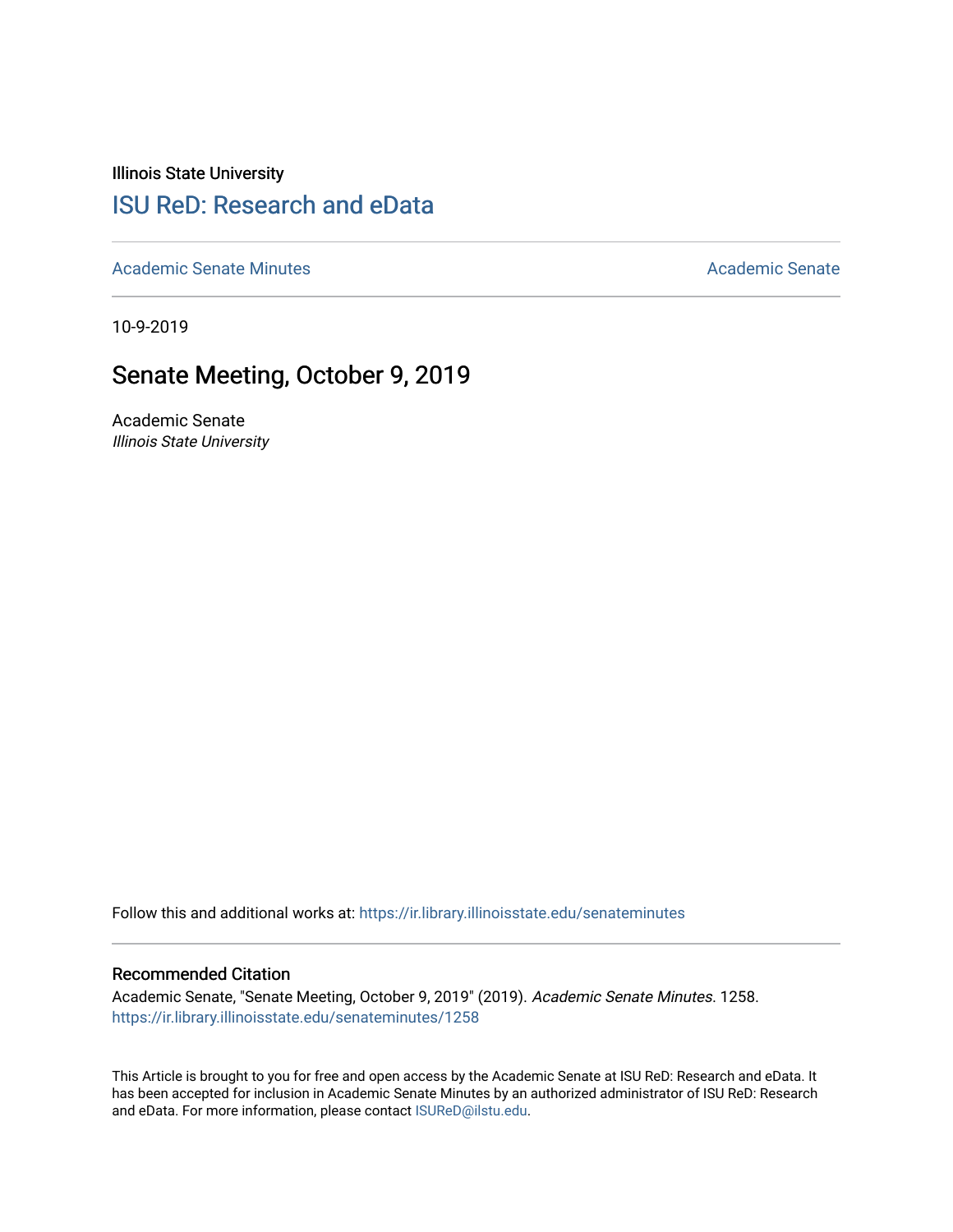# **Academic Senate Meeting Minutes Wednesday, October 9, 2019 7:00 P.M. Approved**

## *Call to Order*

Academic Senate Chairperson Susan Kalter called the meeting to order.

## *Roll Call*

Academic Senate Secretary Martha Horst called the roll and declared a quorum.

Senator Kalter: All right. Wonderful. We have a quorum. And I just want to say welcome to all of our guest observers. And I want to…As you know, we're under the Open Meetings Act, so I'm going to read the Senate Bylaws regarding the Open… the public comment period. The opportunity for public comment is in Article V Section 4. E. of the Academic Senate Bylaws. It says, "The Academic Senate of Illinois State University welcomes constructive communications from members of the University community and the citizens of Illinois. Students, faculty, and staff are encouraged to provide information relative to the academic mission of the University. The Academic Senate will allow up to ten minutes in total for public comments and questions during a public meeting. An individual speaker will be permitted two minutes for his or her presentation. When a large number of persons wish to speak on the single item, it is recommended they choose one or more persons to speak for them. The Academic Senate will accept copies of the speakers' presentations, questions and other relevant written materials. When appropriate, the Academic Senate may provide a response to a speaker's questions within a reasonable amount of time (24 hours or more) following the speaker's presentation. An individual who wishes to make a presentation during a public meeting should sign the sign-in sheet held by the Secretary," the Secretary by the way is sitting to my left, "prior to the start of the public meeting so that the Chair may be made aware of the request. In the event the number of requests to address the Academic Senate at a public meeting exceeds the time available for public comments, the requests will be approved based upon the order of requests listed on the sign-in sheet and requests remaining will be carried over to the next scheduled meeting in the order requested."

So, I believe we have one person on the sign-up sheet, and there is a microphone here next to Senator Solebo, on her right. So, if we could have Ashley Dumas come to the microphone and give her comment.

Ms. Dumas: Hello, everyone. My name is Ashley. I just want to first and foremost let you all know that this… the reason why I'm standing here is not about a mere Homecoming event. That is one situation in an abundance of things that black students on campus feel. This is not an isolated event. This is not by chance. This is not black students being crybabies, being dishonest. This is about the real experience that we have at this institution. The email that was sent out by administrators was not accurate at all. We did not get our side. I believe that that email was sent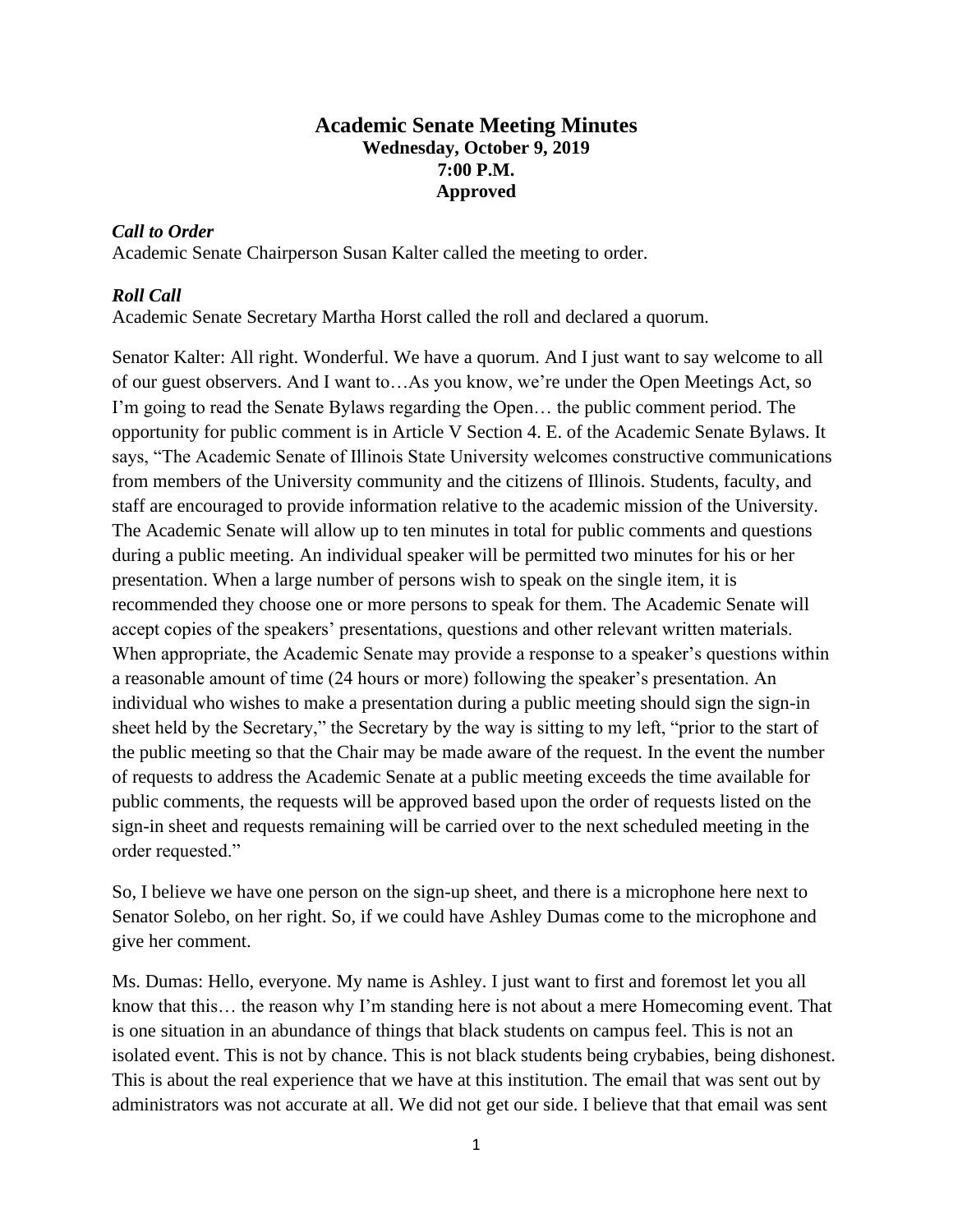out to save face. But we did not address the main issue here. This is not about Homecoming. This is about anti-blackness at this institution, and it needs to be addressed. We say diversity and inclusion; no, we're talking about anti-blackness. This institution was not created for us, and now, you know, years later, 100 years later, it still feels that way, and it should not. I'm speaking on behalf of the black community, on myself. But this isn't about me. This isn't about BHC. This is about your students, and that's the main focal point. Let's stray away from talking about the antics of the Black Homecoming and all of that. That's not what I'm here for, and I will continue to say that. And you will not…This will not be the last time y'all hear me, because I got more to say. We all got more to say. Check out that #AntiBlackISU tweet. Check out that hashtag. I'm not the only one, and I'm not going to be a casualty to this. I'm not the only one. So that's really all I have to say at the moment, but best believe I'm not stopping. You can't stop me. You can't stop the black students, because we need to have equity. We need to be feeling valued, and if we don't feel that way, we're not going to stop until something gets done. I want to see action. I want to see movement, not just a statement sent out to the campus to silence us. That was another act to silence us. I'm not being silenced. We're not being silenced. So I'm going to stop, I only have two minutes, but just best believe the black experience is more than just this mere two minutes that I just gave y'all. Thank you.

### (Applause)

Senator Kalter: All right. I want to make sure that we don't have anyone else that wants to give public comment. We've got 10 minutes for it.

Ms. Breland: Hello, everybody. My name is Khayla Breland. So I actually, I want to address the email that was given out. I was able to read that, and I found it, kind of like (oh, she's gone) but Ashley Dumas, she spoke on it a little bit. In the statement, it talked a lot about, like, I saw something about like the task force and people doing stuff, and figuring out and wanting to know how we feel. I kind of felt, no, I did feel like, that was an excuse, right. So, we all know what is wrong with this campus. We all know, like what Ashley said, what the black experience was like. So, I just recently graduated in May, and I just sat in these same seats. I was the former VP of the Assembly of SGA, and while in that position we read many different policies that go through that talked about diversity, that talked about the decline in graduation rates of black and brown students, and we know why these things happen, but nothing was done. So I think we need to come back from saying that we need to talk, and people can say more, and things like that because we know what's the issue already, we just need to do it. So I just challenge each and everyone, from teachers to administrators to the President, to the Provost, to every single person in here to actually do the work, like Ashley said, because we know what needs to be done, we know what these issues are, we just have to actually do it. That's it.

(Applause)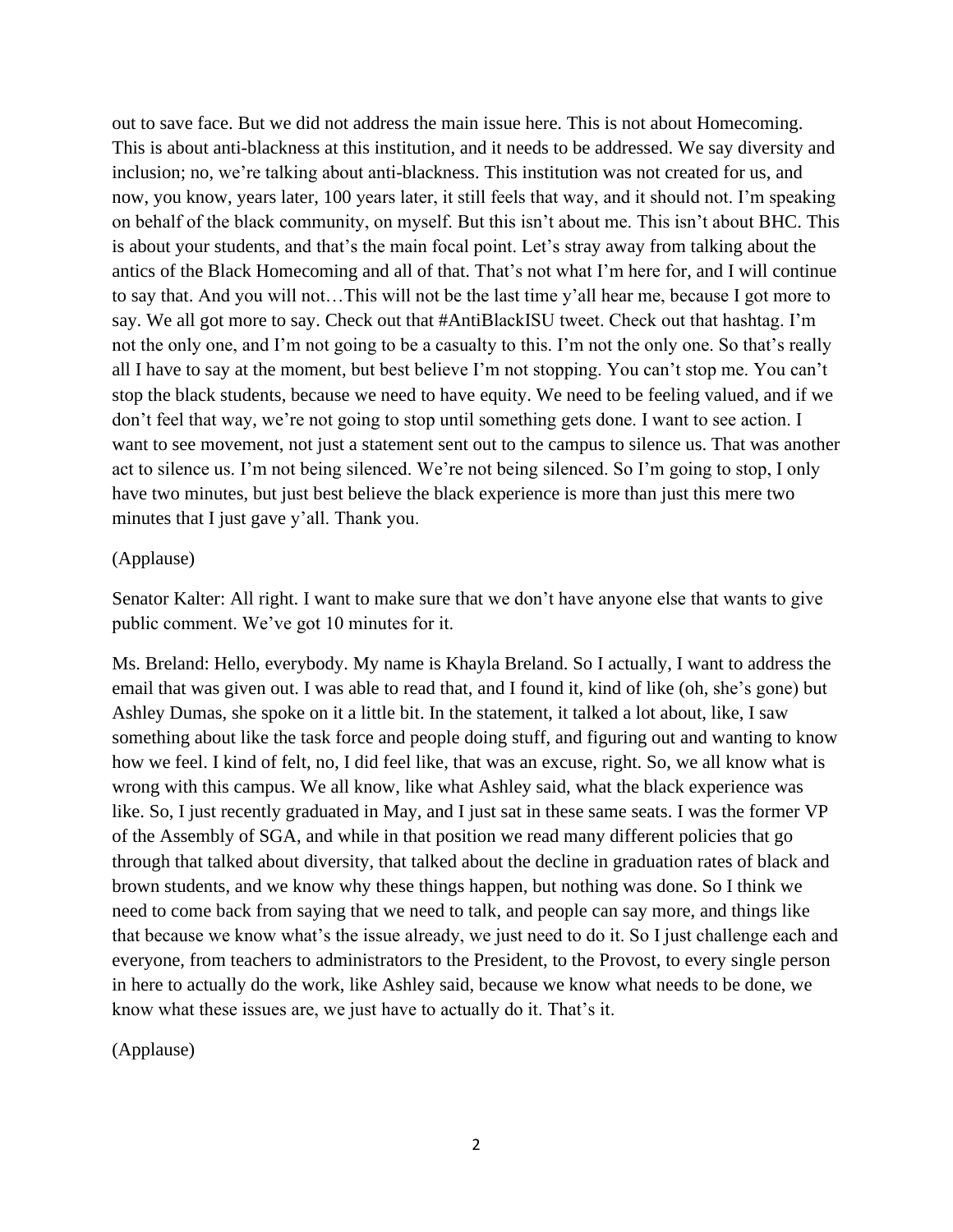Senator Kalter: Thank you, Senator Breland. Do we have others? Anyone else want to… What's your name? Okay. We have Danielle Agbonifo.

Ms. Agbonifo: Hi. My name's Danielle Agbonifo, I'm a part of PRIDE and many other organizations on campus. My main thing right now is University Housing. I currently live at Cardinal Court, and it is the  $6<sup>th</sup>$  week of school, and we've already had several incidents when it comes to race on campus and University Housing. I feel like it is really important for us to make sure that our students are safe, and they're able to have a place to lay their head at night and feel safe while doing so. I think it's not fair that we pay all this money to live in University Housing and when we complain about racial, LGBT issues, homophobia, transphobia, and you know, the works, it's being ignored. I feel like University Housing and University needs to do something better, and to actually listen to the students who live there, because we had, just from the beginning of the year, we had students who didn't have a place to lay their head because University, like, was over populated. Watterson, people were living in places where they should not be living, same with at Hewett and Tri-Towers. I feel like it is really important to care about the students here because without the students there would be no University, and that's a really big important part about the University. We are the students. Without the students, you guys would not have jobs. And I just feel like you should just listen to the students when it comes to Housing, hate crimes on campus, and as well as just like people who are allowed on campus. I know Jeb, the priest that likes to come here, was calling (excuse my language) calling people whores, sluts, saying that what we were wearing was not appropriate, and that should not be on campus, because I can't go down and walk to class without feeling like my life is in danger by someone who is allowed on campus because this is a public university. I feel like we need to listen to our students more, if we don't listen to our student we will not be here. And that's just basically it. Thank you.

### (Applause)

# *Chairperson's Remarks*

Senator Kalter: Any other speakers for public comment? All right. Thank you so much. We're going to move on to Chairperson Remarks which is basically that I don't have remarks, except to say thank you for the public comment, and for the public being here, and for speaking out on issues that we know are endemic to historically white institutions, and hope we will all keep working on making things better. So, I'm going to turn it over to Senator Solebo for Student Body President Remarks.

# *Student Body President's Remarks*

Senator Solebo: I want to address the #AntiBlackISU, and all of the stories and experiences that have been coming out from the last couple days. So, one thing I want to say is, I am a black woman, and in this position, people try to disassociate my identity with this position, and I can't do that. That's one of the reasons why I'm in this position, and it's just… I just feel like [sobbing], I feel like this University a lot of the time with the policies that are in place,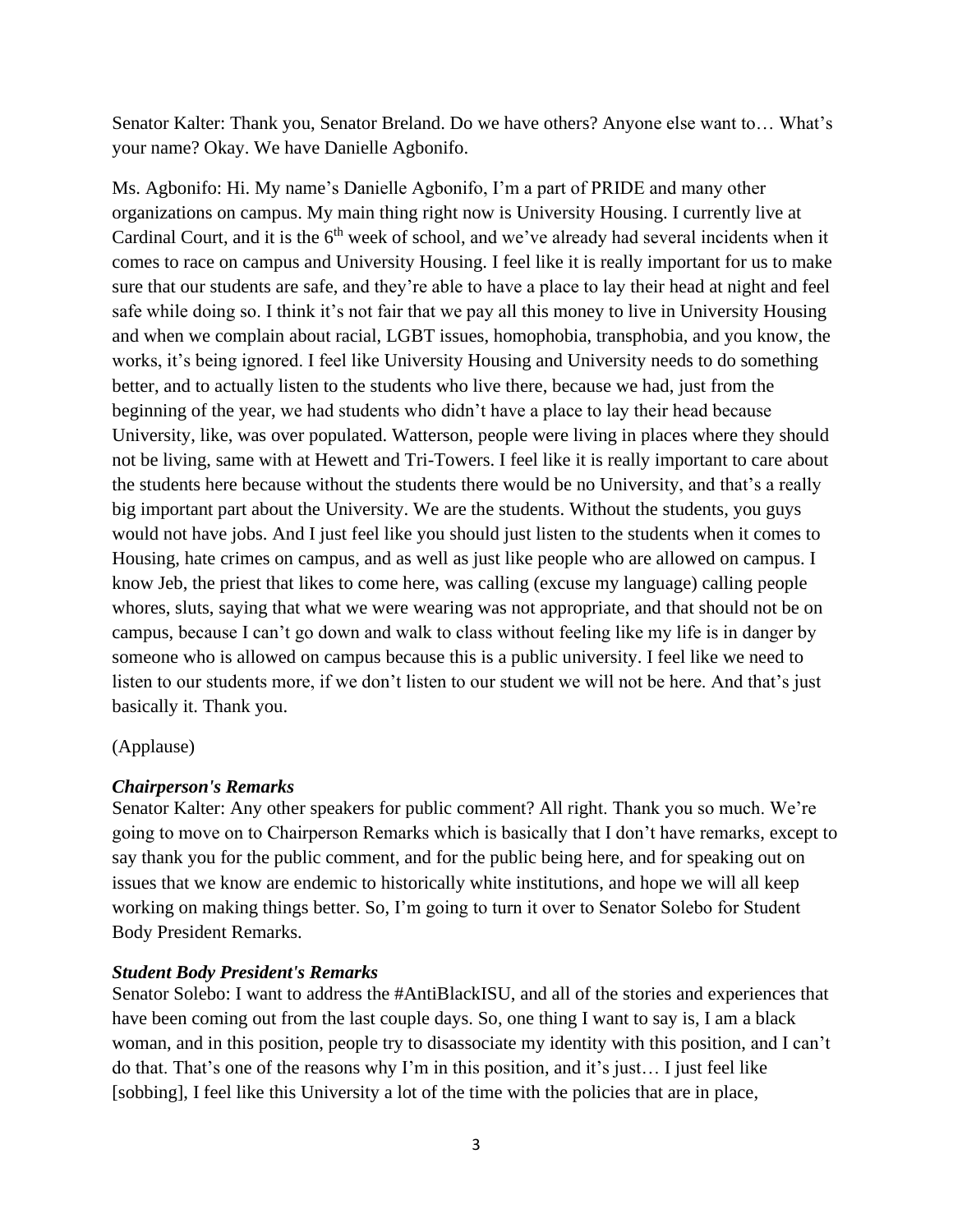sometimes we do what we're used to and not what is right, and we need to change that. That's one of the things that we need to change. A lot of the students feel like we're paying for racism, and we shouldn't feel like that on a campus that we pay for. These experiences will stick with us for the rest of our lives. A lot of the people who are in these positions that have these jobs, a lot of you can go and quit your jobs and leave your jobs, and the experience won't follow you, but as students, as black students, a lot of the experiences will follow us. That will follow us for the rest of our lives. The fact that some people can't feel like, ([given tissues] thank you, thank you), the fact that some people can't feel like they live… Can't feel like wherever they're living is right, and the fact that they feel like what they're paying for isn't meant for them, that is terrible. That is a terrible feeling to have. A lot of people will not feel that for the rest of their lives. Me, I was called the n-word my first week here at ISU and that's one of the reasons why I wanted to make a change on this campus. That's one of the reasons why I wanted to go for this position. I wanted to represent everybody. I wanted to represent everybody, and anybody on this campus. And we need to make sure that we're doing better, and we're doing right by our students, and that we're actually listening. I have went through a lot of things on this campus, and I do feel like this position can help me represent everybody to my fullest extent, and the fact that I'm sitting here crying, telling you all, like, my story and like my experience, why should I have to do that? Why should that have to be the start of something new? This movement isn't new. This movement just looks different from what it did a couple years ago. The fact that we're still talking about this is a problem. The fact that we're still talking about why students should be able to leave, because they're going through racism and microaggressions is a problem. With that, I yield for questions.

#### Senator Kalter: Does anyone have any questions for Senator Solebo?

Senator McClellan: The statement that President Dietz put out this week was a slap in the face to black students on campus and their experiences. It seems that the President is more concerned with the university being characterized as upholding diversity and inclusion than actual black students that are deeply affected by anti-blackness and the lack of diversity and inclusion every single day they step on this campus in their own skin. You emphasize how the campus works tirelessly to provide an inclusive and welcoming environment, yet you cannot claim inclusivity without denouncing racism and addressing the anti-blackness that students are speaking out about. In this letter, you never address anti-blackness or denounce racism. Yes, we have the diversity. Yes, we are here but we lack inclusivity. There are no structural or procedural things in place that protect us from anti-blackness. One student spoke about her experience in campus dining, and how she was threatened to get written up because she could not fit her natural hair into her campus dining hat. As much diversity as we put into campus dining, we our student workers are still subject to Eurocentric policies and procedures without our blackness in mind. At Illinois State University, to black students, diversity means anti-blackness. Diversity means microaggression in classrooms. Diversity means students should shut up when they're being discriminated against. Diversity means that the administration ignores students' actual needs, and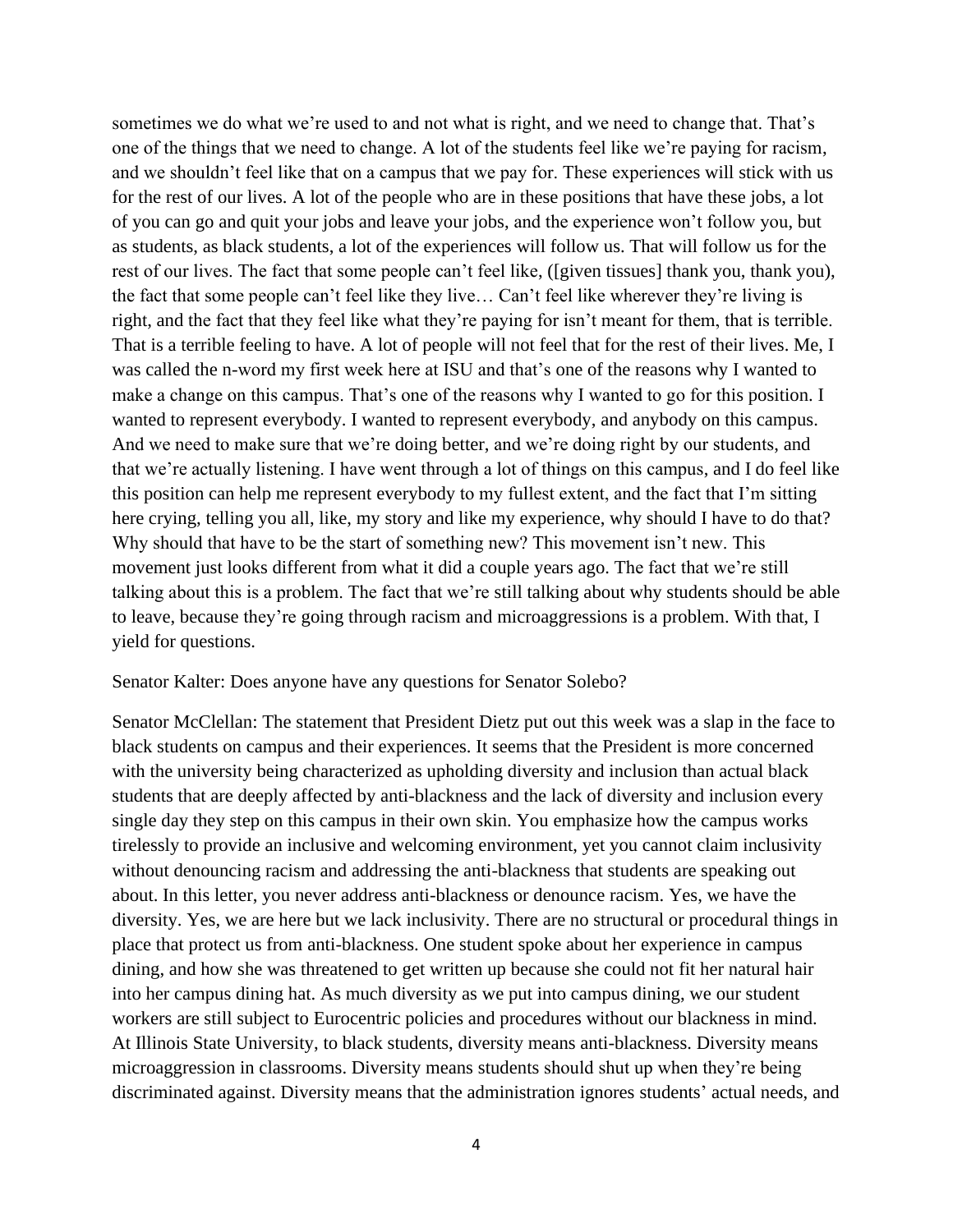they need us… and they make us out to be dishonest about our experiences. This is our experience. What are you going to do about it? In this letter, you state that you take student concerns seriously, but in the same letter you dismiss the discrimination of Black Homecoming Committee by putting out a one sided statement. This makes it seem as if you don't care to even hear them out for the discrimination that they are facing. You could have instead reached out to Black Homecoming Committee, listened to their concerns, and moved accordingly. How do you expect students to feel comfortable to come to your administration about concerns with diversity when this is how you treat them when they voice their opinions? Based on students' stories under the #AntiBlackISU, and stories that we have listened to and collected, students are having similar experiences to the experience that students did in 2016 when the Campus Climate Assessment report was conducted. According to that report, the total types of harassment and discrimination experience respondents most frequently indicated that experience racism, harassment, and discrimination related to race and ethnicity. The report also included data on students reporting experiences in harassment and discrimination. 93% did not report their experiences to an ISU official or designated office. Of those who did report to ISU officials or designated office, most were extremely dissatisfied with the outcome. In Table 10, the Perceptions of Institutional Response to Reports of Harassment and Discrimination, 100% of people who reported an incident of harassment and discrimination either strongly disagreed or disagreed with this statement, "The University objectively and rigorously investigated reports of discrimination and or harassment." What has been done to combat students feeling as if they cannot report their discrimination? According to the hashtag and student stories, many students still feel as if when they report these incidents not much is even done. I would like to bring attention to the student focus group finding portion in the Campus Climate Assessment report. Students of color stated that they feel significantly underrepresented and under-supported. They expressed that ISU is a whitewashed environment, and campus programing, activities, and services maintain a Eurocentric culture perspective. Students of color in this said that they did not feel like they were a part of the Redbird family or student experience. If you google the #AntiBlackISU you can see that black students still feel this way. Why was it that… Why did Black Homecoming Committee…Why was that even created in the first place? Because black student leaders saw that Homecoming was a place that wasn't there for them. The experience that they saw before was Eurocentric and would never truly include black culture. The fact that students had to make their own space to feel included is unacceptable. Today in 2019, students of color still feel this way and nothing has been done to combat this. With talks of a new Multicultural Center arising, I think it's important to point out that when the Multicultural Center is here, that is not the end all, be all. When it comes to inclusion on campus, black students shouldn't have to go to one building on campus to feel safe. If I'm in the dorms, I should feel safe where I sleep. If I have a meal contract, I should feel safe where I eat. If I pay tuition, I should feel safe in my classroom. Black students should feel safe wherever they go on this campus. Anti-blackness should not be tolerated in any single spot on this campus, and if it is black students are not safe. Which of your implementations address students not feeling a part of the Redbird community and how? What is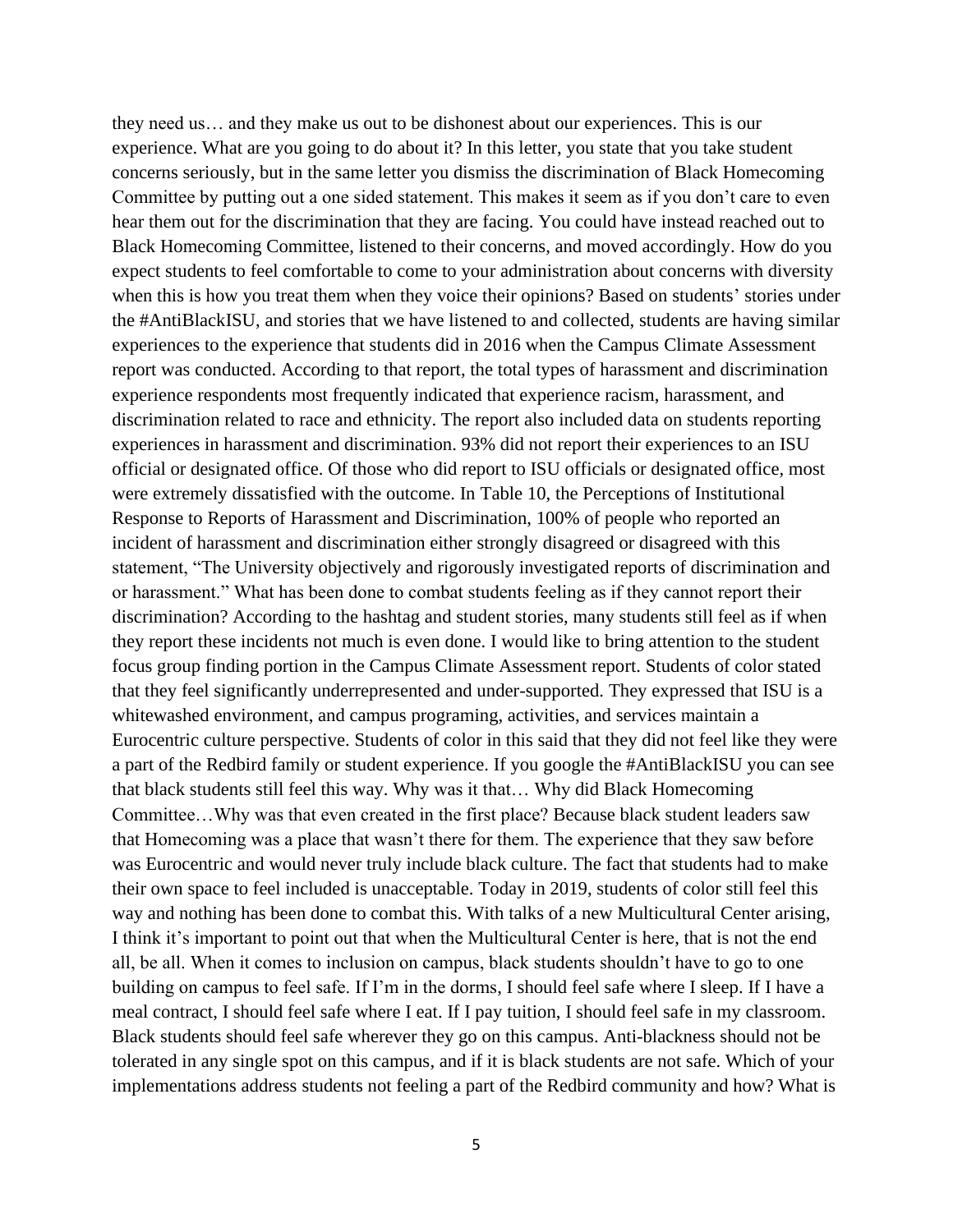your progress with these implementations? These do not address black students feel like they belong at Homecoming. Unlike white students, black students do not have a program where that centers their identity that can program at its full capability. I would like to mention that the security concerns were not brought to Black Homecoming Committee as an issue, until around late September or early October, after their initial reasoning provided by Hayden Young, the Assistant Director of Facilities, in Athletics, that the arena would not be able to accommodate us because a change in practice calendars with their basketball and volleyball teams. You say that most Homecoming events are planned up to a year in advance, but as an unsponsored Registered Student Organization, we depend on program funding from the Dean of Students office. The program fund does not give out allocations until mid-July, which doesn't give Black Homecoming Committee the same opportunity as organizations such as UPB to plan for events. If you have reviewed Black Homecoming Committee's demands, the first demand addresses this. I would like to also mention that the program fund is decided by a group of people that might not have our identity in mind or have knowledge of the black experience. You say the largest room in the world is the room for improvement. I think it's about time that we start rearranging this room you claim as diversity and inclusion at Illinois State University.

### (Applause)

Senator Kalter: Further questions for Senator Solebo? All right. Seeing none. We'll move on to Administrator Remarks with Senator Dietz.

#### *Administrators' Remarks*

#### • *President Larry Dietz*

President Dietz: Well, thank you very much. Let me, first of all, say that I appreciate everyone who's expressed themselves here this evening, and also the individuals who were a part of the march the other day. Hard to hear, but I appreciate the passion behind your concerns, and I will pledge, along with my colleagues, to listen, to develop plans that will include you, and to try to move forward together. But I appreciate everyone who has expressed themselves tonight. I've taken notes here, and I look forward to trying to get together with you next week. I think we're working on a potential meeting. I think Senator Johnson will talk about that shortly. But you know as our motto states, gladly we learn and teach, and we learn all the time, and we not only learn from the faculty here, but we learn from each other, and we learn from students, and I'm learning from all of you right now. So, I'm sorry that my email may have offended some of you. It was not meant to do that. I understand that this is a bigger issue than the Homecoming issue, that's become quite apparent and we will work to do better.

Senator Kalter: Do we have questions for Senator Dietz?

Senator Hollis: So for the ISU Campus Climate, these were concerns in 2016, and these are still concerns that we experience in 2019. So what is going to be the difference from you already have this information in 2016 to now? What are you really going to do to fix these concerns instead of just saying it out your mouth?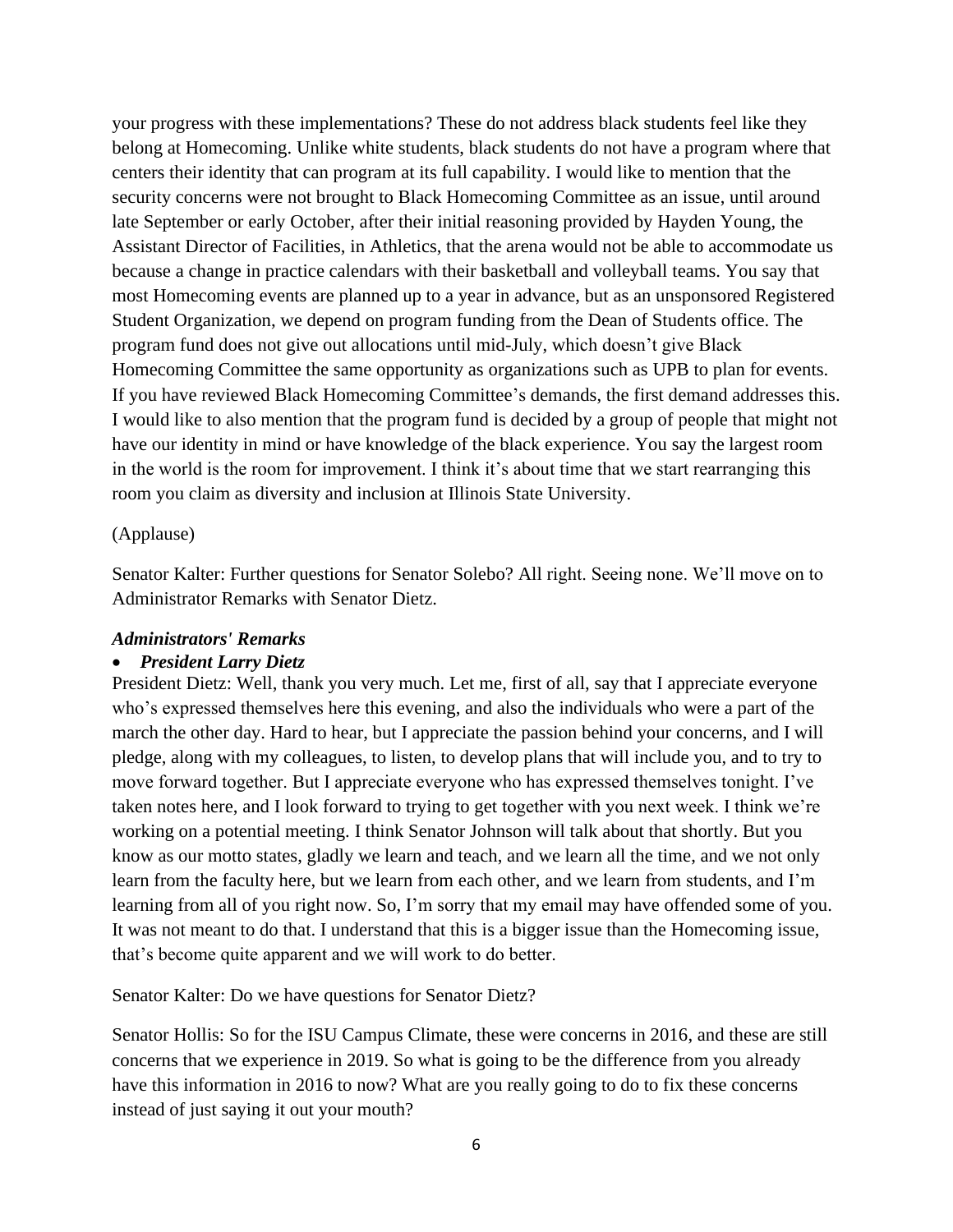President Dietz: Sure. Well, I think we've made progress since 2016. There's a Campus Climate Task Force, and now there's an established advisory committee to me on diversity and inclusion issues, and if you look at the accomplishments that have happened since 2016, there have been some accomplishments. The issue about changing culture is tough and takes a long time, but it's something that I think that we need to keep after. But if you go to our website, you can see some of the things that have been accomplished. And one of the longer-term goals was the Multicultural Center, and I'm delighted that we're moving in that direction. I couldn't agree more that just having a building is not enough. And it's what's going to happen in that building, and, overall, a feeling that you're valued on the campus, and that you're safe on the campus to pursue your education, and co-curricular activities. That is not lost on me tonight. So, all I can say is that I would be anxious to sit down and talk with the various leaders of the organizations and talk about what we can do to move on the list of points of progress that you'd like us to make. And from there we're put a plan together.

Senator McClellan: So, for the Campus Climate Task Force, one thing that students expressed in 2016 that I haven't seen any change with now is students knowing where to actually go to report incidents of harassment and discrimination. So what have you done to publicize this?

President Dietz: The Office of Equal Opportunity and Access is the office that investigates those kinds of things, and so that has not really changed in terms of an office, perhaps. We need to do a better job of promoting that office, and the work that goes in that office.

Senator DeGrauwe: As a white male, I don't… I don't… I'm not subjected to the same side of discrimination that my colleagues are, but I'm sitting here reading #AntiBlackISU on Twitter, and if you haven't read this tonight, you really should open up Twitter. And if you don't know how to use Twitter, ask someone around you, because what is written on here is absolutely appalling, and I think it's something that you should absolutely read.

President Dietz: Thank you.

Senator Wall: I was just wondering if you could cite some of the specific changes that have been made since 2016? You made some general statements, and while the Multicultural Center is a large change, I would like to say that I do believe that a lot of the push for it did come from, again, student led action in that area. So, I wanted to know what specifically this group and administration has done in regards to those changes.

President Dietz: We have a number of programs and I think Senator Johnson can get into the programmatic aspect of that during his remarks, but the list is pretty impressive in terms of the faculty, general sensitivity training is a part of that. The OEOA office has done a lot more proactive programming. The number of programs, I don't know, but I know that they've done a lot more proactive programming there. The Diversity Advocacy Office has done a lot more work to try to advance the whole issue of diversity and inclusion. So, I'm going to fail to get a lot of specifics, but we can get that to you.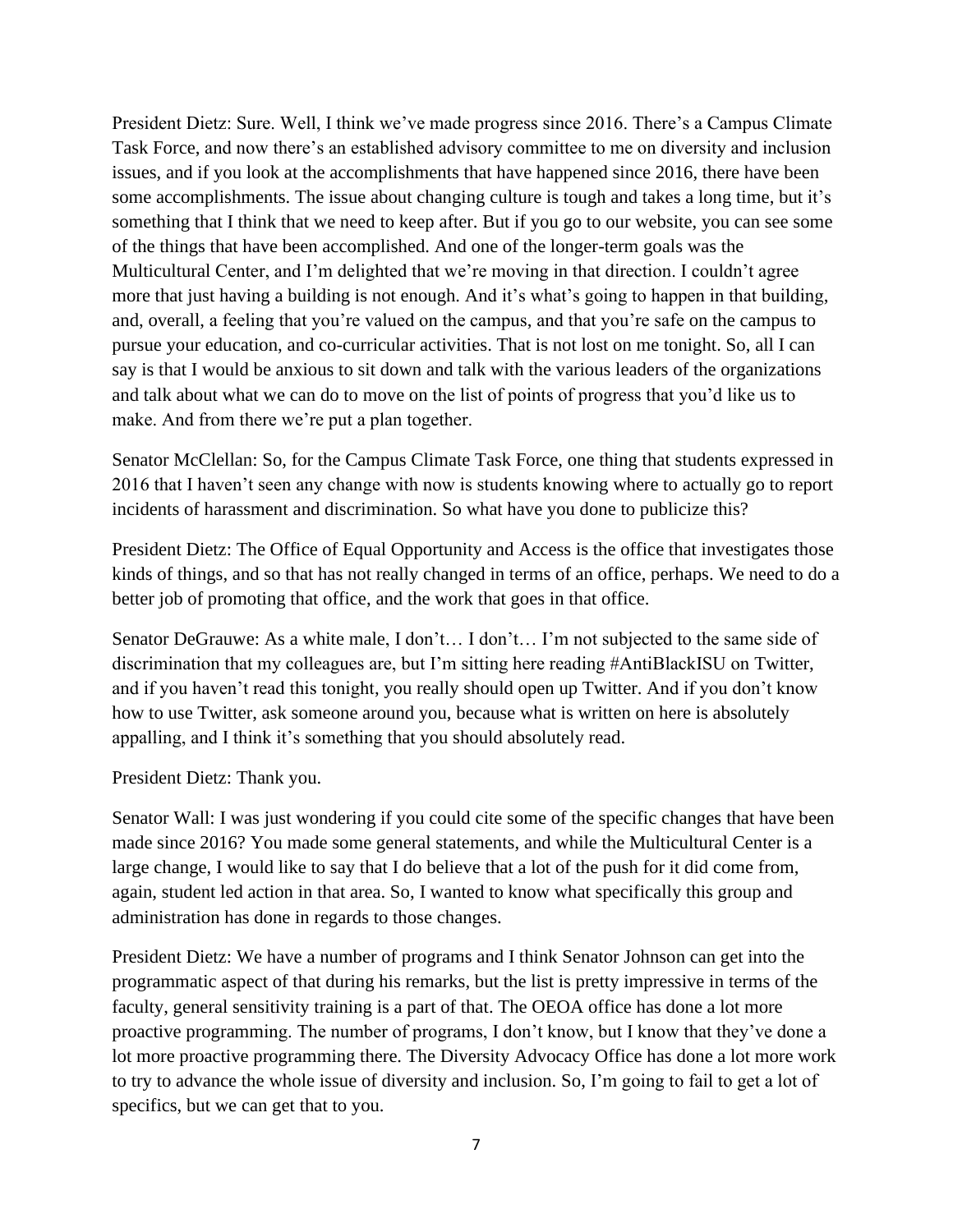Senator Wall: That would be great. Thank you.

Senator McClellan: I hear a lot of talk about diversity and inclusion but I'm just wondering when you're going to denounce racism.

President Dietz: Tonight. I denounce racism. Having said that, that's an easy thing to say, and a very difficult thing to do at a large complex university. But of course I denounce racism. One of the values of the institution is diversity, and inclusion, and integrity. And I've mentioned tonight that I will commit to addressing the issues that you have all talked about. I want to make sure though that we have a dialogue about this beyond tonight, and so that's why we're setting up some times to get together with representatives of the organizations, but also make sure that we're including the shared governance process in that, Student Government Association in that. Absolutely. That should not be part of this environment. It ought not to be part of society, but, unfortunately, it is, and we're a microcosm of society. That doesn't excuse it, I know that. So we'll work harder on that.

Senator Hollis: I just want to say just when you actually do sit down with the students that you are going to sit down, having all that information of what you all have done for diversity so we can actually see it rather than it come out your mouth. And as well as, starting off an apology staying, "I'm sorry if the email offended some of you all," is not a real apology.

President Dietz: Well, it is for me. I can't sit for you, and I understand what you just said. But it is a sincere apology. It may not be accepted, but I am sorry.

Senator Heath: As a student that has faced racism in Watterson Towers, I was not offered any sort of housing relocation when it came to me feeling unsafe on my floor. So where does that come in? When are we going to start listening to people when they say that they're not comfortable, when they feel like there is some form of harassment? When do we remove them from the situation, instead of telling them to kind of make the best of a bad situation, where they're literally every step of the way having to pass people that don't want them there, or make them feel like that is not a place for them to be?

President Dietz: I think that's Senator Johnson and I both are listening to that, and we will certainly bring that up to our housing staff, and register your concern about that. So I hope soon.

Senator Heath: I would also say RAs, because I know a number of students will go to an RA and tell them that something is going on, but they're students themselves, and a lot of time they don't know how to handle that sort of situation. So, when it comes to training, I think that that needs to be looked at again. Because people can say that they don't know what to do with the situation, and pass it to a higher up, but as it goes higher up the time that they're on that floor, it's a long time. So, they're kind of just stuck in this situation, and hoping that eventually you'll get around to it. Eventually it'll be figured out. Eventually they won't have to be in that situation anymore. But when does that happen?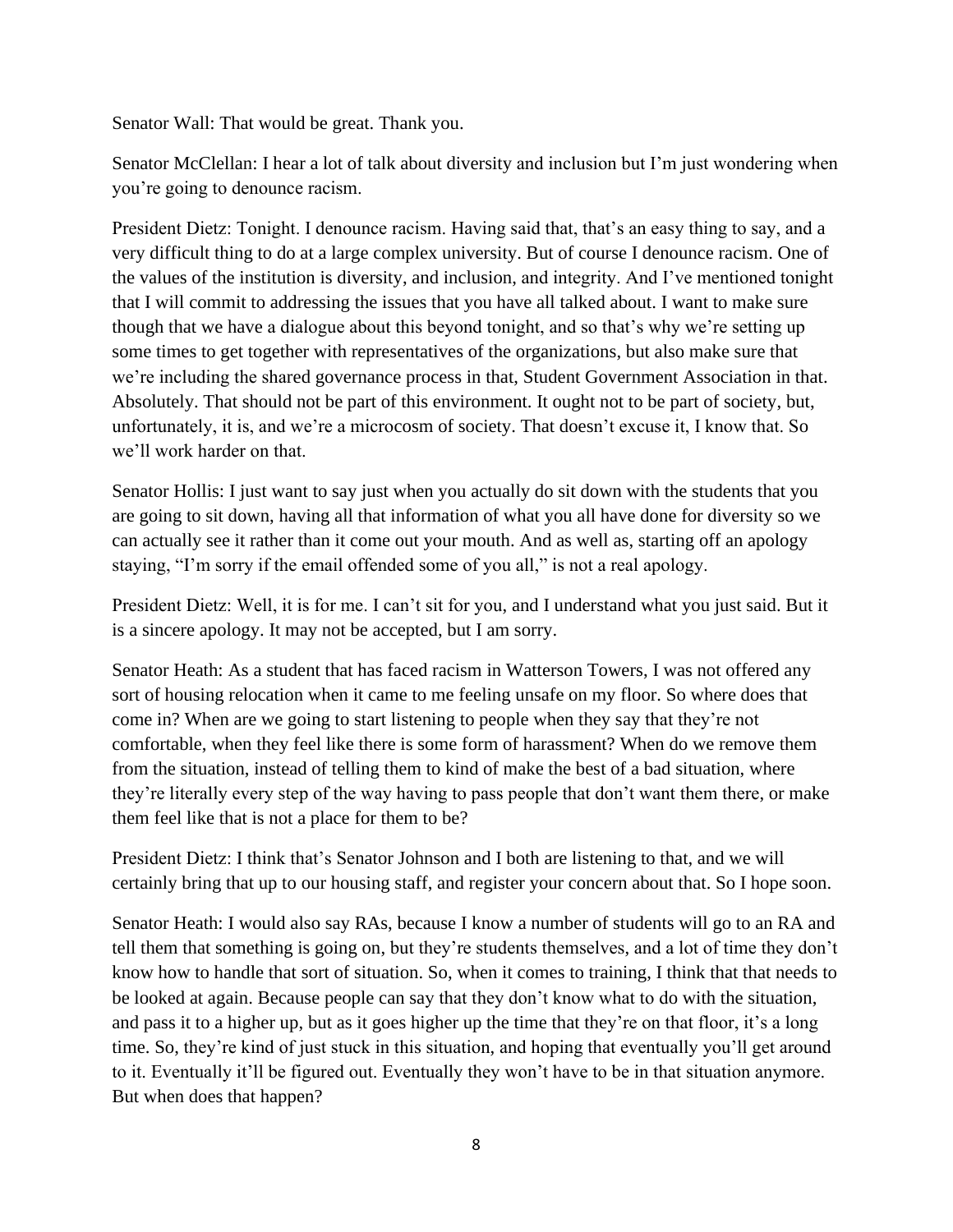President Dietz: I appreciate the comment, and I appreciate the suggestion of a solution about additional training, and that's something we can talk more specifically about, not only the training part, but the elements of the training, what needs to be a part of that.

Senator Heath: I will also say when it comes to racial slurs or comments based on race, a lot of times it can be called freedom of speech, and people aren't allowed to take action against that. Or students feel as if maybe they weren't clear on the situation, and they kind of try to figure it out themselves, but when we go to a police officer and we say this was said to me, to get the response, well, it's their right. Well, isn't it my right to be a student here and not have to deal with that sort of, you know, abuse. And it is abuse, because it's mental and it can be physical.

President Dietz: Right. Well, there are obviously protocols around hate speech and such as that, and that's something we need to look into as well. Thank you.

Senator McClellan: Is there something in the hiring process that assesses implicit biases of administration and educators brought on this campus?

President Dietz: I'm sorry, would you do that one more time?

Senator McClellan: Is there something in the hiring process that assesses implicit biases of administration and educators brought to this campus?

President Dietz: I'm not sure that there is. We have a faculty and staff of nearly 3,600 members and the hiring is done at the departmental level throughout the university. Your point is well taken, in terms of something that we might be able to do in terms of training of search committees, and training at departmental levels to try to include that and be aware of that.

Senator McClellan: Are you willing to publically apologize when you tried to humiliate Black Homecoming Committee in that letter, and the fact that you never reached out to them, and made them out to be liars?

President Dietz: Well, I'm sorry. That was not my intention. If I offended people, I'm sorry for that, but that was not my intention.

Senator McClellan: Are you publically going to apologize to them?

President Dietz: To the Black Homecoming Committee?

Senator McClellan: Yes.

President Dietz: I'll apologize if they took offense to that, yes. The other part of that is that, on that issue, there were inaccuracies that were being reported in the press, and I'm not suggesting that the committee did that, but there were inaccuracies in the press around that particular issue, and what I was trying to do is to correct those inaccuracies. If I offended people, I'm sorry.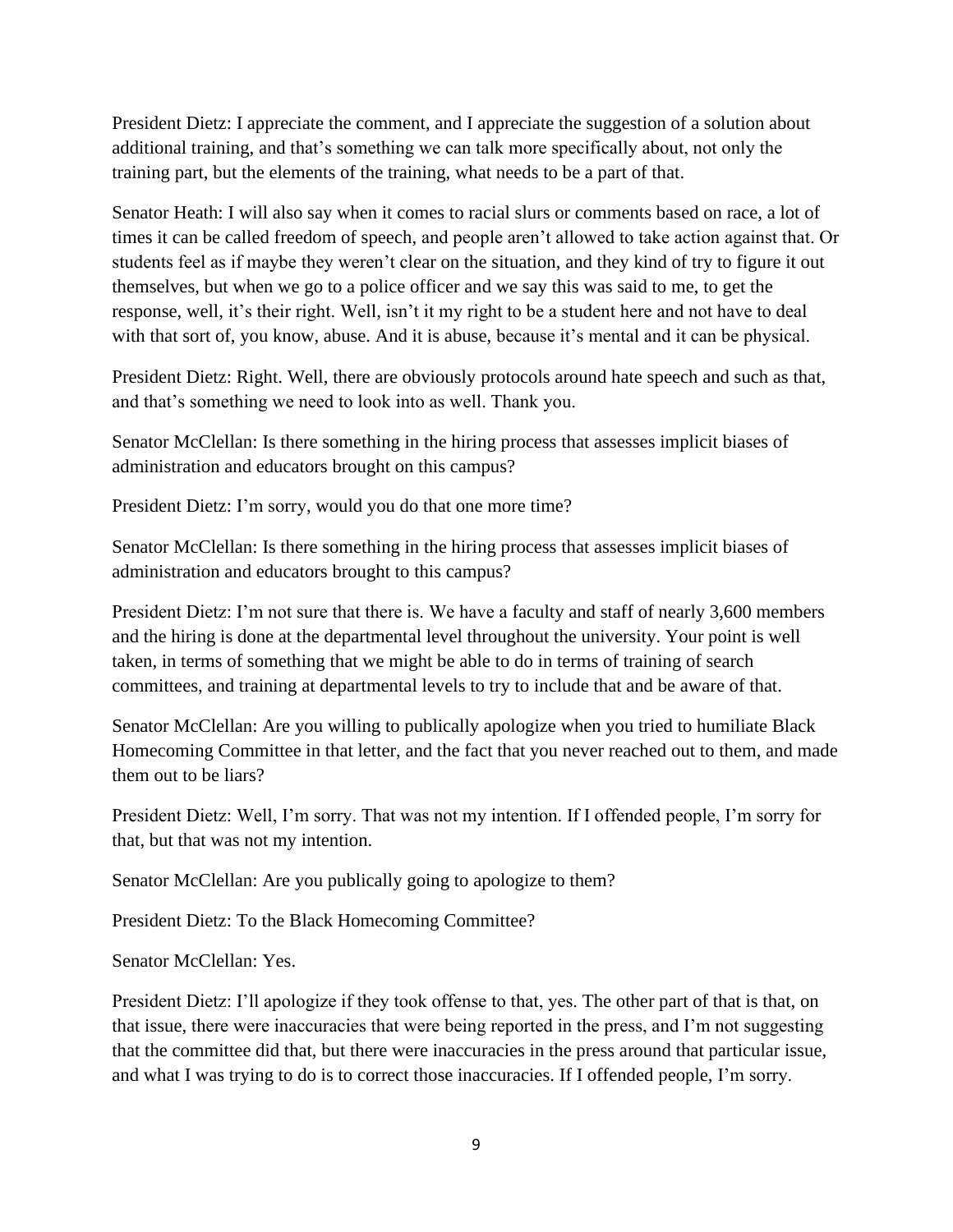Senator Hollis: I just want to say, during that trying to save Illinois State's face and addressing the inaccuracies, you were still inaccurate, and that is why BHC is asking for a public apology.

President Dietz: I'm not sure about the inaccuracy. I mean, I'm happy to talk with you about that next week at one of these group sessions, etc., but I don't know where I was inaccurate. But to me, the bottom line of all of that is that if people were offended by what I said, I'm sorry for that. It was not my intent at all, and never is.

Senator Jones: I just want to know, like, what took so long? Because if you're saying there was a task force created in 2016, I'm guessing that was due to the reaction toward the election, or whatever happened on campus. I wasn't here, exactly, so I don't know. But I just feel like if we're saying that our campus is a reflection of society, this problem, obviously, has been going on in our country since it was formed. So, I don't know, like, what took so long? And I'm just basically saying how can we be proactive? Because a lot of the response to, a lot of the problem that black students have is, like, so many things have to happen in order for our voices to be heard. Like, it's not enough that we're just like harassed, it has to be like the worst harassment, you know, it has to be like the worst aggression towards us. So, I just want us to have a proactive, rather than be reactive, because this should have happened a long time ago. So, like, what will be put in place so that issues like this don't have to come up, but they're being dealt with. Do you understand?

President Dietz: Sure. Actually, the issue about diversity and inclusion came up well before the 2016. I became President in 2014, and one of the things that I talked about in my first State of the University Address was the importance of values to the institution. And I talked about each of those values in that process, and shortly thereafter I initiated a Campus Climate Assessment Task Force, and we brought in a gentleman by the name of Shaun Harper from the University of Pennsylvania, who has a center on race and ethnicity at the University of Pennsylvania, that does Campus Climate Assessments about the environment. So, he did that assessment, and out of that assessment and report, came a lot of information, and that has served to inform our actions on that ever since that time. There was a demonstration in the last national election, and that heightened some of that sensitivity. But I think one of the issues also is what's happening across the country affects all of us in many ways, shape, and form. But we can't necessarily control what's going on in the country, but we can control some of the things that are going on here. And with your help we'll do better, and try to make this environment better for you.

Senator Hollis: A lot of black students feel uncomfortable with ISU PD. So I just wanted to know what would be done about the rampant over-policing of black students on campus, and the obvious racial bias that factors into a lot of stops and arrests on campus?

President Dietz: The only thing that I can tell you is that we'll talk to the Chief of Police about that. I don't know the statistics of all of that, but we'll start conversations there as well.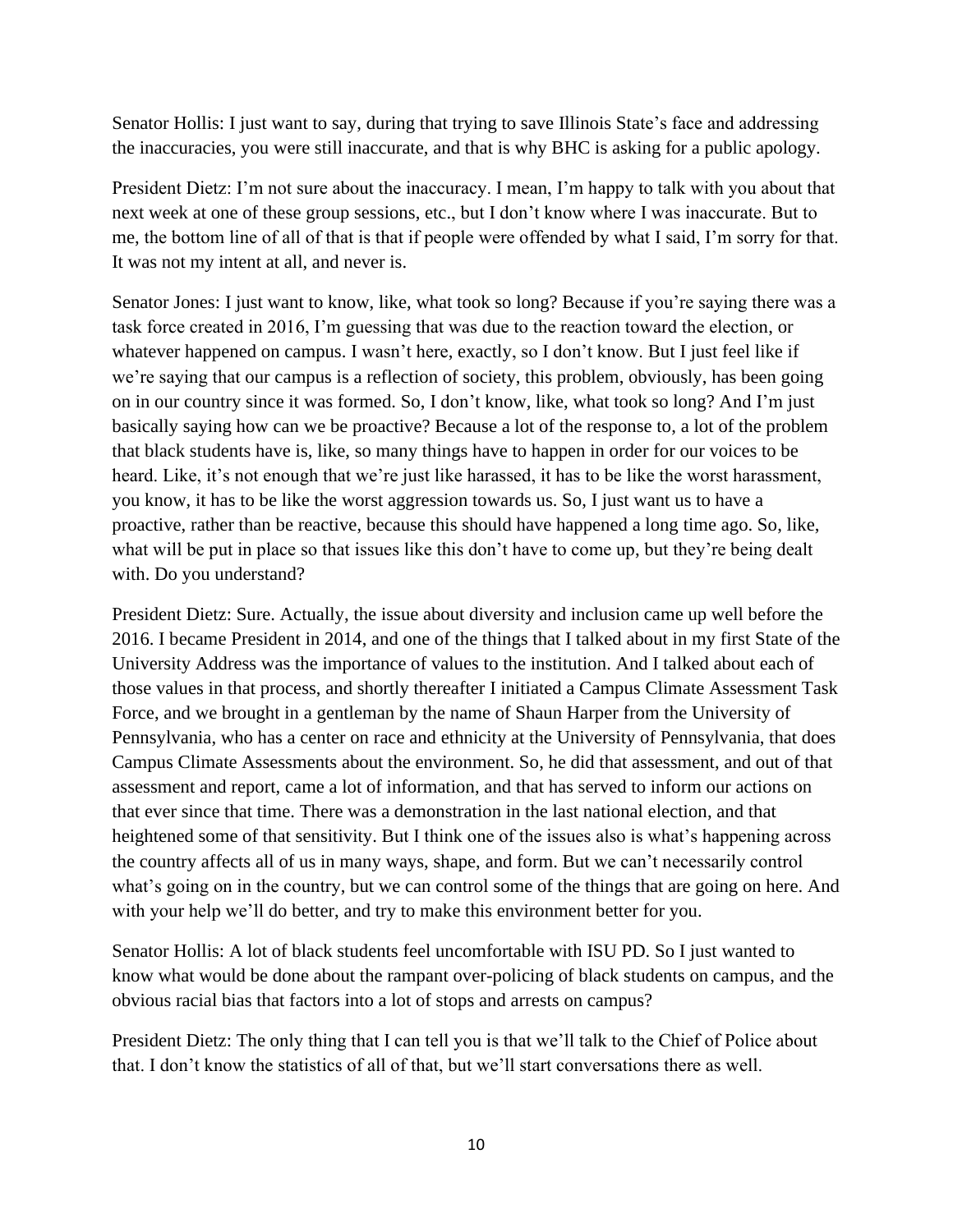Senator Heath: Also, one more thing, I know that you said that OEOA is a resource, but I will say that a lot of times when students are facing this form of racism that it's words. It's not necessarily something that you can take a picture of, or bookmark, or grab as evidence. So, when it comes to an OEOA report, it does have to be evidence that they deem sufficient. So, when it comes to the actual… something being done about it, who's to say that that will be, after they have reported it, because OEOA may not deem it sufficient evidence.

President Dietz: I guess my only response to that is that, if there are specific reports involving specific students, they do follow up on that. They conduct an investigation, and depending upon the investigation, they make a decision depending upon the evidence in the case. And so, I don't have an overall statement for that to say that they, you know, they do the best they know how to do, given the specifics of each case, but each case is different.

Senator Heath: Yes. I'm just saying that if a student has been called the n-word, or has felt harassed whether it's verbal or non-verbal, that sort of thing… you cannot grab that. You cannot say this is that. And so, what do we do for those students that will fall through the cracks? They have experienced this. They have been wronged by this university, and the students on this campus. What do we do for those students? The students that cannot quantify, or provide enough evidence for, that is sufficient enough for OEOA? What do we do for those students?

President Dietz: I think that we have to listen. I think that we have to provide counseling. I think we have to try to figure out who is causing that behavior, and how they're feeling about that, and try to correct it. I don't have a canned answer to that, other than we need to know more about that, and if there are particular places where that's occurring, we can address some of those issues. If there are particular people that are exhibiting that behavior, it helps us to know that as well.

Senator Heath: I would say Housing is definitely a big portion of where this racism is occurring, because it's students on the same floor as students that did not grow up in being familiar with black people, knowing anything about our culture, knowing no way of how to speak to us, or ask us questions about what our culture is. It's more of… I'm curious about this, but they don't know how to be... It's not appropriate. That's what I'll say, it's not appropriate.

### President Dietz: Okay.

Senator Heath: It's not appropriate. And at times, it can be rude, and it can come off and make people uncomfortable. But there is not training. There is not things to stop that in Housing. When it gets to the point where somebody is uncomfortable, and it's brought to OEOA, but it's not sufficient, then what happens? If they have not, as she said, if it's not enough. If that is not enough, what is being done?

President Dietz: Well, obviously, you've hit upon training a couple of…at different times, and comments, and I don't think that we can overdo the training. And so I think people being more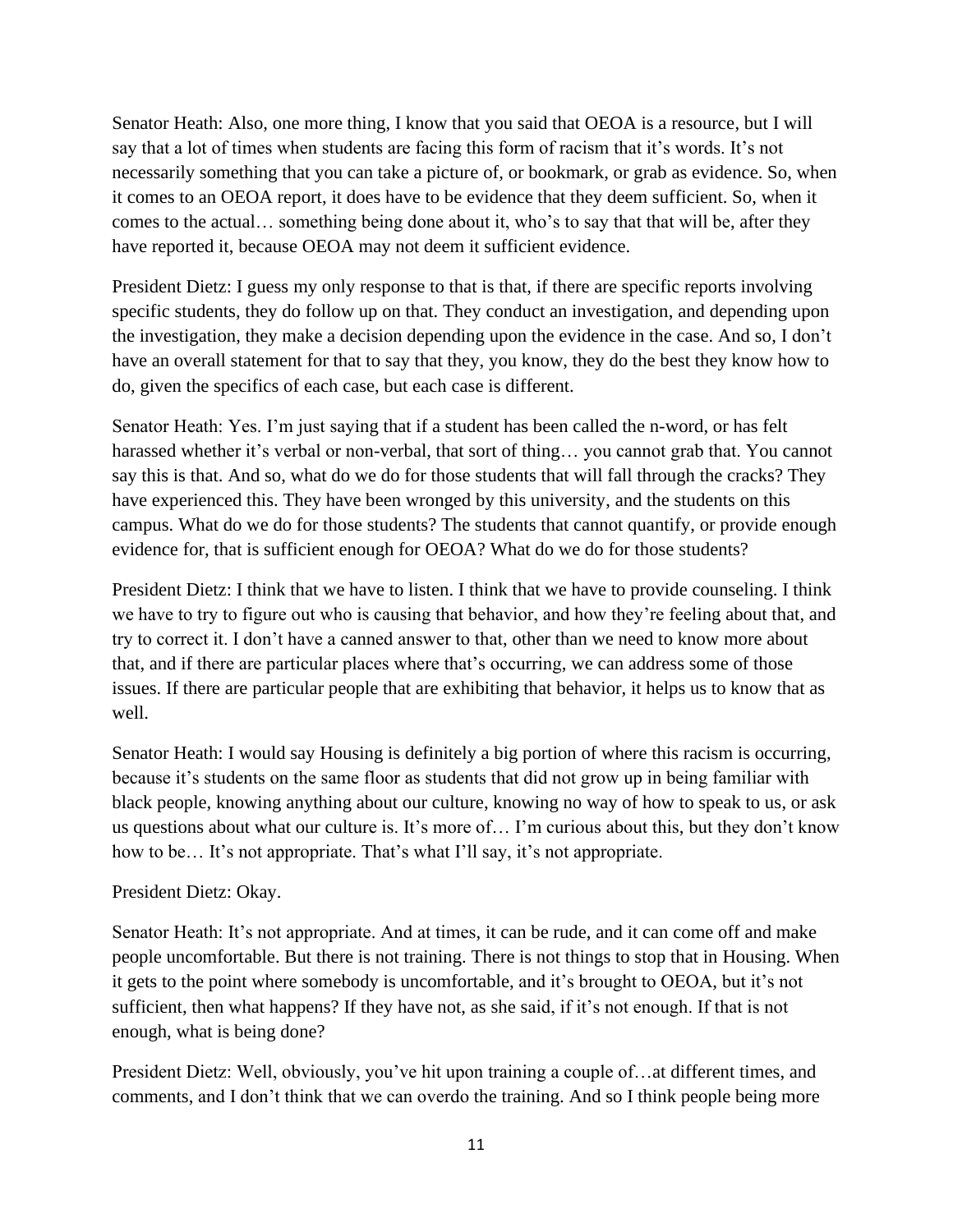sensitive to folks that are from different cultures, and different backgrounds, and that should be an important part of the valuing of that, not of the de-valuing of that, or making people feel unsafe, unwelcome, that ought not to be a part of this culture.

Senator Wall: I just had to ask, you see the Office of Equal Opportunity and Access as an investigative body which is its purpose on this campus, such as for Title IX. Where do you see students of color, minority students on this campus going for advocacy, for their needs, and their rights, when it's not met, like what Senator Heath was saying. When it doesn't meet what the investigative body deems as enough evidence? Where should those students be going instead of having to self-advocate for themselves constantly? Who are they going to? And I don't think Diversity Advocacy staff is necessarily the best answer, because… I know that's probably the initial response you should give, but there's only like two or three staff members there, that I can think of off the top of my head. So, is that enough to serve this campus community, the amount of minority students that we have on this campus? And where should they be going, if not to the Office of Equal Opportunity since they obviously can't handle all of the requests?

President Dietz: Sure. I would say that OEOA has an investigative responsibility, that's part of the law. But they're also, have been doing a lot more programing out of that office within the last few years. You've already, I was going to say Diversity Advocacy as one of those areas, and I don't know about staffing, we've not talked about that, but your point's well taken that perhaps we need to have more resources there.

Senator McClellan: If black students or minority students have gone through every single avenue to basically report their instances of bias and harassment, and nothing has still been done, what is a black student to do?

President Dietz: Again, I don't have a canned answer to that. I think each student brings their own experiences to this. I'm happy to meet with anybody about anytime. I don't have an open door, but I have a scheduled door, and if you don't feel like you're being heard on the campus I'm happy to talk with you. Senator Johnson's happy to talk to you. We have lots of faculty that are happy to talk to you, a lot of staff, but I'm happy to help address that.

Senator Kalter: So, at this point, I'm going to actually move to Senator Murphy's remarks because we have some business that does need to get done tonight. So, I'm going to try to move into that phase and also to Senator Johnson and Senator Stephens' remarks. But we will come back to questions for Senator Dietz if we have time towards the end. So, I want to go to Senator Murphy for her remarks.

# • *Provost Jan Murphy*

Provost Murphy: I have no remarks for this evening.

Senator Kalter: Thank you. And I assume we have no questions about that. So, let's go to Senator Johnson for Student Affairs remarks.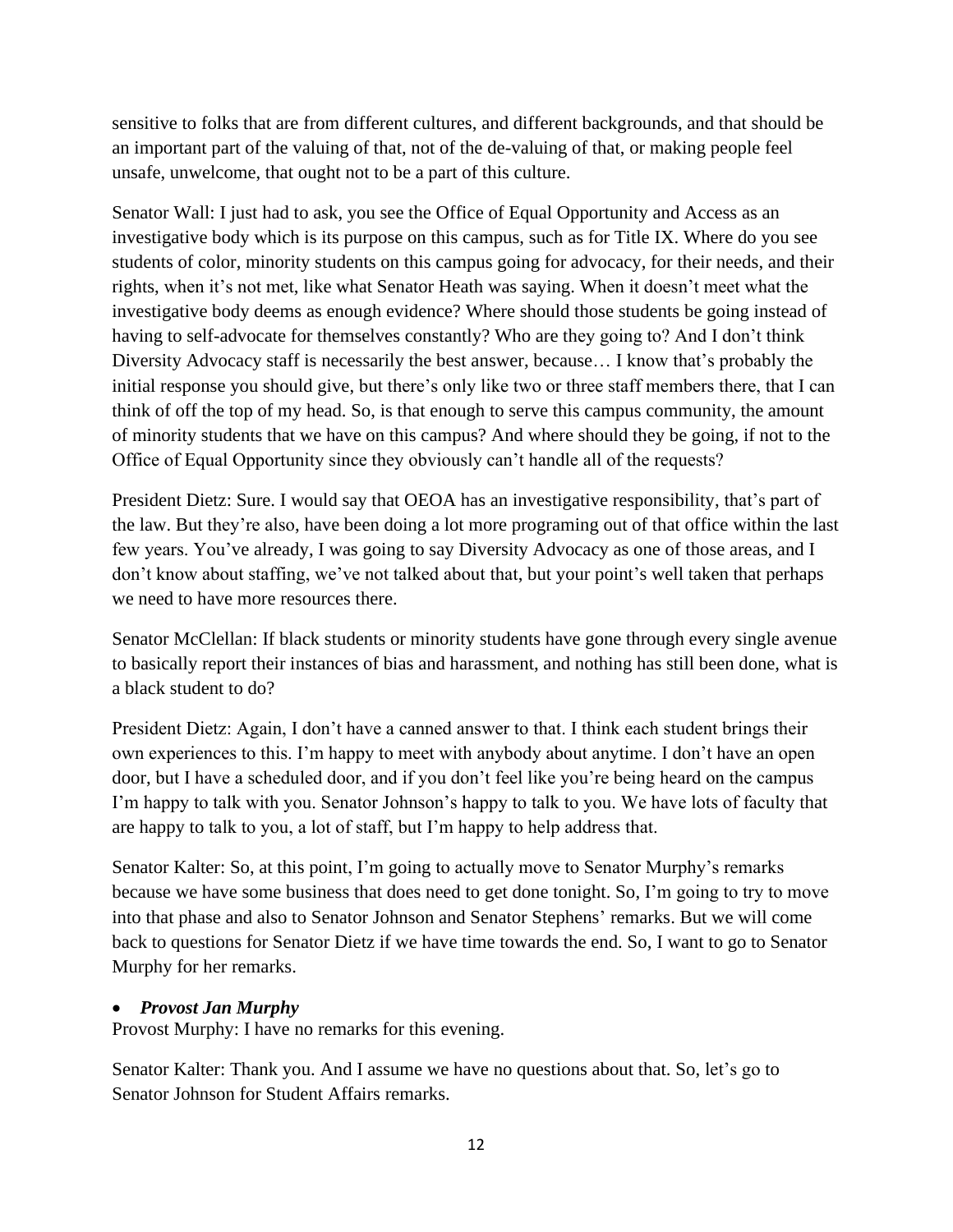### • *Vice President of Student Affairs Levester Johnson*

Senator Johnson: Hello, everyone. This is tough because it is indeed a dark time and a dark week, I think, for ISU. Things started on Monday, which, with what was a well-organized march, and gathering, and sharing of the concerns of our students about their experience at ISU. I want you to know that it may not seem that way right now, given your experiences that you have shared over the last couple of days, but we do wish to support you. We support definitely your right to voice your concerns and your experiences and we need to do better. That march, that gathering, was followed then by a well-organized, by BSU as well as the Black Homecoming Committee, open forum last night, where multiple students shared their stories, their experiences of disrespect, racism, challenges within residential environments and inside the classroom, and it took a lot of courage, I know, to share those experiences, some being taped. Indeed African Americans experience microaggressions, discrimination, racism, and other anti-black type of acts across this nation, and college and universities are no exception. We are subject to this. We have to do better. We will do better.

We desire to, as it relates to Homecoming, attempt to reach out to individuals who were attempting to plan something in order to engage with them, and see if there is still something that we can pull together, in order for the African American community and other students of color to bond for that Friday afternoon and evening. So, we're going to be looking forward to trying to have those conversations.

As the President had mentioned earlier, there is going to be a meeting scheduled for next week, where we'd like to get together with student leaders, students involved, and engaged in this process, faculty, staff, members of the Campus Climate Task Force to be present as well, and really open this up, and discuss, and get into some details, and come up with a plan, and a way to move forward.

Last night, I think it was Ashley and maybe some other students, they spoke extremely well about how this is a journey. This is a process that is not going to change overnight. I came here three years ago, it's my fourth year. I left an institution where this very same thing happened in another predominantly white institution. Guess what, it's happening on the University of Colorado's campus right now, University of Wisconsin Madison, it's happening across this country. That doesn't make it right, doesn't make it better. We've got a lot of work to do. But it will not happen overnight. It will not happen just because we're building a Multicultural Center, all right. There are many things, infrastructure wise, training wise, education wise, non-tolerance wise, we need to establish and put in place in order to assist moving forward and attempting to eradicate this. But we're going to have to do it together. You all, our students, have rolled up your sleeves first. You've articulating how you're wanting to work on this. That you're not going anywhere. Thank goodness. You shouldn't. And that we have to change your experience so you can sleep well at night. So you can eat properly. So that you can study properly, and have the right experience on this campus that's equal to everyone. I'm sorry for your experience, and,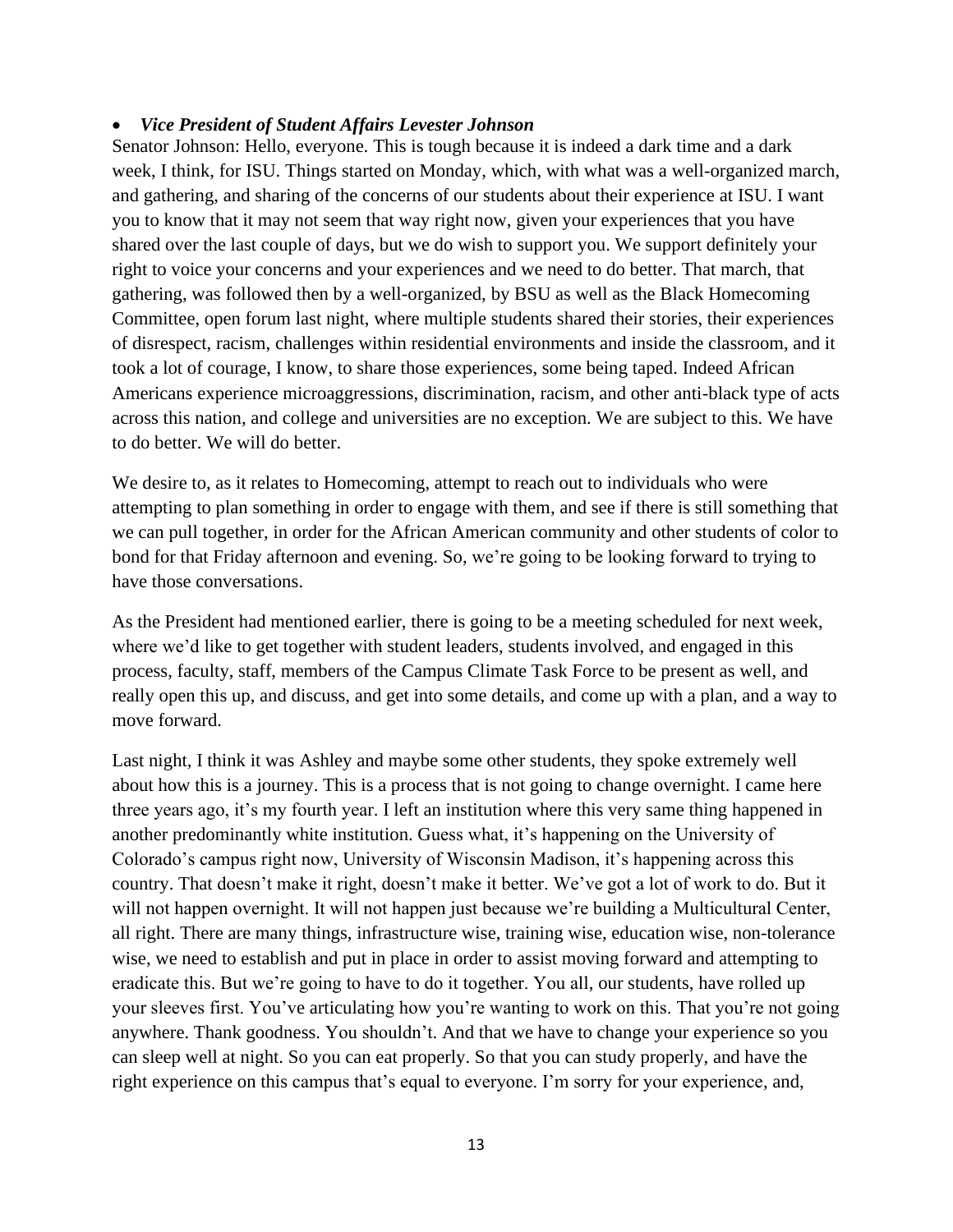again, we will attempt to do better. I'm just going to end right there, and open things up for any questions.

Senator Heath: Does the Housing question pertain to you? So, if we're a student that feels as if they are being harassed, or they are unsafe on their floor on the basis of race, where do they go? Where is that temporary housing?

Senator Johnson: Yeah. There are two avenues with it. One has been discussed before and your questions and some of the answers from President Dietz, some of these cases are dealt with internally to Housing. Some of these, depending upon the circumstance and the type of incident, they have to be referred over to OEOA, right. So, depending upon which, and again that's a long spectrum as to the type of thing and no case is the same. As to what happens, what the follow-up is, and what's dealt with. I can tell you that in some cases where maybe OEOA came up with a decision where they could not find the person responsible, that does not mean then when those individuals come back into our residential environments that our Housing folks don't take on a non-binding follow up with that person in order to educate, challenge, hold accountable those individuals, okay. So, there is something that's potentially done. From what I heard last night in listening to students, some of the things that are missing is what's the circling back in order for folks to understand how that loop's been closed, what's been done, okay, and is there any type of resolution to that behavior and whether it continues or not. There's room for improvement there.

Senator Heath: I would say that there definitely needs to be a set timeframe, and it should not be long, from the time that it is reported versus the time that they are removed from the situation. And that means reported to anybody.

Senator Johnson: Agreed. Agreed. I would also add, your comment earlier about training, again I heard from some of literally our staff students who are serving in these roles, they're taxed, they're challenged, okay. And one spoke specifically on, and it really connected with me, in our attempts to fully educate our staff as relates to the various forms of diversity, all right, and inclusion, we may have taken time away from other specific areas that maybe we hit a little bit more. I'll go specifically there, race and ethnicity. This past year we concentrated a little bit, not more, but we added a component on faith and spirituality, all right. Well, when you do something like that, guess what, there's only so much time that you're going to be educating, and so forth, and that may affect the training, and the education, and the experience that the RAs or the staff are receiving in order to address those situations. So, we got to take a look at that. Do we need to have continuing, ongoing in-service training in order to fill that gap? It's not like we have to stop, because there are issues as relates to religion, and people's faith as well. So not that we have to stop that, but we cannot water down, we can't take away from the other pieces of diversity that we need to focus on in order to address some of the type of things that are happening within our residential environments.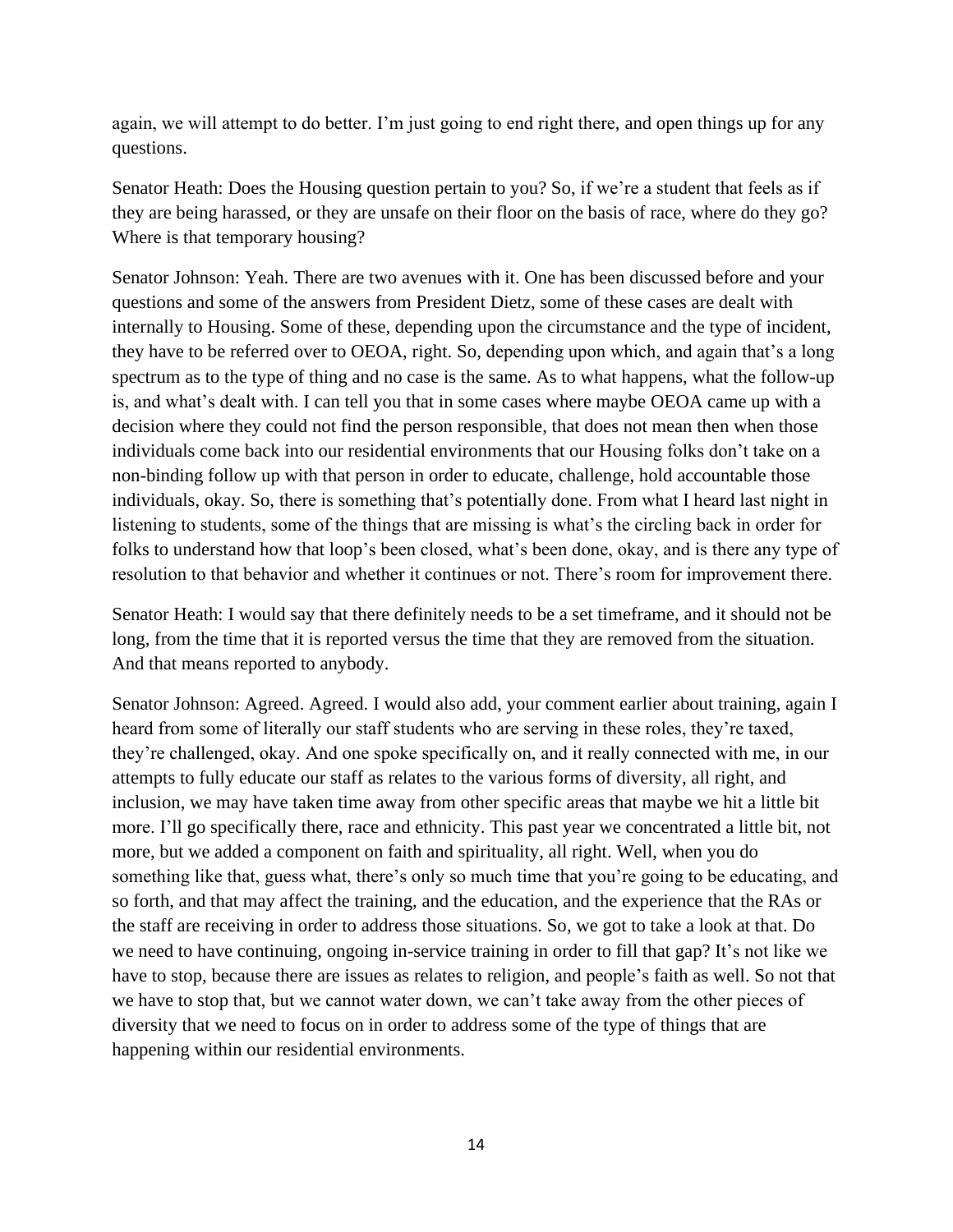If you'll allow me, I'll add one more component to all of this. We have become a more diverse campus community. We should not lose sight on that. First year when I got here, the campus community was 25% or so underrepresented populations of students of color. We are now at the point where we are bringing in a third of the new student class are students of color. So what you describe as this environment now that we have within our residential communities is more incidents, more interaction, more opportunity, I would say as well, but if we don't have the things in place in order to properly allow for those interactions and that engagement to be positive, then we are missing out, all right. So, we've got to work on that. We've got to figure this out. So as we increase the multicultural student population, as we continue to check off some of the things that have been identified in that Campus Climate Task Force, and the things that we wish to implement, we've got to create more, we've got to do more. Because, again, this work diversity and inclusion is not easy. It is hard. And it will become even harder as we become more diverse, because even within our own communities, guess what, we cannot identity or suspect that everyone within a particular community is going to be the same as well, and has the same needs too. So, it is hard work, but we got to acknowledge that, we got to continue to try to do better.

Senator Solebo: I just want to address Housing and OEOA. So I think that a lot of the times when students need to report these situations and what's going on, well, one thing is right now, like, we're over capacity. And that can become a problem so if students have a problem with their roommate, or whoever it is, they can't really find a way out. And that's a huge problem. And obviously not too much can be done about that, but at the same time, when they do report it, they should not be made to feel like it's their fault. I think that's something we don't stress enough to the students, because with the talk of retaliation and all that, we should not feel like it's our fault that this stuff is happened to us by other people. But I just want to mention that. And then I also want to say, we have to know that as ISU becomes more diverse, and the numbers change, we have to know that it's going to look different. So next year, Senator Jones had mentioned with the election and what not, we have to know what we're doing beforehand, to prevent anything like 2016 from happening on this campus. And to make sure that these students feel like they are actually welcomed here. And that they should be here, whatever the political climate is on the outside of ISU, that they don't feel unsafe in their own campus.

Senator Johnson: I fully agree with both those points. To your first point, I would though suggest back that there still maybe something that we might be able to do, as relates to this issue of the numbers within our residential environments. So, capacity wise, we don't need to be probably at 107% when we start up the school year, so maybe there are some things. So strategically we need to take that into consideration moving forward about how can we still meet our mark of trying to get close to being filled, but what do we allow ourselves room for, those situations that don't go well, okay, and to have that additional space. Down the road, I think our new residential environment is going to add and help support that, but we need some actions, or some things that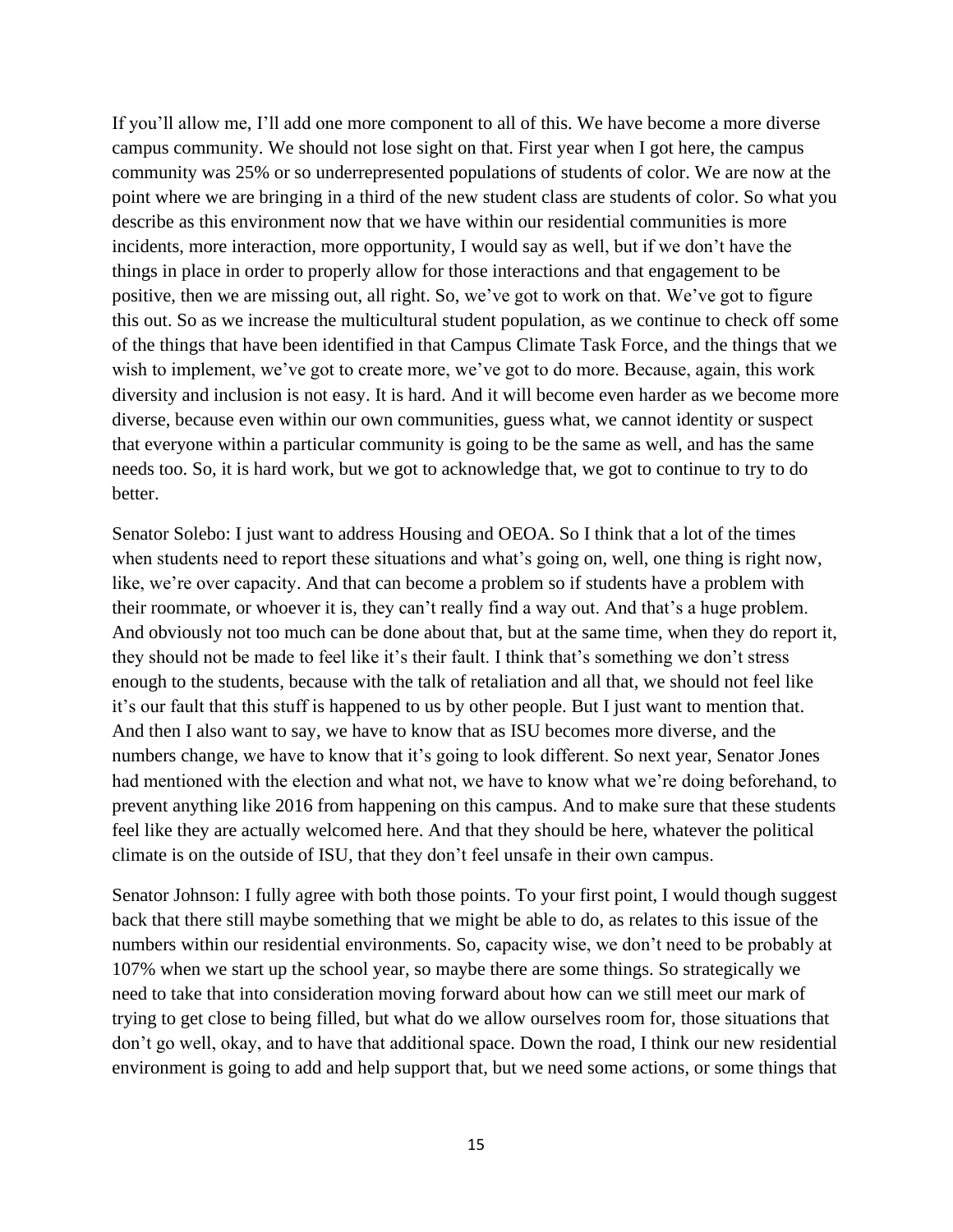we can do today. So that's to your first piece. And now I've lost the second piece, what was the second piece?

Senator Solebo: Well, I mentioned retaliation, OEOA, and then also then also the next election that's coming up.

Senator Johnson: Next election, yes. We have started discussion on that. This is extremely important for us. I remember my first engagement with this body in speaking, and it was right after the elections where, literally, I had to report on being locked arms with some of the fellow Senators within this room, faculty members, and others, separating some of our students who were just expressing their concerns for how the election had gone. And how they were experiencing these boldened words, charges from other students, about them being here on this campus. And literally there were other students who were voicing those type of opinions on the other side of the chain that we had, and we were physically trying to keep students separated from each other. So, we do not want a repeat of that. I've spoken before and I still believe that this community can be a very special community because people do care; everyone is here because they do. And I think working together, trying to be proactive then in that sense (I'm glad that you're raising this) that we can put some plans in place, education in place, so we don't get to that again.

Senator DeGrauwe: I'm currently looking over our Student Code of Conduct, and I'm not seeing anything that's specifically stating anything about hate speech or how a student that uses hate speech would be sanctioned. There's a lot of different policies that saying, oh, there's a violation of a policy, and it talks about the Anti-Harassment and Non-Discrimination policy, but that more talks about in the school and in the education setting. I know right now during this school year we're supposed to be going over the Code of Conduct, and hopefully trying to re-implement it because of Title IX changes in the upcoming year. Would it be possible and if it's not, why not, to add a specific part about hate speech, and about how that affects students, and how we can sanction them with the University Hearing Panel and things like that.

Senator Johnson: Yeah. My only response to that, you know, that's been brought up at this actual group and this body and so forth and so I think that work needs to be done with that group. Legal will need to be involved in that. I think as we get into those issues, we all need to learn more about that. So, I don't think we've solved that and this group taking a first stab at it and we'll need to go there.

Senator DeGrauwe: My only concern with that being is Title IX is not going to happen for a long time. We don't know how legislation's going to happen. So, this is something that we cannot wait on. This is not something that we can wait even a couple of months that we don't have a policy in place saying this is not okay on our campus, other than an Anti-Harassment and Non-Discrimination policy. That does not specifically talk about hate speech.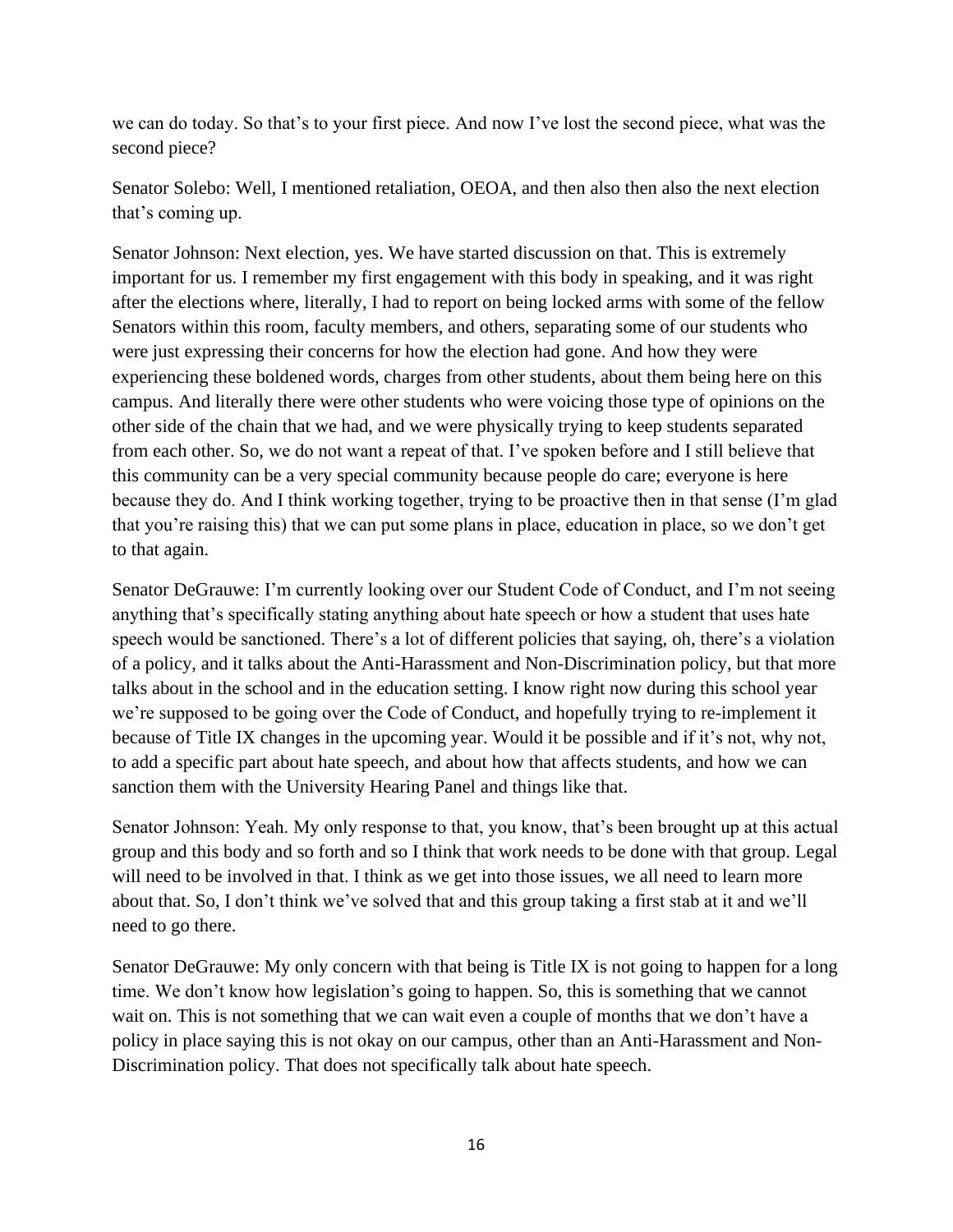Senator Johnson: Yeah, again, SGA, as well as the Division of Student Affairs, and the Office of the Dean of Students and so forth, we're responsible for that. So, I'm going to come right back at you and say let's get working then because, again, I don't know whether or not we can or not, but that goes both ways. So, if you want to have discussions about that and we want to get those meetings going, then we need to get those meetings going.

Senator DeGrauwe: Thank you.

Senator Campbell: Okay. So, I want to keep this short, because I don't believe it's my place to speak on a lot of these issues. But I do think it's important to raise issues like former Senator Breland brought up. Last year we looked at numbers, and while it's great that we have admissions numbers, looking at like a third of our student population from underrepresented groups, we're seeing statistically that we're not keeping those students until graduation. And that is a huge problem. And it's just something that we can do better in. And I think a huge way to make steps towards that is Student Counseling Services. I think you need folks of color like within those roles, and not only that but, correct me if I'm wrong whether you or Dr. Davenport in the room know any better, but I believe that there's a cap of like 12 meetings, individual one on one meetings, that you can have, group I believe you can have up to as many. I just think that's a problematic statistic. I don't think you should be able to cap students' mental health, and I think that that's like a disgusting thing that happens at this school. And if the problem is that we can't divert enough resources towards that, you need to divert resources towards helping students find help outside of this campus.

Senator Johnson: Yeah, and I think we all agree with that. And we've taken a number of steps over the last year or so in order to increase, literally, staffing. We've expanded the months that our psychologists and our counselors actually are working there. We've added positions within Counseling Services. And the latest thing that we're working on, and I thank President Dietz for the support in this area, as we're thinking about new areas in outreach services, we have approved the adding of two additional case managers for our residential environments. And we've also then approved, or had approved and supported, as we get ready to queue up the Multicultural Center, having a counselor embedded within the Multicultural Center as well. So and I think by having these outreach places where we're actually going to where the students are at, that will break down walls as well of having to find out or having to go to Counseling Services too.

Senator Heath: I know that we've begun looking into adding another required course to basically educate, you know, the student body when it comes to diversity, and like what other cultures, you know, experience and that sort of things. And I think that more students should be included in the conversation, because a lot of time we're seeing first-hand what people are confused about, or they have questions on, and we are responsible for educating them, when that's not our job. That's not our job to educate somebody on how I do my hair, or…That, you know, do you see what I'm saying?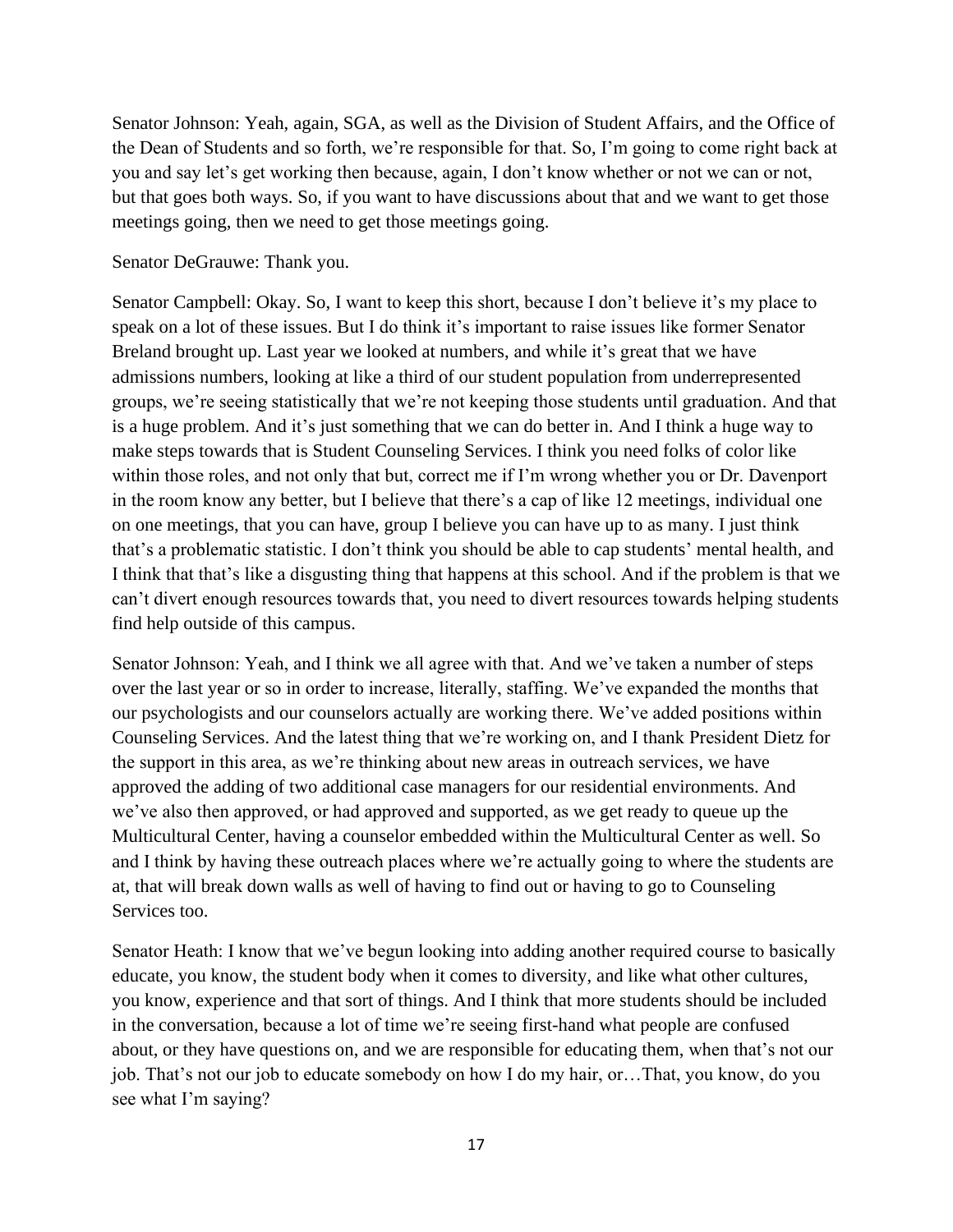Senator Johnson: Yes.

Senator Heath: And that's not my role. But if I was asked, what do you think should be included in the course, then I could give you ideas. But I think that students should be included in that, and I know we have committees, and that includes us as Senators, but the student body, they need to be included in that. I don't know if it will be surveys or forums, this sort of discussion, but it's necessary.

Senator Johnson: I don't disagree with that. And whatever entity right now is looking into that and working with that, I hope that we can make sure that we get that information to those folks, all right.

Senator Kalter: Further questions for Senator Johnson? Before we move to Senator Stephens, one place as a resource that's not been brought up and that's the Inclusive Community Response Team. So when you were asking about where do you go if OEOA does not help solve the problem, just please remember that that's another place on campus that students can go, anybody can go, but I think students, in particular, can go to the Inclusive Community Response Team. So, we're now going to move to Finance and Planning Remarks from Senator Stephens.

# • *Vice President of Finance and Planning Dan Stephens*

Senator Stephens: Yes. Thank you, Senator Kalter. For the sake of time, I will withhold any remarks for the evening.

Senator Kalter: Thank you. I also want to make a comment that we are recording the meeting, as we always do, and so we have very detailed meeting minutes that we will have to be able to parse out everything that's been said here and not lose it.

# *Action Item:*

*02.27.19.01 Policy 4.1.18 AAC email (From Academic Affairs Committee) 02.27.19.02 Memo Deletion of Policies (From Academic Affairs Committee) 03.08.19.04 Policy 2.1.6 Undergraduate Proficiency Examination (From Academic Affairs Committee) 03.08.19.06 Policy 2.1.7 College Level Examination Program (From Academic Affairs Committee) 03.08.19.05 Policy 2.1.8 Community College And Other Transfer Students (From Academic Affairs Committee) 03.08.19.07 Policy 4.1.18 Transfer Of Credit Current (From Academic Affairs Committee) 09.10.19.03 Policy 4.1.18 Transfer Of Credit MARK UP (From Academic Affairs Committee) 09.12.19.01 Policy 4.1.18 Transfer Credit policy Clean Copy (From Academic Affairs Committee)* Senator Kalter: We're going to move to our Action Item, or first Action Item, and that is about

replacing or consolidating a number of policies regarding transfer credit into one policy. It looks like Senator Pancrazio, who's been shepherding this since last year has moved the microphone towards him, so I'm going to hand it over to Senator Pancrazio.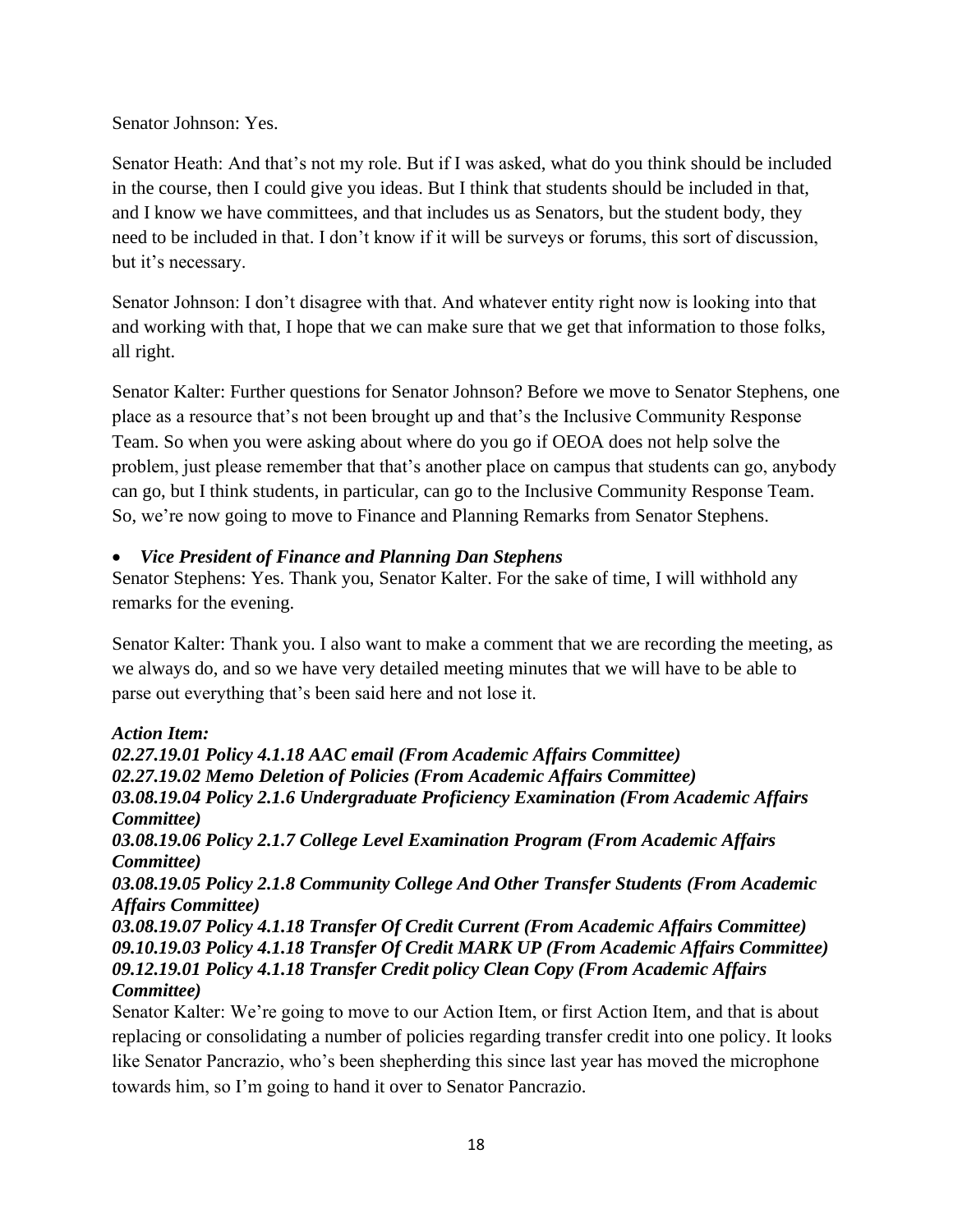Senator Pancrazio: Thank you. Thank you, Senator Kalter. Again, this was part of our normal policy review. As we reviewed all of the policies that came under transfer…

Senator Horst: Speak into the microphone, please.

Senator Pancrazio: Okay. As we were reviewing in the Academic Affairs Committee, all of the policies that came under transfer, we received the suggestion from the Registrar to being all of these under one roof to make it easier both for our faculty, for staff, for students, and everyone that has to be involved with transfer credit. We took questions from the floor, the first time this came up as an Information Item and those have been included, those have been included. So, I believe we are ready to put this on the floor with the approval of my colleague here, who is actually the current chair of the Academic Affairs Committee.

Senator Nikolaou: Yes, we are in agreement.

Motion by Senator Pancrazio, seconded by Senator Nikolaou, both on behalf of the Academic Affairs Committee, to approve the revisions of the Transfer Credit policy. The motion was approve unanimously.

### *Information Item:*

# *10.03.19.02 Student Leave of Absence policy Mark Up (Academic Affairs Committee)*

*10.03.19.03 Student Leave of Absence policy Clean Copy (Academic Affairs Committee)* Senator Nikolaou: So this is a policy that we saw last spring, and it actually came from feedback the University received about three and a half years ago about practices the university can adopt in order to improve mental health and suicide prevention on campus. So last spring, there were some questions about what happens with scholarships, what happens with time to graduation. So, if you look at the markup, there are responses based on different courses that mainly Senator Pancrazio conducted last spring.

Senator Pancrazio: Yeah. When this came up as an Information Item, we had about seven different questions that came up from the floor. Most of those were included and there was a long discussion about what the limits were about what we could do with scholarships. And most of those items come under what the federal government will allow us to do. Essentially, the policy was put into place to be able to give students who are having some mental health issues, or have emotional issues, or having a middle of a crisis, to be able to take some time off, and still remain part of Illinois State's community, and not have to go through the process of reapplying and things like that. We did as much as we possibly could. Certainly we fell short of what we wanted to be able to do was to guarantee students because federal law did not allow to do it, but we did as much as we could so that we could guarantee that students would still be part of this community. So, what you have in front of us is the collection of what we got off of the floor, plus all of the discussions with Sandy Colbs and with the Registrar.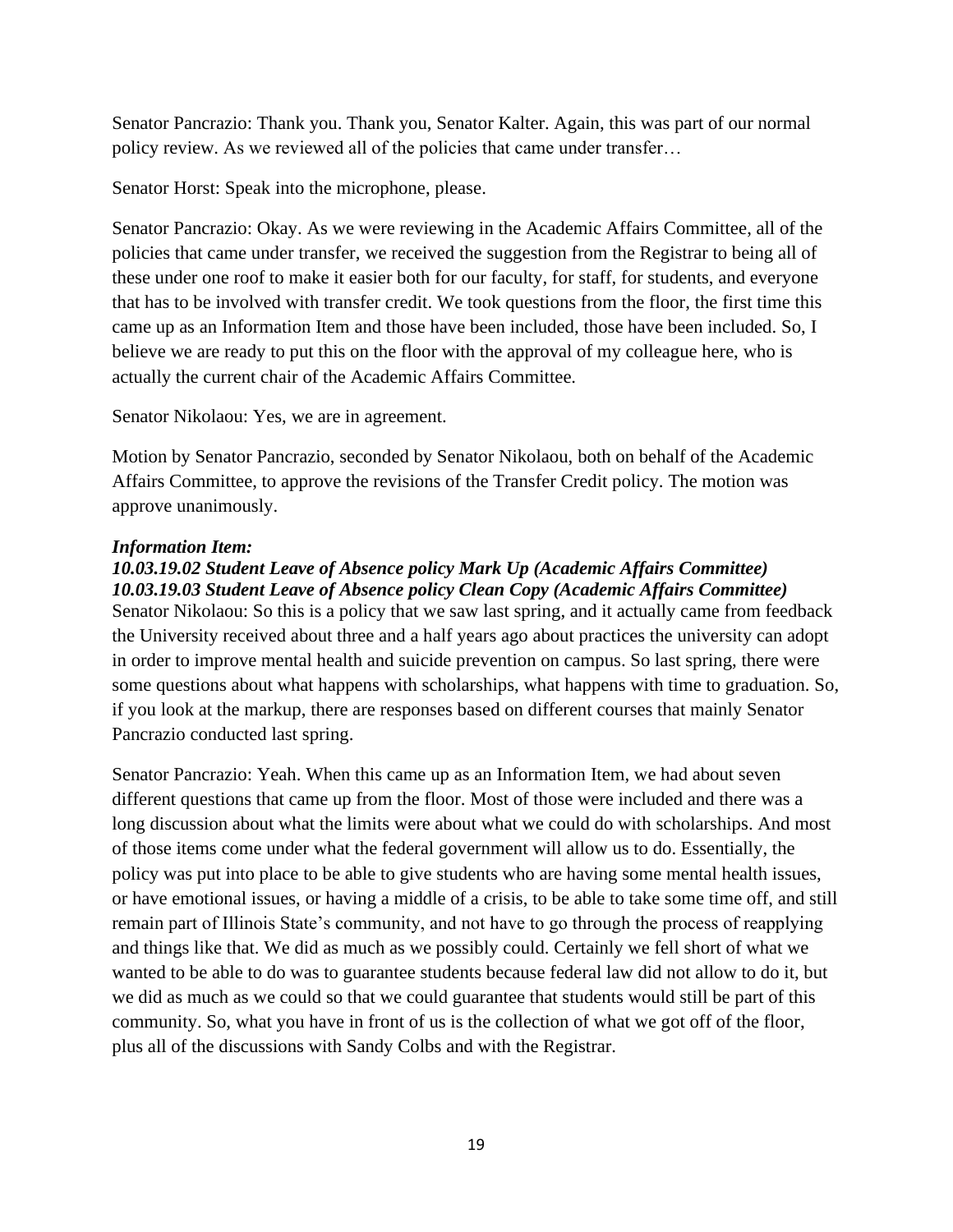Senator Nikolaou: So some of the changes that we made apart from answering these questions is that we clarified that this is the Student Leave of Absence policy. So that it is different from the current employee Leave of Absence policy 3.1.11. The main change is that we specified who is going to be involved in the Student Leave of Absence Committee. So if you see on the copy, we have four main members where we are going to have the Dean of Students as the chair, and then we're going to have a specialist on retention, or degree specialist, a representative from the University Registrar, and a faculty member, and then, depending on the case, we have (if you look at this last bullet point) we allow for up to five specialists. So, if we want to have feedback from the advisor because the student may have not met with the advisor, then we can invite the advisor with the student. If we are talking about a graduate student, then we might need to have the Director of the Graduate School. If we have a student who has certain type of accommodations, we may need a representative from that specific office. So, we gave five so that there is some flexibility in the committee. It doesn't mean that we're always going to have five, it might be that, in cases, we don't need to have any additional members. And also, we have the Director of Student Counseling Services Sandy Colbs, and the Dean of Students John Davenport who were involved in the creation of this policy.

Senator Kalter: Yes. So, I wanted to ask them if they had anything that they wanted to add before we get to the comments and suggestions portion.

Dr. Colbs: I don't think so, no.

### Dr. Davenport: No.

Senator Kalter: Terrific. So, Dr. Davenport and Dr. Colbs are here to answer questions. Do we have questions? This is, remember, the Information Item. We're not moving to Action yet on this. Do we have further comments, suggestions, questions, concerns?

Senator DeGrauwe: I have a question about the second paragraph. I think I'm in the clean copy, the smaller one, yeah, the clean copy, sorry, the third paragraph where it's talking about if it's after the tenth day you would need to withdraw from the university through the normal process, then you can request a leave for future semesters. But if you withdraw from the university don't… Or is that a different type of withdraw? Are you not fully out of the university, or am I misunderstanding what that withdraw means.

Senator Pancrazio: I recall we talked about this at length, but it's been what eight months now.

Senator Nikolaou: So that was if you apply for the leave of absence after the tenth day then you would need to withdraw for that specific semester and then you can apply for the leave of absence for how many semesters you need to withdraw from, the leave of absence.

Senator DeGrauwe: And then just another question, it was talking about how a leave of absence does not…You may have to leave your university, like my college… So, if I took a leave of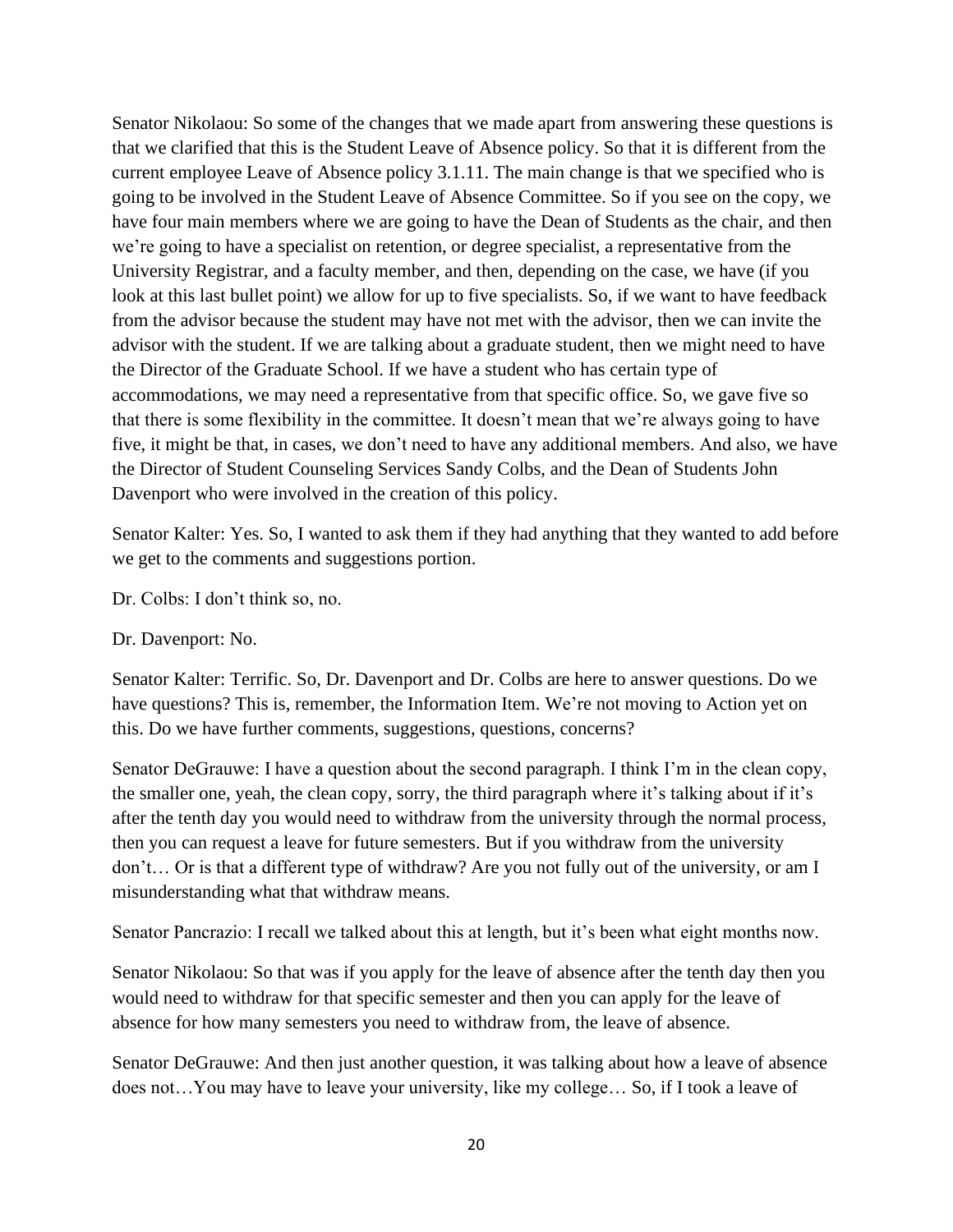absence from the Nursing program, I would probably have to leave the Nursing program, because of policies through the Nursing program. I think that's what it's saying in the first paragraph. Correct me if I'm wrong, it's up to the colleges, university and their policies.

Senator Pancrazio: Yeah. I recall now is that a withdraw from a semester and a request for a leave of absence are two different things.

Senator DeGrauwe: I'm talking about a leave of absence.

Senator Pancrazio: Okay. And if you request the leave of absence, certainly you can get it. Now how does that affect your individual college, we leave that to the college and through that process about how you would be reintegrated to that. Because the Mennonite College of Nursing has that lockstep type of major, okay, that's why, I believe that's one of the reasons why they've added so many people to that committee to get students back in after they would choose to take the leave of absence.

Senator Degrauwe: That is what I'm talking about, because, according to MCN policy, if you are not a major, if you're not a Nursing major, you cannot apply as a Nursing major if you already go to ISU. So, my concern is if I take a leave of absence, and I'm absent from the university, I will lose my position as an MCN student, but I will not be able to reapply as an MCN student unless I leave ISU for a full semester. Correct me if I'm wrong.

Senator Neubrander: Thank you. Clearly if this policy were to pass, then Mennonite would look at our policies and see how we would accommodate that.

Senator DeGrauwe: Thank you.

Senator Heath: As it goes to the student that is requesting the leave of absence, when it comes to actually having a student sitting on this committee since it is a Student Leave of Absence Committee, I think that they should have the student perspective, whether it be a Senator for, say, if it's a student and their major is in the College of Business, why not have the College of Business Senator sit in and hear that student's request for the leave of absence so that they can at least provide that perspective. Do you see what I'm saying?

Senator Pancrazio: It's a little bit noisy. Are you talking about students on the panel?

Senator Nikolaou: On the committee.

Senator Pancrazio: On the reinsta… on the kind of the reinst…

Senator Heath: Where is says, "The Student Leave of Absence Committee will be comprised of," I believe that a student should be included in that.

Senator Pancrazio: I believe we have FERPA privacy issues that we would have to address, because these are privacy issues, so I think that might have been one of the concerns.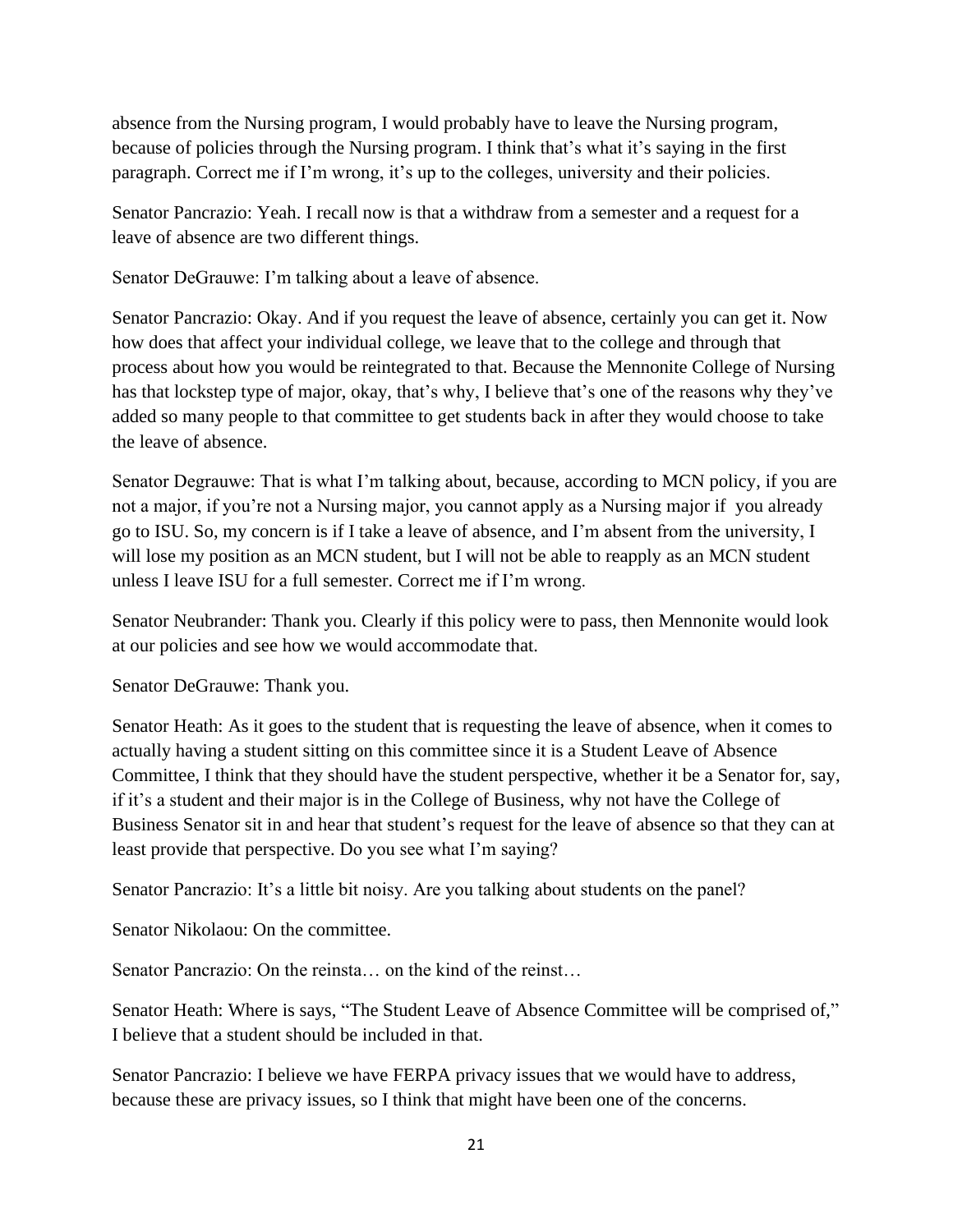Senator Nikolaou: Yeah. And one of the comments was that the student who is applying for the leave of absence may not feel comfortable having a potential peer, revealing sensitive information to them.

Senator Pancrazio: Right.

Senator Nikolaou: And probably it's also FERPA.

Provost Murphy: That's my understanding also, that it's more of a confidentiality, privacy, that a student may not want there… because often times these are pretty sensitive times for a student. I think the same thing (I'm looking at the Dean of Students John Davenport) and am I right in thinking that when we do sometimes reinstatement committees, I mean, any committee where a student may have to explain a situation that's a very private and personal situation, we tend to not have other students on. I mean, we can certainly talk about that decision, but I know that that's the thought process behind it.

Senator Heath: I understand that. The way I was thinking of it is that, as a person that ran for the Senator position in the College of Business, they did it to be an advocate for the students of the College of Business. And so, I thought if anything it would be a role as an advocate but if it goes against FERPA, the law, then obviously that's not possible.

Senator Kalter: Senator Heath, I remember that the Executive Committee also discussed that issue, so if we can find the minutes for that, we'll dig them out so that they'll be here next time this comes on to the floor, but I'm pretty sure that this was the conversation that we had about that. That we wanted to have that happen, but then decided that it would be not advisable to have students have to go before a board where they might have to reveal something to another student that they didn't want to. Do you, Senator Heath, have any other questions that you wanted to ask first?

Senator Heath: No. That was it.

Senator Kalter: All right. So do we have other questions, comments, suggestions for this policy?

Senator Wall: More to Mitchell's point (Senator DeGrauwe) a minute ago, should it be left up to college specifically to decide whether or not the student be reinstated into the degree, or should it be left up to the committee, I guess. Because if what Mitchell is saying is true, and like, yes, I fully believe that the Mennonite College of Nursing will likely change their policy to make it realign with that. In the event that a policy was overlooked or something like that from each college, should it be at the responsibility of those colleges to make that decision or does that really fall to the committee's decision? I just think reevaluating that might be important.

Senator Pancrazio: If I understand correctly, you're asking, does the possible change to the practices in the Mennonite College need to come first, is that what you're suggesting or do you want… Because what we have in front of us is a new policy, I think we did an assessment,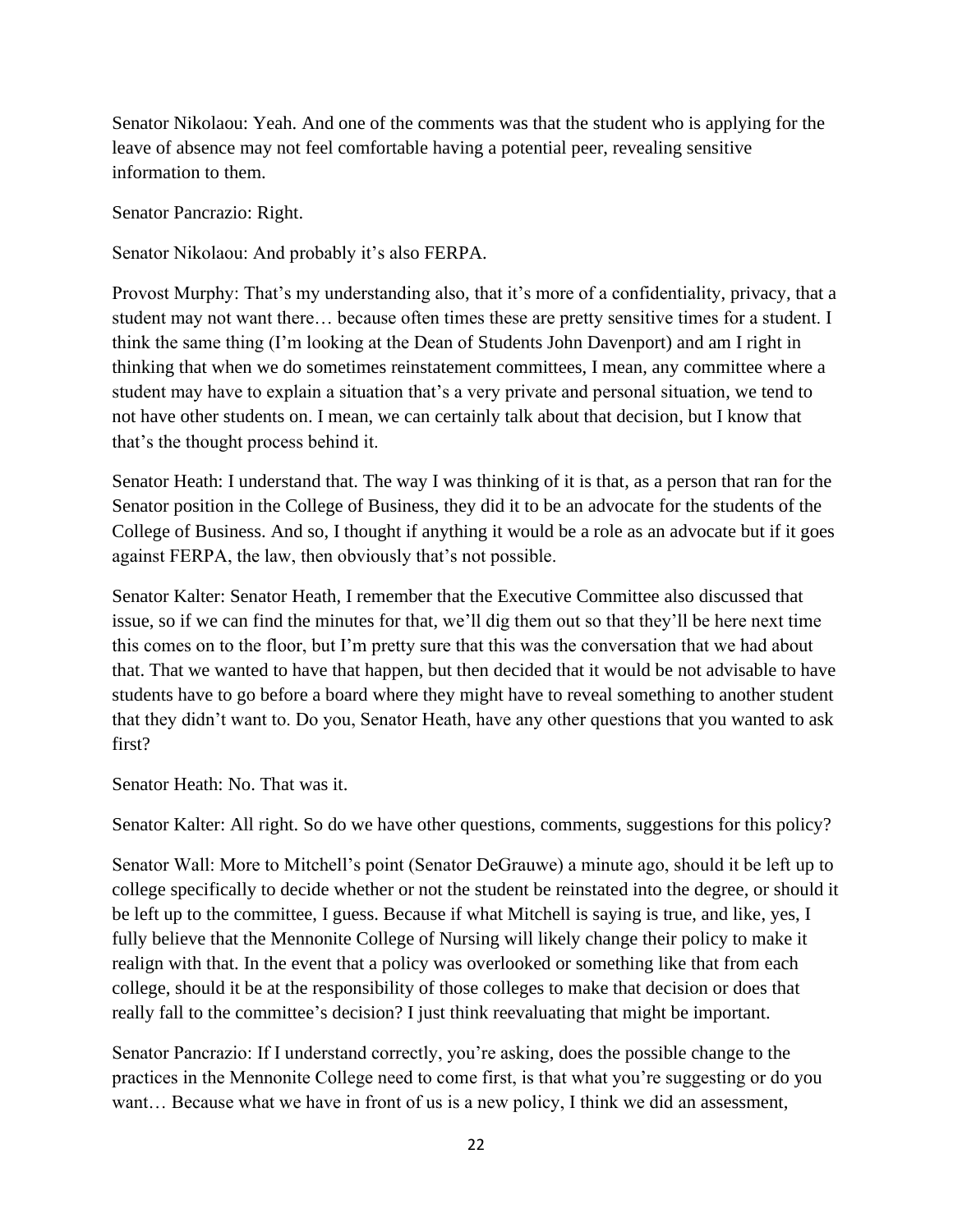university-wide assessment, of how we respond to issues of student mental health, and one of the recommendations that came from (I think this has been two or three years now) is that we institute some type of policy. And this is the form in which that begins, and typically we would make a formal request that they would review their own policy.

Senator Wall: Yeah, I see that point. I'm just also pushing back a little bit in the statement that we are then expecting on due diligence of each college to then verify that, as this policy changes in the future, as it will, that they also change their policy to be congruent with that. And I don't think that that's necessarily the most future proof method. So I'm just suggesting potentially having that jurisdiction on whether or not the student has to reapply and they get dropped from their college, or department, should they reapply after the withdraw…

Senator Pancrazio: In this case, I think the intent of it was that a student would not be dropped from it, but would still be considered part of the University community. I think that that's how it was presented from the very beginning. So, I don't believe that that would be in line with the current practices, and because this would be the University policy, I think that would supersede.

Senator DeGrauwe: I think what you're saying, and what's in the policy is different, and it might just be the policy's not written…

Senator Pancrazio: Go ahead. Elaborate.

Senator DeGrauwe: So it says, "students granted a leave of absence may have changes to their.."

Senator Nikolaou: What paragraph are you on?

Senator DeGrauwe: The first paragraph, sorry, about half way through, "student granted a leave of absence may have changes to their plan of study (due to changes in departmental policy or the curriculum)." My concern with that is…

Senator Pancrazio: Go ahead.

Senator DeGrauwe: If I, I'll take hypothetical, if I'm in the School of Music—so it's not even MCN with their strict policies—it's the School of Music. If I take a three semester leave for mental health. If I come back, I should still be a School of Music student in the same position, because all the classes I've taken still count. I've not lost any of that knowledge. I should still be in the same place, but this policy is kind of giving a loophole for the colleges to say, well according to our policy, you have to reapply because you've been gone for so long. So I think that that's the problem that me and Senator Wall are having, is that there's this loophole that's allowing the specific colleges to say, sorry you took a leave of absence, I'm glad you're ok, I'm glad you're doing better, welcome back to the university, but according to our policy, you're no long a student at the College of Music.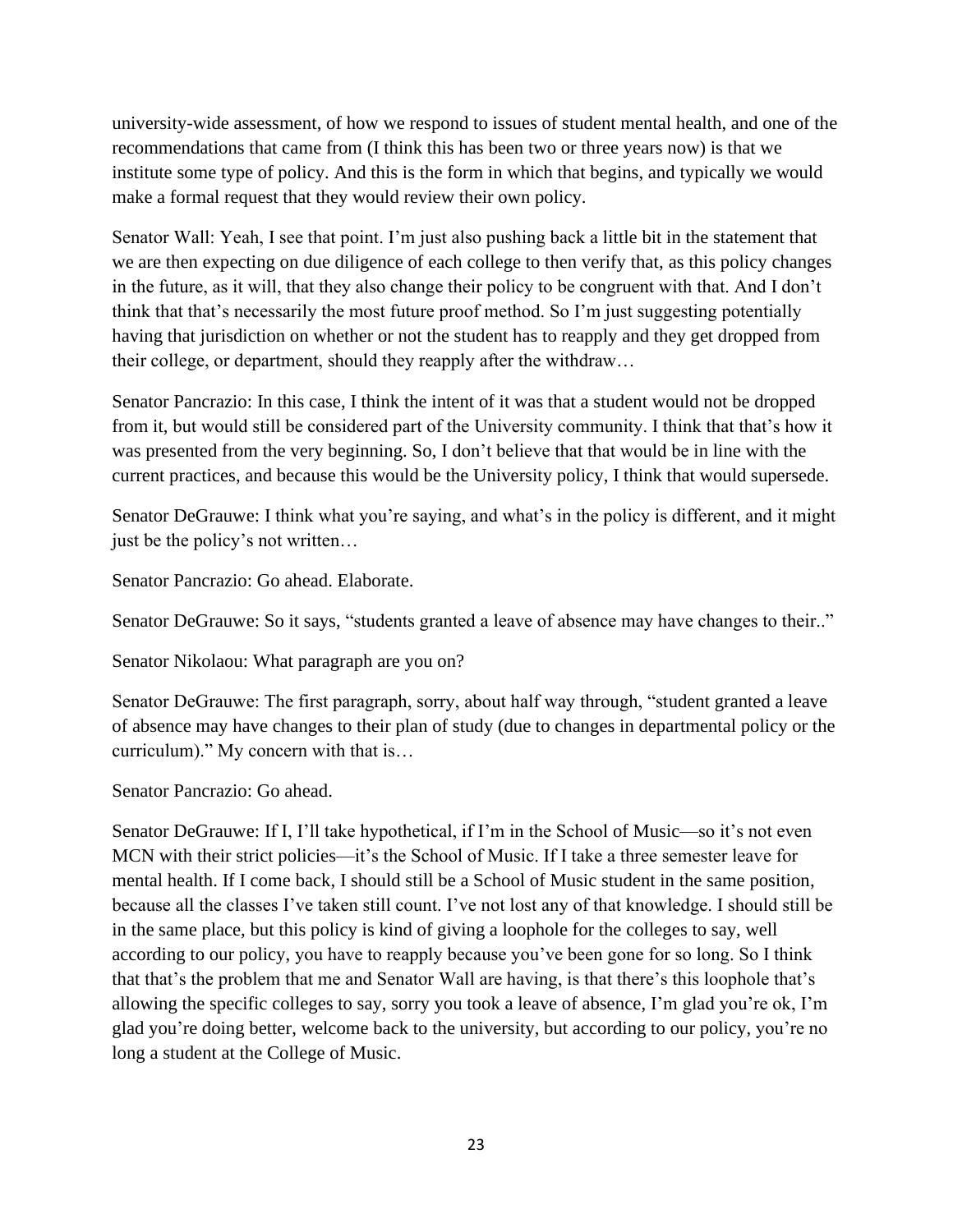Senator Kalter: So, Senator DeGrauwe, I just want to say that both of your concerns are registered, right. In other words, we'll talk about that in Executive Committee about whether or not that means that we need to either put something else in the policy itself, if we want to leave it that way before it comes back, right. In other words, before it comes back as an Action Item, whether or not it needs to go back to committee, whether it needs to just have a quick change, or whether it should stay as is and do the administrative route.

Senator DeGrauwe: Then my apologies, because my first statement was talking about how MCN should change their policy, my new statement is saying this policy needs to change.

Senator Kalter: Right. Right. So that's what I'm saying, rather than debating it, we're listening to what you're saying, and we'll take that into account about how fast this policy moves and whether it needs more changes.

Senator Kosberg: Yeah. I just have a question about the same spot, because unless I'm mistaken, tuition rates are fixed, like, once I enrolled my tuition rates were fixed for my four years, correct?

Senator Kalter: This is one of the things that Senator Nikolaou can speak to because they talked about tuition and that kind of thing.

Senator Kosberg: Okay. Because I'm just confused how they can like change it if ISU advertises fixed tuition rates for your… yeah. Oh, is it just consecutive, is that?

Senator Pancrazio: We've discussed this quite a bit and that was one of the issues is that once a student leaves that, and is officially out, that was something that was beyond our control because of federal regulations. I believe Dr. Colbs can also address that. We have a lengthy email from her.

Dr. Colbs: About tuition rates? I don't think I wrote about tuition rates.

Senator Pancrazio: Well, I think the question is, is that what happens, when a student begins as a first time in college, they have a fixed tuition rate. And that if a student would take a year off, that would add an extra year to that four years, and could the university, and I think this was presented last year, and that was the same discussion that came up, and also a lot of discussion about the scholarships, and it was my impression that if a person came out of that cycle, we could only guarantee that fixed rate for those four consecutive years. That was my impression of it, but I think it would be wise for a quick review of that, just to make sure that that's accurate.

Senator Kalter: All right, are there any other questions, comments, concerns, suggestions?

Senator Pancrazio: I did have one thing for the record, so make this part of it, is that what we had in mind when we were talking about program changes were things that were much more simple, like a class can become deleted or a program change. So that's what we had in mind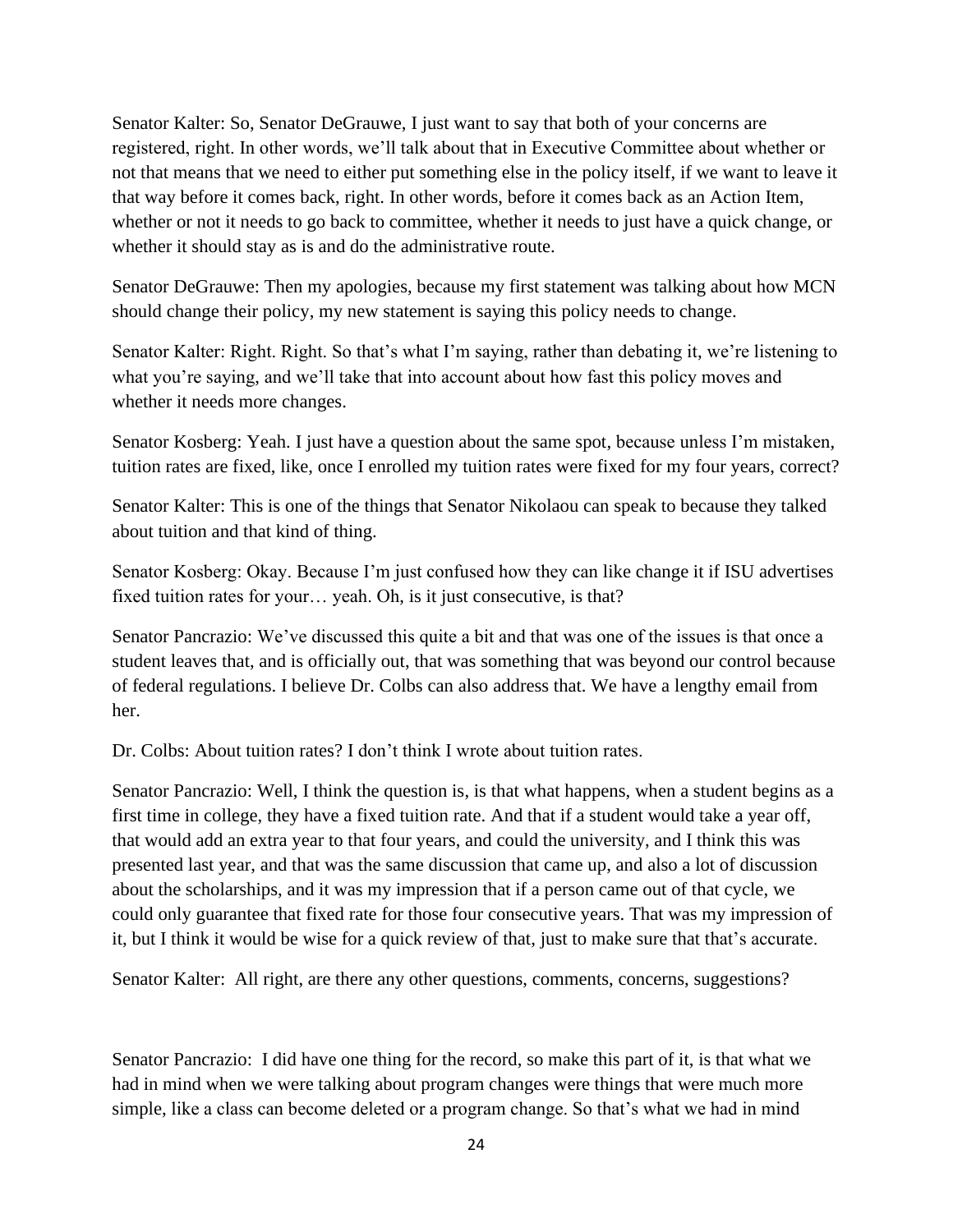when we wrote that. So, we would like some of that element because if a student is gone for a year or two it's quite possible that a faculty member would redesign or they would eliminate a class and that would no longer be part of the requirements. So that's what we had in mind when we wrote that. So, we would like that part to remain in that.

Senator Nikolaou: Yeah, so when we're talking about the plan of study, we were not thinking that you're going to be dropped from the Mennonite, or from the Theatre, from Music…

Senator Pancrazio: Exactly, from any program.

Senator Nikolaou: We're thinking that there may be that there is a course that is not offered anymore, and you were going to take, but it has been replaced by a different course. So, you may have it saying, because of a change in the curriculum, you may have to adjust slightly your course of study, but we never thought that because a student's going to take a leave of absence they're out of their specific program. So, it was really specific at a smaller level.

Senator Palmer: In that vein, what popped up into my mind would be, would a student who's coming back from a leave of absence be changing the catalog they came in under? If we're talking about a possible change to that, that curriculum usually of course changes through catalog changes and so I didn't know if that would change the catalog a student would be under or if they would still have to maintain that and they would just change the classes specific to, you know, if a course is no longer offered, they would still be under the same catalog, but we're just talking about the specific course if it's no longer offered in that sense.

Senator Pancrazio: That is what we had in mind.

Senator Palmer: Okay.

Senator Ferrence: I have a question that pertains in the first paragraph to the last sentence, which states that, "A leave of absence does not extend the time limits for degree completion for graduate students." And what I'm curious about there is, I assume this is referring to, in our graduate programs, from the first date that you start the graduate program, there's a certain maximum total number of years before courses taken in the early years automatically time out. And so what this seems to suggest is if a student needed to take a couple years off, the time out dates would not change and so they would actually… if it happened close to their end and they were at risk of timing out, courses could time out, so why is their date not extended?

Senator Pancrazio: I have no recollection of why that sentence is in there. I'm sorry but I just… I think we discussed this about a year ago and I'm drawing a blank. Sorry.

Senator Kalter: We can look into that one in the interim and ask Dr. Selkow about that.

Senator Heath: I have a question. I understand, due to FERPA, we cannot make it required that a student sits on the committee, but could we offer it to the student that is requesting the leave of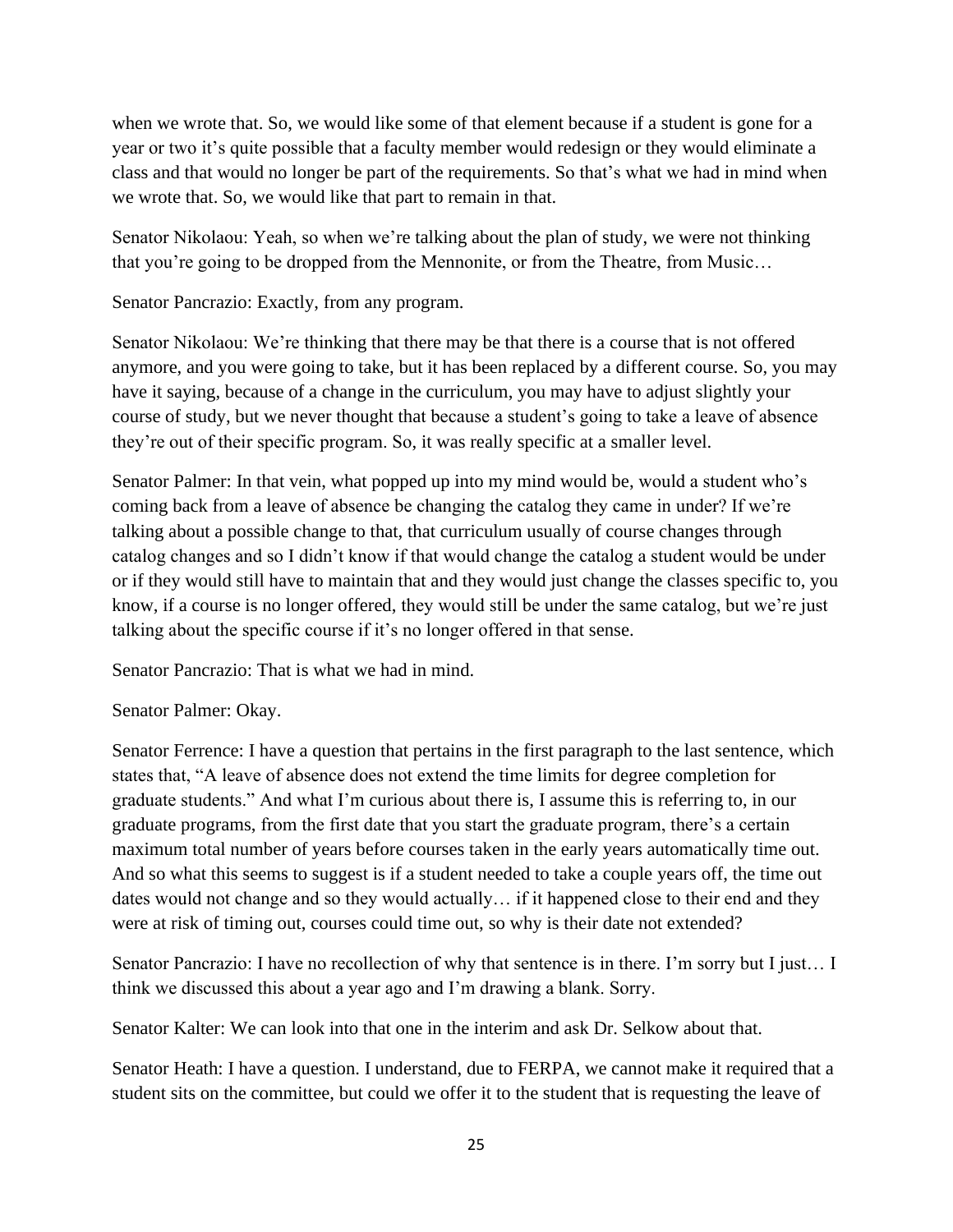absence? That if they do want a student from like their college to sit on as an advocate, they are offered that, but they can turn it… like they could reject it as well, because FERPA, it requires the permission from the student to be released, the information. But at least offering to advocate I think would be something that we should include.

Senator Kalter: I'm wondering if Dr. Colbs or Dr. Davenport have any views about that or what the best practices are around the country?

Dr. Colbs: I think that we would be quite open to that as a possibility. I think we would want to really talk through with the student first, though, how vulnerable it can be to share about the, you know, the worst thing that's ever happen to them in their life with a group of people in a formal kind of process and make sure that this is something that will make them feel less vulnerable instead of more vulnerable. But certainly, if they want to do that, or if they want someone to be, you know, with them if they're meeting with the committee as a support presence, I don't have a problem with that.

Dr. Davenport: If I could say one other piece. A thing that might be considered, if that is a change if the group decides to make is, I understand the intent of saying if a student within their major that might be supportive or perceived as helpful, but that also might increase your odds that there's a connection. And so, it might be better for, you know, there to be students but not necessarily matched up specifically by major unless the student requests it. Just something to consider.

Senator Solebo: I have a question just about… So, would this policy have to be implemented to add in an appeal process? And do other universities follow that? Because that's the only thing I'm confused about. So, if a student doesn't get this… it doesn't apply to them, and then they don't get the leave of absence, would they be able to appeal that?

Dr. Davenport: At this point, the policy we talked about didn't have an appeal process in it.

Senator Solebo: Okay.

Dr. Davenport: Not process, but didn't have a piece for appeal, or section for appeal.

Senator Pancrazio: I don't think the committee considered a negative response at all. I mean, I think that the point was to be as helpful as we possibly could.

Senator DeGrauwe: Going off of what Senator Heath was saying, I wonder if it would be more beneficial to add that the student's allowed to have a support system with them, but the support system wouldn't be a part of the committee, so they wouldn't be a voting member. I'm not sure if that's what Senator Heath was trying to get at or maybe I'm just misinterpreting it. I'm not even sure if these are technically voting members, because it's committee. But I think that would be more beneficial than trying to have a student that doesn't know what's going on or doesn't know how this committee's run, trying to be a part of the committee, but a student that's going to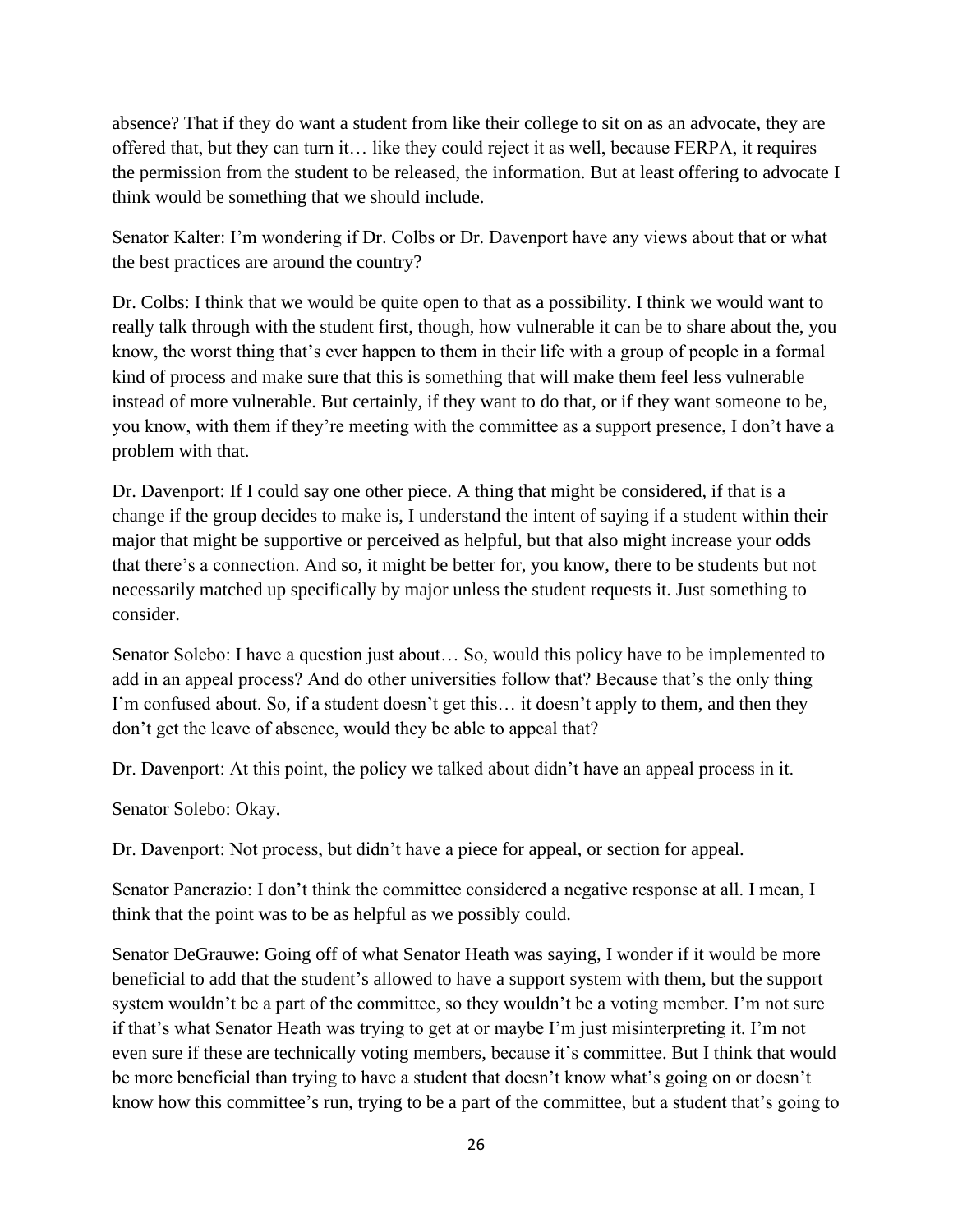the committee should be able to bring someone with them to be their support system, because if they're going through this process, they probably need a support system.

Senator Pancrazio: With all… In all fairness, I think the original intent of the committee; I don't believe we even had members of the committee. I think this was something, the original version of this was that they would meet with someone from the Dean of Students Office and I think over time the committee began to add members, but I don't think any of us foresaw this as something we would vote as a, kind of, King Solomon here cutting the baby in half. I think the general intent was that we wanted… if a student really wanted this, that this was some type of thing that we could do to make people's lives better. And I think that, and I don't think that was ever a question that someone was going to be voting, And, if someone really was man enough, or woman enough, to request one, that we really owed it to them to give that. So I kind of am a little cautious about that. I don't think we had voting or appeals, and I don't think any of us foresaw it as something contentious. I thought that the idea, the real spirit of it, was to be as supportive as we possibly could, at a moment when a student was not going to be able to be a good student.

Senator Heath: I understand the intent. I guess my only question would be what would you deem not enough to grant a leave of absence? Because I know that it has not been granted in the past. So say that did happen, what would you believe would not be enough?

Senator Pancrazio: I believe this has… I mean I typically I handle policy review, we hand kind of the heavier lifting over here to the Dean of Students, so I will defer to John here.

Dr. Davenport: I guess a situation where we would say not enough is if the student didn't provide, so if a student said, I'm requesting a leave for a particular reason and provided no documentation whatsoever. But, again, to echo what Senator Pancrazio talked about, the people that are placed on the committee, the intent of them is to make sure that they get those appropriate documents, make sure they talk to the appropriate people so that the case that we…so when we bring it to the committee, we just make sure all the Is are dotted and Ts are crossed. And so, I mean, I guess there could be a situation where students… it would be the intent that the packet that the student submits to the group wouldn't be submitted until they work with someone, primarily in the Dean of Students office, to make sure the packet is complete and at that point. So they wouldn't get, they wouldn't come before the group to get formal, to ask for a formal request until we had worked with them to make sure that they brought everything they had to the committee, if that makes sense.

Senator Heath: Yes. I understand.

Senator Kalter: All right. Any comments or questions? All right, I have one and it's incredibly minor, but we need to put a hyperlink to the Leave of Absence Form at the place where it says here's the "leave of absence form." So that people don't have to go searching for it, not that they're going to go onto the policy page to look for this. I also wanted to just remind people, or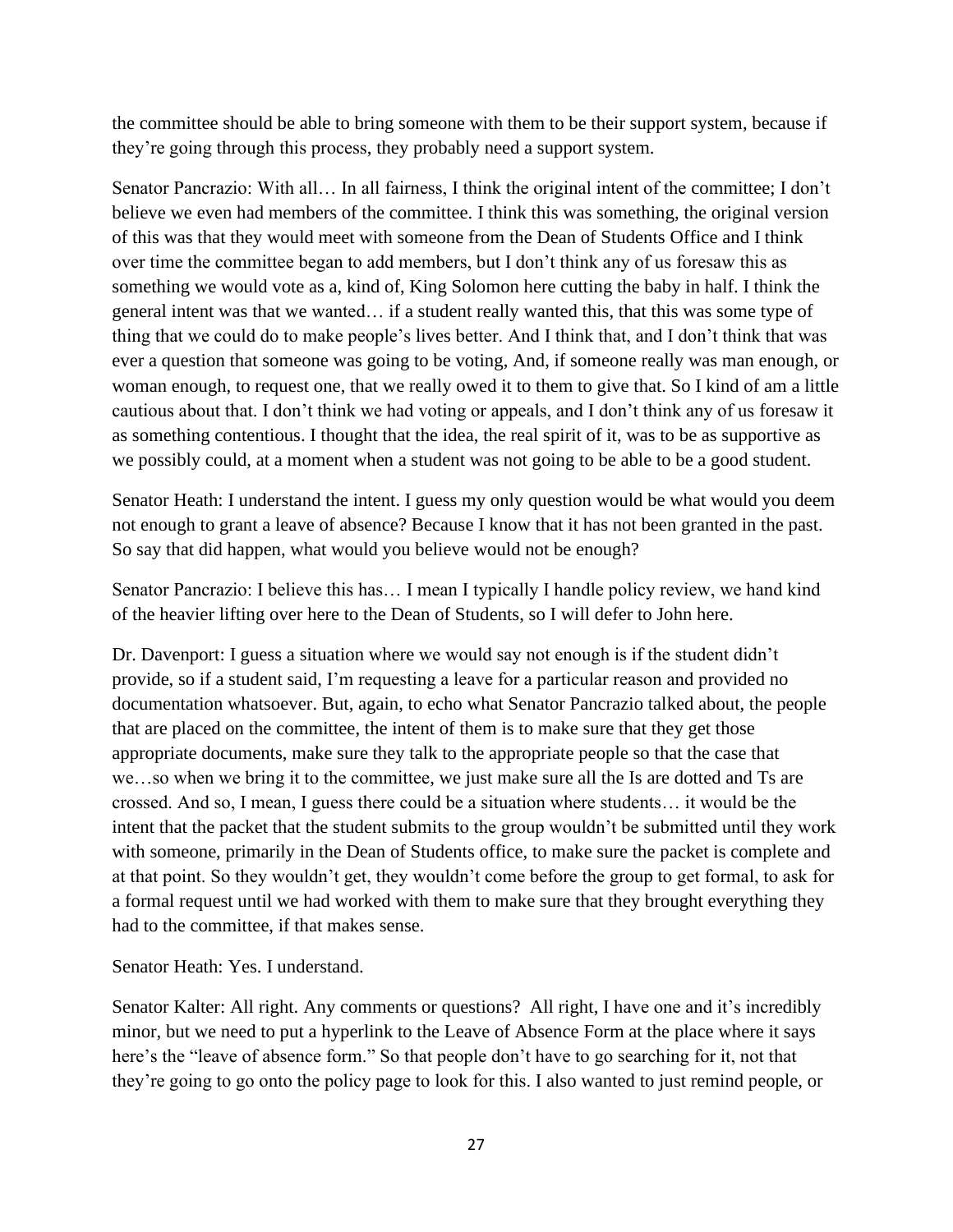just let the people know if they didn't see it that there is some food over in the corner, over there, so if there's any left, please partake of that.

#### *Discussion Item:*

## *Discussion of the New Engineering Program Concept 10.03.19.01 Engineering Programs Chronology 09.27.19.01 Engineering Programs Proposal - June 2018 ISU DRAFT Fiscal Statement- Nov 7 2018 - Engineering Program Study Transcript from Faculty Caucus discussion2019-09-25*

Senator Kalter: The next thing that's on our agenda is a Discussion Item about the new Engineering programs. We're probably going to have a little bit shorter of a discussion than we might have. Just a reminder, that we did have a session in the Faculty Caucus on this same concept, so I'm going to be starting out, first of all, by asking Dr. Dietz to make some comments about the whole concept, and then I'll be starting out the question and answer by recognizing first the student and staff Senators that weren't at the Caucus meeting, and then opening up to faculty. So starting out, though, with Senator Dietz.

President Dietz: Thank you very much. The items under this Discussion Item are several here that you can see on the agenda, the last of which is the transcript from the Faculty Caucus discussion of 9-25-19. So, my comments tonight are really not different from what was included in the transcript. I would then go back to the Engineering Programs Chronology and put that in a little bit of a context. The issue about adding Engineering programs specifically to the curriculum are really within the context of a workforce demand of the state. There are other Engineering programs clearly being offered at other institutions in the state, but they're not meeting the workforce needs of organizations in this state that hire engineers. There's a terrific demand still for more engineers in this state. If that wasn't the case, I'm not sure that this would all be suggested as strongly as it is being suggested. So, there's a demographic need for that.

There's also, in terms of demography, there's also a decline in the number of students who are graduating from Illinois high schools, which is creating a decreasing market, if you will, for institutions all over the state to try to recruit those students and have them enroll. There's also an outmigration issue within the students who are eligible to attend Illinois institutions at representative of about 50% of the students who are college going age, in terms of those graduating directly from high school. About half of those individuals pursue their education outside of the state. Lots of reasons for that, I think part of it is the MAP program has not been well funded in the past. Matter of fact, about half of the students who apply and qualify for the MAP program don't receive it because there simply has not been enough funding. So, the concern is that a lot of those student may not go anywhere. So that funding has increased a tad with a new governor and general assembly for the current year, but they've got a long way to go to come up with meeting the overall needs of those individuals. So, there's a declining demographic outmigration, Illinois is one of the biggest outmigration states, already mentioned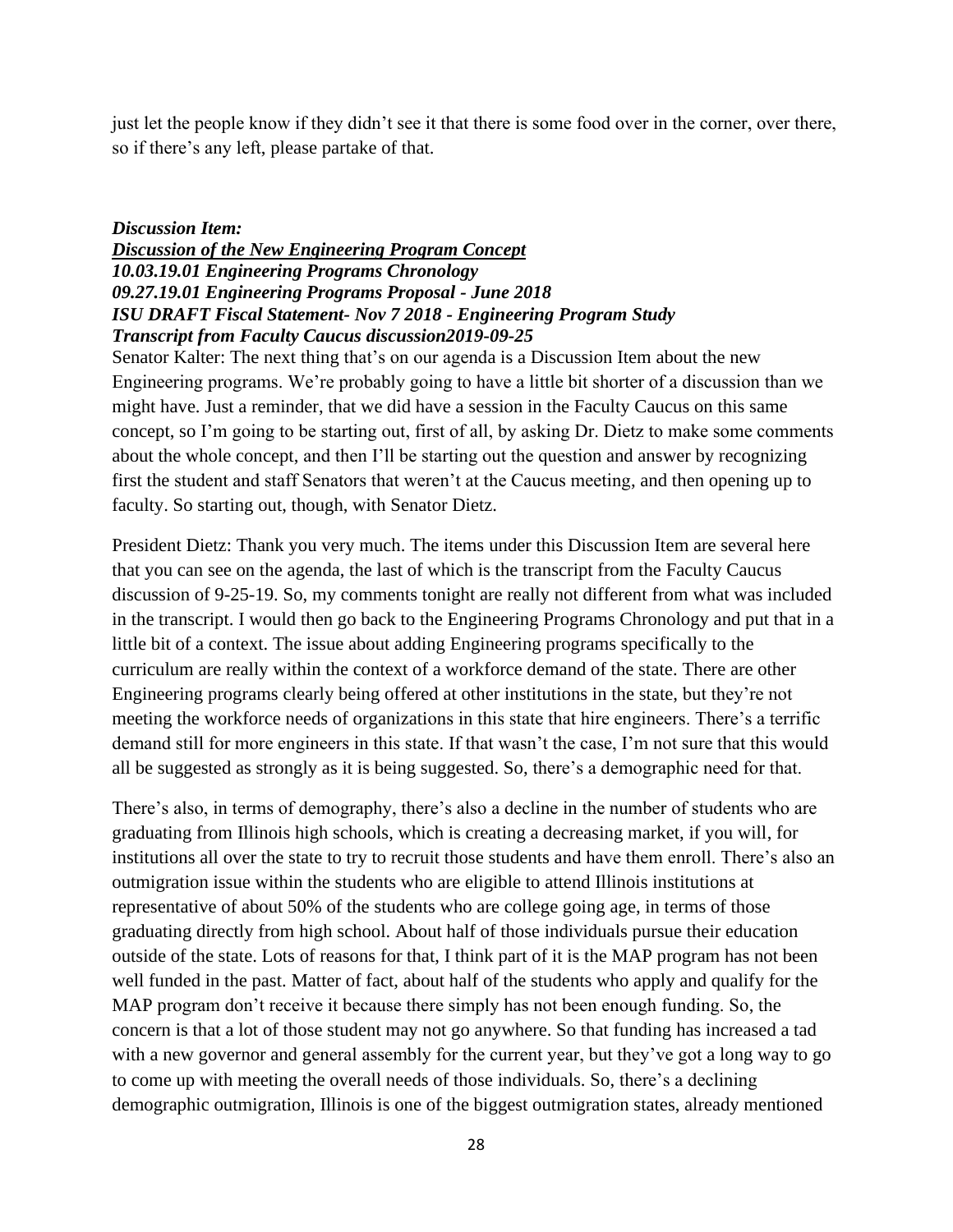the MAP issues, but the other part is that Chicago is the third largest city in the United States. Last information I read about that that there are 130 colleges and universities in other states who have their recruiting force living in Chicago. So, we've got a bit of an issue in terms of the declining demography, so the market is decreasing. You've got the threat of the outmigration. I don't think that that's going to be reduced a great deal. I think MAP will help with that but you've still got a lot of out of state institutions focused on the largest market in the state, and that is Chicago. So, the competition is increasing. So, the issue about enrollment is a huge issue. We only get about 14% of our budget from the State of Illinois, not a lot of money. It's important money and it represents about \$69 million to the institution, but clearly, for all of public higher education in Illinois and across the country, enrollment is the main thing that drives the entire university engine, if you will.

So, we're always interested in shoring up our enrollment in order to maintain the quality of the institution. One of the ways to do that, in my estimation, is to make sure that we continue to have a vibrant curriculum, and strong faculty to offer those academic programs, and Engineering is one of those that's in great demand. And we already teach Engineering courses here, we don't have a program per se, but we teach courses here in Engineering Physics and Engineering Systems. And so one of the things that we talked about also related to Engineering, is how would that impact the current curriculum, and it would make it a more diversified curriculum, more in demand curriculum, and there's also a STEM element of this, that obviously also would be enhanced.

The student who would also potentially enter into an Engineering program will be academically strong students and there's a positive impact of the academic profile of the institution. And simply put, the process that we suggested that we go through that has been terrifically successful, is a similar process when the university was considering adding Cybersecurity as a major to the institution. And the biggest part of that is that we started with faculty to say, well, what do faculty think about this idea? Because clearly that's the organization, that's the group of folks that have the most direct influence over all of this.

So the chronology, not to belabor this, but the chronology of all of this, is that almost three years ago, almost to the day on October 12, 2016, members of the Planning and Finance Committee of the Senate had asked Provost Krejci at the time, Janet Krejci, about the possibility of developing Engineering programs and the context of long range planning for the university. In January, Senator Marx was chairperson of the Planning and Finance Committee, met with interim Provost Jan Murphy to discuss a possibility of developing Engineering programs. And the Provost then agreed to discuss that possibility with me as the President. And I agreed that it was definitely worth exploring. Later in January, the invitations were sent out for an exploratory engineering program meeting. In February, the Provost appointed a task force to investigate the feasibility of establishing Engineering programs at Illinois State, and that group met for the first time. April of 2017, the Institutional Priorities Report, Academic Senate endorsed that report, which was articulated that "one way to remain competitive and to maintain our enrollment, transfer, and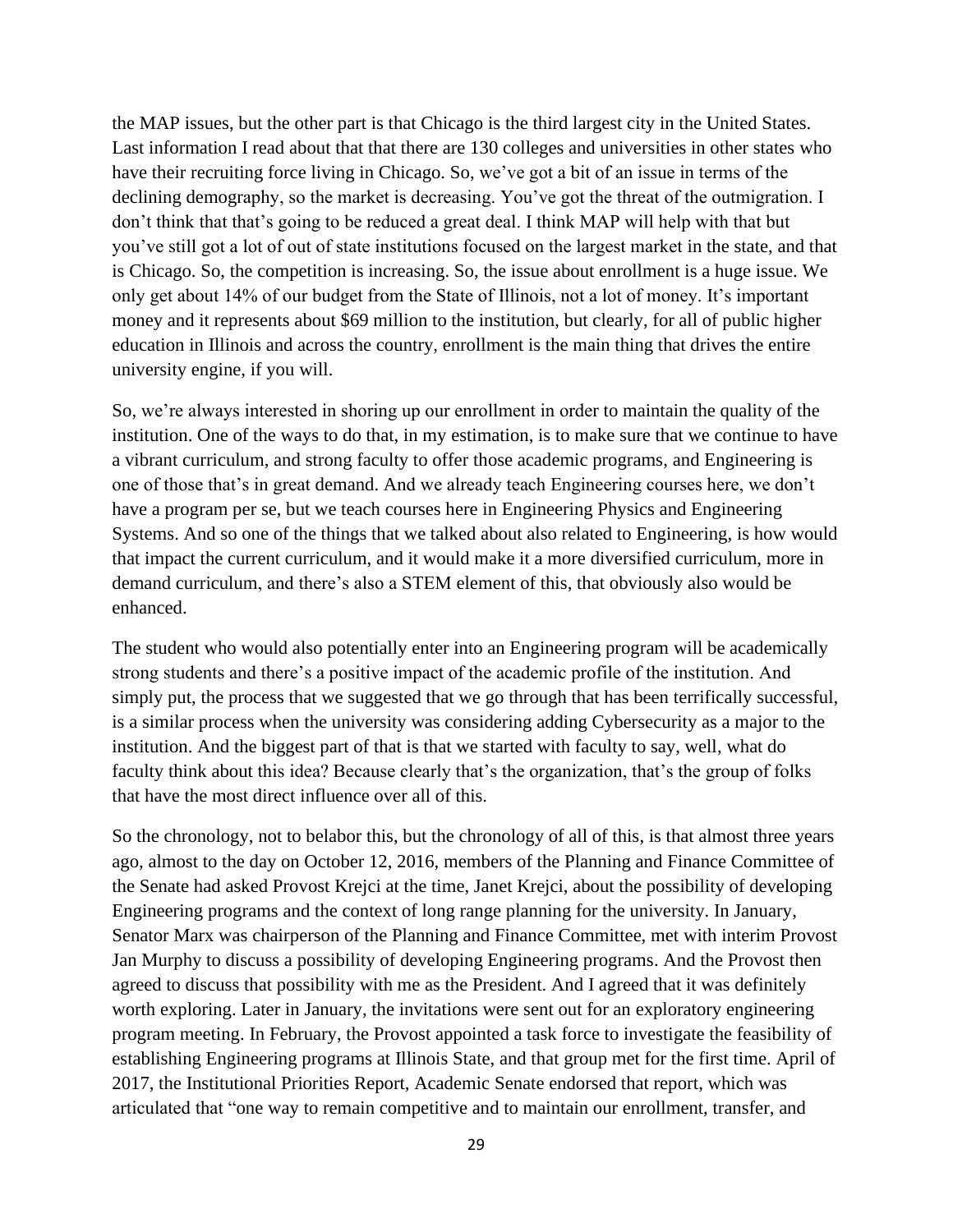retention rates is to provide educational offerings that better meet the needs of the students we seek to attract and retain." And they also expressed support for the Provost's exploratory committee. That summer the Educational Advisory Board was asked to look at demand for Engineering graduates, particularly in the fields of Mechanical and Electrical Engineering. And their recommendations came back that, indeed, there was strong demand for particularly those two programs in Mechanical and Electrical. That summer, members of the task force went to a number of other institutions that had engineering programs, and met with related faculty and administrators at those institutions, and they included James Madison University, Ohio University, Rose-Holman Institute of Technology, and Campbell University. We'd also met with a number of executives from Caterpillar, Cabot Corporation, Farnsworth Group about what they thought about the University having an Engineering program, and the feedback was very positive, that indeed they needed more engineers that were not being provided at this time, and encouraged us to continue to pursue this.

In the Spring of 2018, there was a task force that submitted a final report to Vice Provost Murphy and Stephens, and the task force recommended that establishing programs in Mechanical Engineering and Electrical Engineering within the Departments of Technology and Physics, respectively, would eliminate the need to develop a separate school or college administrative structure to support that. In April of 2018, the Senate endorsed the 2018-19 Institutional Priorities Report, which indicated the support of the efforts of the faculty, administrators who've been working since 2017 to study and develop a plan by offering quality Engineering programs, be both attractive to domestic and international students.

Later that spring, then, we looked around on campus to see if there were facilities on campus that might accommodate this. One that was looked at was the John Green Building that might accommodate that. We found out later that due to a whole variety of issues, particularly related to the heights of the ceilings out there and the demands of Mechanical Engineering that that building was not feasible, and that the strong possibility that a new building would need to be constructed to accommodate Engineering.

August of last summer, Provost provided an update to the Senate in her remarks. In the fall of 2018, also presented the Engineering concept, the Provost also presented the Engineering concept, at each of the seven fall college meetings, and at the fall administrators retreat, and I also referred to that in my State of the University Address in the fall of 2018.

At that point the President, myself, and the Vice Presidents presented the Engineering concept to a retreat of the Board of Trustees in November that year, and recommended that programs in Mechanical and Electrical and some simulations around budget were presented to the Board and they expressed interest in us pursuing this further. In January of this year, the Provost presented the concept in her annual meeting with Chairs and Directors Council. Also, in February met with the Engineering Task Force to provide an update on the project. And this past summer, Facilities Planning developed a quality based QBC (Quality Based Consultation) to hire an architecture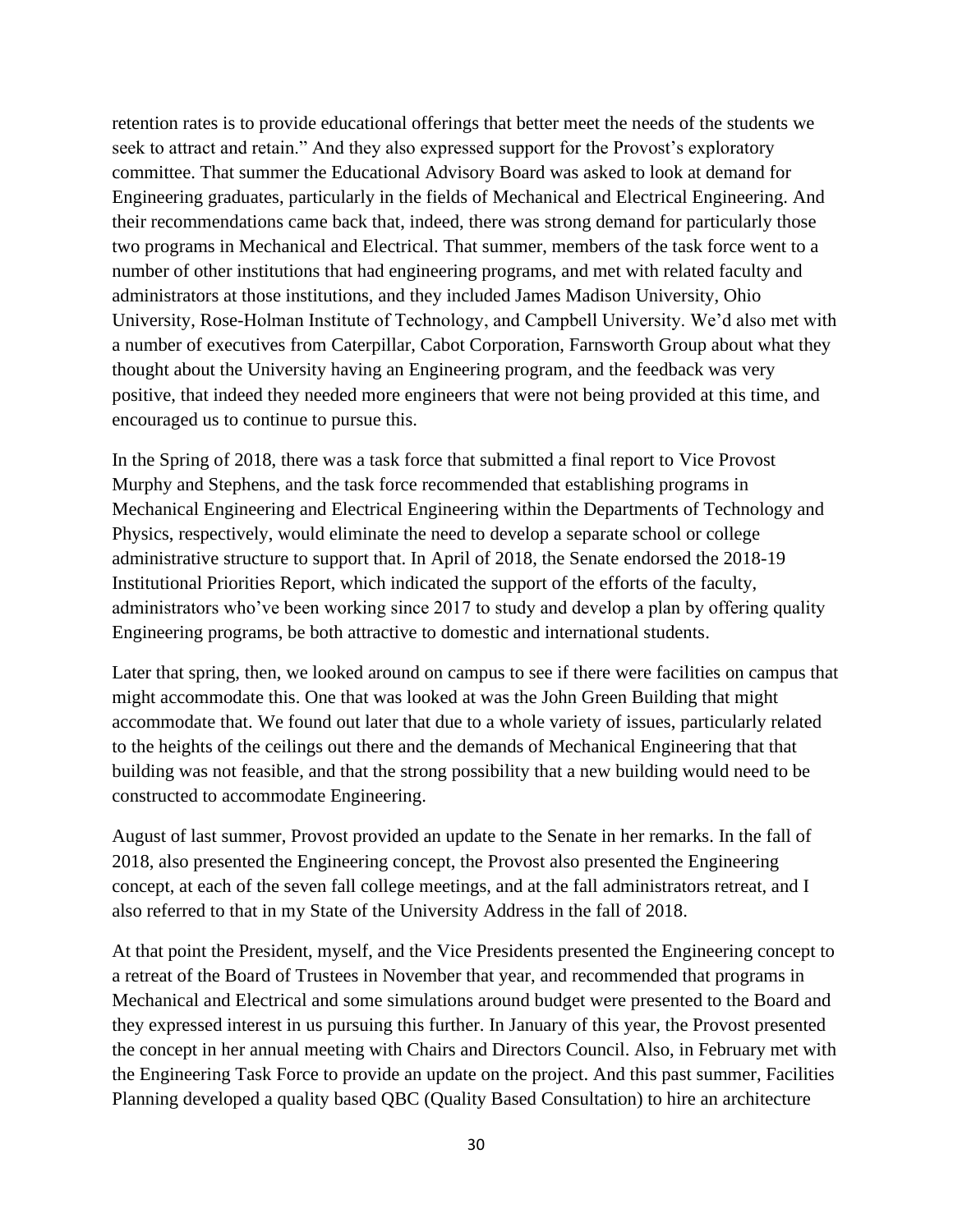and engineering firm to help us determine an estimated cost for a new building. We're assuming at this point that a cost of a new building will be somewhere in the neighborhood of \$100 million, but again that's right now a rough estimate. The bids have come back in, and we hope to have this project determining size, location, and estimated cost underway very soon. This fall, the Provost presented the Engineering concept at each of the seven fall college meetings, and at the fall administrators retreat, and I, again, referred to this possibility in my State of the University Address.

Next spring, we anticipate that consultants will be finished with their report, and we will plan on having an open forum kinds of campus focus groups throughout the campus, so we can finalize planning of the facility.

The other parts of this, second part is that Engineering programs proposal. And it essentially states what I just stated, so I'm not going to get into the detail of that. There's information in there about one of the first things that we would need to do is to hire program directors for both Mechanical and Electrical Engineering that could help us develop this and work with faculty to move this forward.

The next item is the fiscal statement, and this is draft, and this was the one that was presented last fall to the Board of Trustees at a retreat, and it's a fairly complicated chart. I will say that the short version of it is that the simulations that we've done at this point, which include moving the program from year zero to maturity, which is basically four years to graduate the first cohort with this, and then adding an additional four years to that, that we anticipate that this entire program could be a stand-alone budget, not relying on funding from any other academic units. We would need to front some money out of this, but we can potentially do that, and over the course of the… it goes out eight years, if you took it out two more years, basically, if you took it out to ten years that the cost associated with doing this that would include the building, faculty, staff, equipment, essentially financial aid to help support the students that might enroll with this, similar to the students that are enrolling here currently. All of those items to run the program, we anticipate that by year ten that the program would be in the black, and that we would be running a successful program that would essentially pay for itself, including the building in that timeframe. So, from a return of investment perspective, it looks like a very successful program. Obviously we don't have it, and this will need to be tweaked as we move along, but it does lend itself to the next item which is an Action Item about the Operating Budget and the Capital Budget for this next year, because within that request on capital is an Engineering building.

We've been in touch with the Illinois Board of Higher Education ,and said that, you know, we don't have the curriculum yet, that's being developed, but we ask their opinion as to whether or not we should put this on a Capital list, and they strongly suggested that we do, even though we don't have the details of this completely defined. Simply to be able to get the attention of, hopefully, the governor and the general assembly to say, this is the direction that we want to move in, and to at least get it on their radar. I don't know if we'll get state money for this,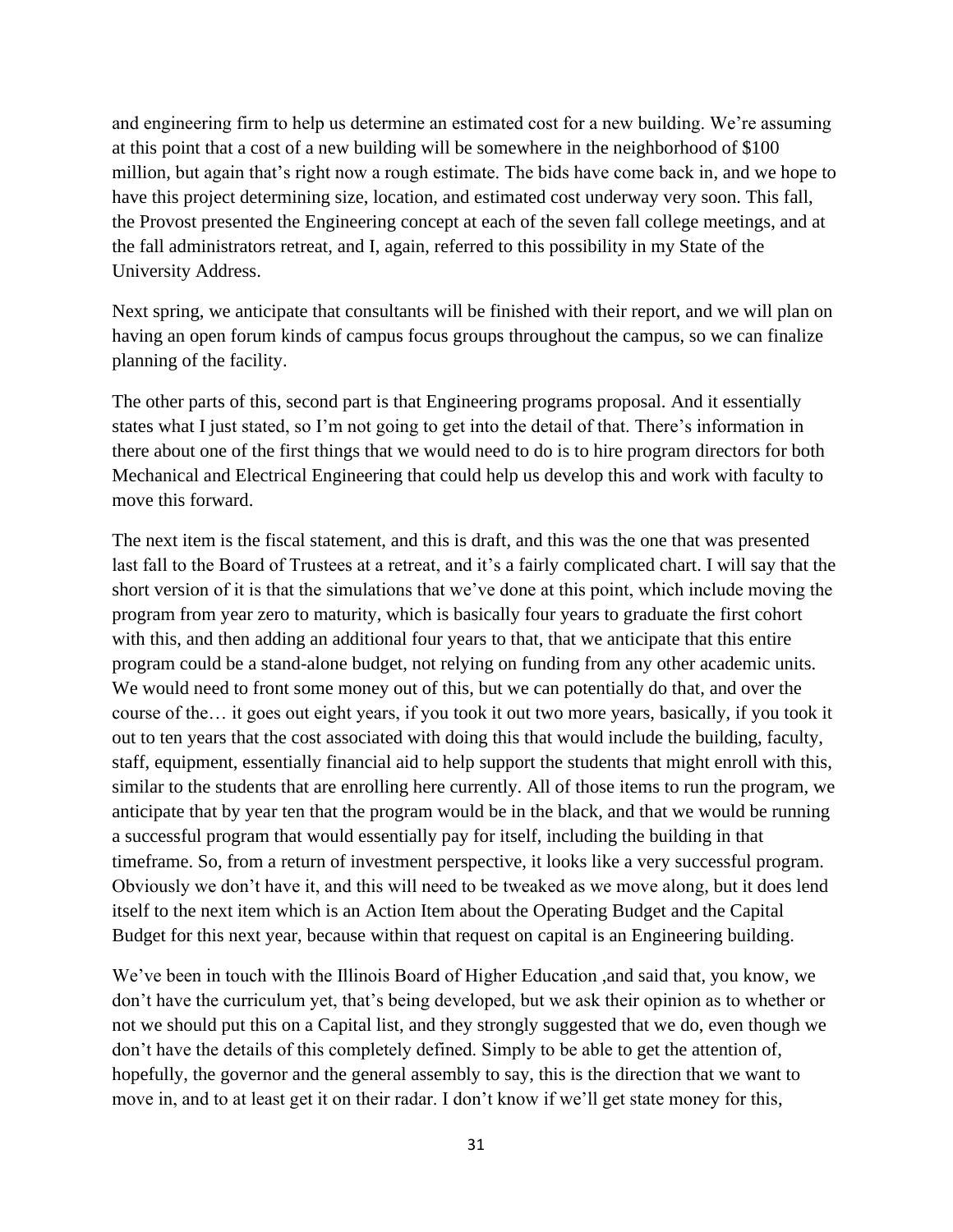because the other assumptions that went into the budget, I asked Senator Stephens, I said I think we can get some money from the state on this. I'm not convinced that that will happen, but I'm pretty sure that it will. But let's assume from our budget strategy that we don't get a penny from the state, that they're not going to help us with this at all. And let's also assume that we're not going to get any money from the private sector. And I've had good conversations with several corporate entities that are engineering firms, and I think there's strong possibilities of getting some money from them as well to help run this. But I asked Senator Stephens not to consider that we're getting a penny for the state or a penny from the corporate sector to help us out, and would this work. And so, the model that you see, that again, says that in about ten years this program will pay for itself, that does not include either of those. And so, if we get that, that will obviously reduce some of the cost related to this, and allow us to turn this into a more financially solvent program much more quickly.

But with that, there's another section in here about the transcripts, as I mentioned earlier, I won't get into that, but we had, I think, a really good discussion at the last Caucus meeting that only involved the faculty. And we got some great questions that we're still wrestling with, but the students were not a part of that, so let me stop there and see if there are any questions. And I'm going to put Provost Murphy and Vice President Stephens kind of on call here to see if you're asking questions I can't answer that I'll turn to them. But I'll yield for questions.

Senator Kalter: Terrific. Thank you. I had a feeling Senator DeGrauwe might be one of the first to ask a questions. Go for it.

Senator DeGrauwe: Always. So, you just said the transcript which got my head running. So, if this goes through, and it's a four-year program, would we not take a fourth year engineering program transfer until the fourth year? Or are we going to have all of the classes at one time? So basically, my question is, would the first year we only offer the first couple of classes, the prerequisites, or would we offer all like three hundred level classes, even though no one at ISU really should be taking those their first year here?

Provost Murphy: That's a great question. Remember that we might also, and we hope that we also have transfer students that would come into this program. So, we wouldn't just be accepting first year students into the Engineering programs. So, we would need to be thinking much more broadly about which course we would take. We may have transfer students who come prior to getting an associate's degree, they may come as sophomore, we may have some transfer students who come as juniors. So I think the simple answer is no, or yes, depending on the answer to that question…

Senator DeGrauwe: That was my question

Provost Murphy: Very good.

Senator DeGrauwe: My question was are we going to accept transfer students into…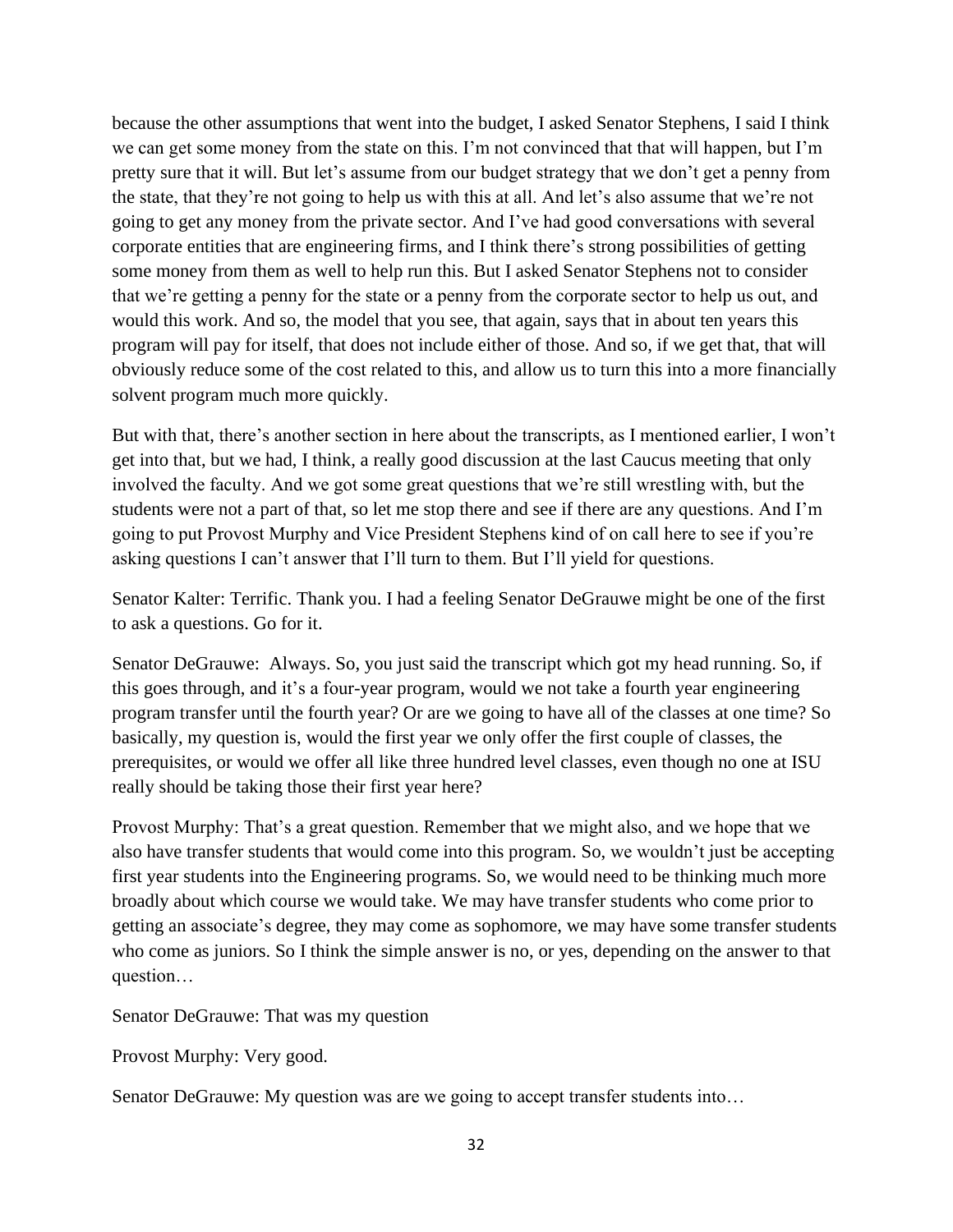Provost Murphy: Absolutely.

Senator DeGrauwe: Okay.

Senator Kalter: I think, Senator DeGrauwe, from what I've read, and Senator Murphy can correct me, I think in the first and second year of actually getting the program up and running, the committee (the task force) had said we're going to bring in like a first class because the building might still be being built, and so then you wouldn't be able to have some of those third and fourth year classes. So, at that point, it might not be bringing in transfer students who are in their junior or senior year, it might be if they were transfer in like their sophomore year, but they're still taking their gen eds. And I think that's part of your question, I think, but what Senator Murphy was saying was, absolutely when it's up to maturity that we would be doing transfer students the way we normally do. Right? Okay. Other questions?

Senator Qaddour: Just… If you want to take transfer student, I think, it makes sense because they have their associate degree to start with the third year, because I know you will get many students if you accept transfer and start from… First and second is going to be mostly general eds. We have those classes here, mostly, I would say, because math and physics, and, you know, science, and so forth; we have them. But you start with the third year and you accept the transfer student that would be more really, for the budget point of view, it would be much better than to just postpone it a couple of years, you delay the process.

Senator Lucey: So we have information about the budget, and the faculty who we expect to hire, and some of the curriculum. My question is, to what extent did we consider diversity and cultural issues as part of the curriculum and the hiring of the faculty? So, for example, when we're talking about construction of bridges and neighborhoods, interstate bridges often times go through poor, low economic circumstances, or communities of color more than white areas. When we talk about housing design, housing design is different between affluent areas and underrepresented populations. And I think these are very important issues that we need to talk about in the curriculum, if we're talking about making a safe environment for the entire community that includes the curriculum as well as the external environment. So, what type of issues were considered in the, those plan issues?

Provost Murphy: You know, and that's a point well taken. So, you raise a number of questions. In terms of the curriculum, the task force mapped out a very draft curriculum, and it was faculty, you know, we don't yet have an Engineering faculty, so as we make our first hires, those are the faculty who will need to develop a curriculum that goes through all of our curricular processes. And I think through those curricular processes, that's where we ensure that those kinds of issues are addressed, in each of those Engineering programs. I think that's very important. You talked a little bit about the diversity of the faculty, and I know that is an issue. That is an issue that we face every year. We're working hard as we're looking how search processes are conducted, how we train search committees, to try to start to diversify a faculty in a way that meets the needs of a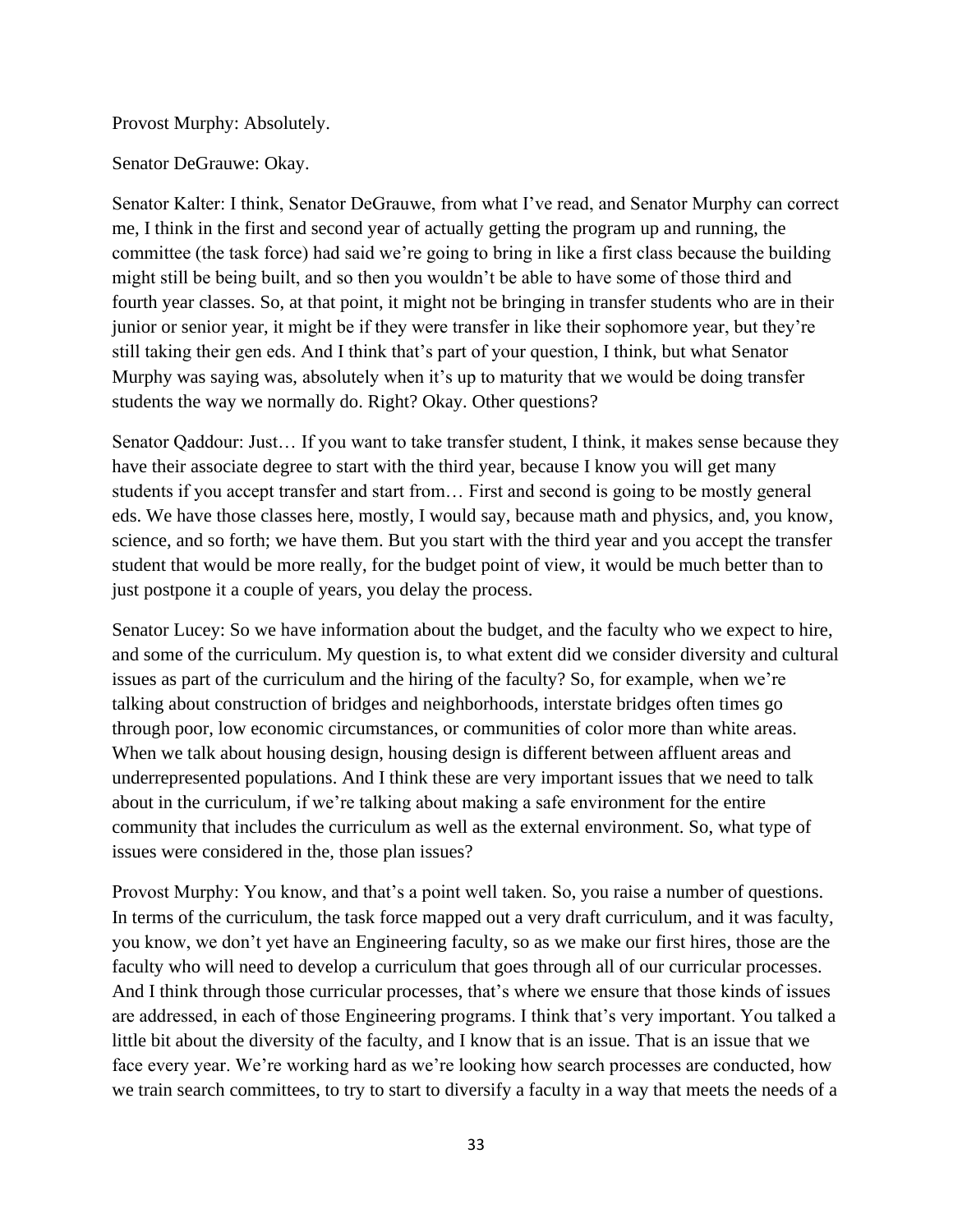diverse student body, and I would say the same thing about an Engineering faculty. At most institutions, I believe, an Engineering faculty can often be a very international faculty, and there's a positive to that too. So, I think all of your points are very well taken, absolutely.

Senator Horst: I was wondering if you had considered waiting until you got the full approval of the faculty, and the realistic estimate of the building, before you made it as a capital request? It seems as if you're making the capital request before you get some key components, in terms of the curriculum, the approval of the faculty, and the realistic quote on the building. Is there a rationale behind that decision?

President Dietz: We know to a degree what Engineering buildings cost, particularly related to the laboratories that are necessary, and so forth. I want to turn to Vice President Stephens on it because he's a little closer to this than I.

Senator Stephens: Thank you for your question. We did some surveying of information, it was available out there, the comparing from schools that have recently built them, certain level of sizes, certain level of student capacity. And so, our estimation still is an estimation, but we feel it's reasonably accurate that the size of the building given the number of students, could be somewhere in the neighborhood of 100,000 to 125,000 square feet, very similar in size to the Science Lab Building we have. And then the general estimates we've seen across the country for construction costs of those type facilities range anywhere from \$500 to \$700 per square foot. So we did rough estimates there in that time frame, and we also, again, reached out to the IBHE staff and asked exactly about that question, do we place the building onto a capital program request prior to the curriculum getting approved, and they very much encouraged that, mainly because of the timeframe it takes to even get a building approved. So, we're actually hoping that it does draw some traction from the governor's office, for the next Capital Appropriation period. So it would certainly be very encouraging if they did provide… if it was not all of the funding, some of the funding to help the university manage this major investment.

President Dietz: I should also mention that the capital bill that was just passed was the first capital bill in ten years. And so, they haven't paid as much attention as we'd hope that they would for the programs that are there. So, I think we've got a good deal of time to refine this.

Senator Evans-Winters: I think that I also want to sort of piggyback after what Senator Lucey is saying. There are certain buzzwords that I hear as a faculty member, and I also hear as a policy expert, and I also hear as someone who has a college student now at a different university. It concerns me when we talk about building programs, and new buildings, and new departments etc, new curriculum, when we just had a group of students sit here for nearly 20 to 30 minutes, and I'm watching students crying, they're nervous, they're upset, they're angry, they're literally shaking in their boots. So, we're still talking about building programs, and we're really talking about to use one of the young people's words, they're saying you're recruiting us, you're recruiting us and you're using us as tokens. Now I may be getting some of this off the tweets of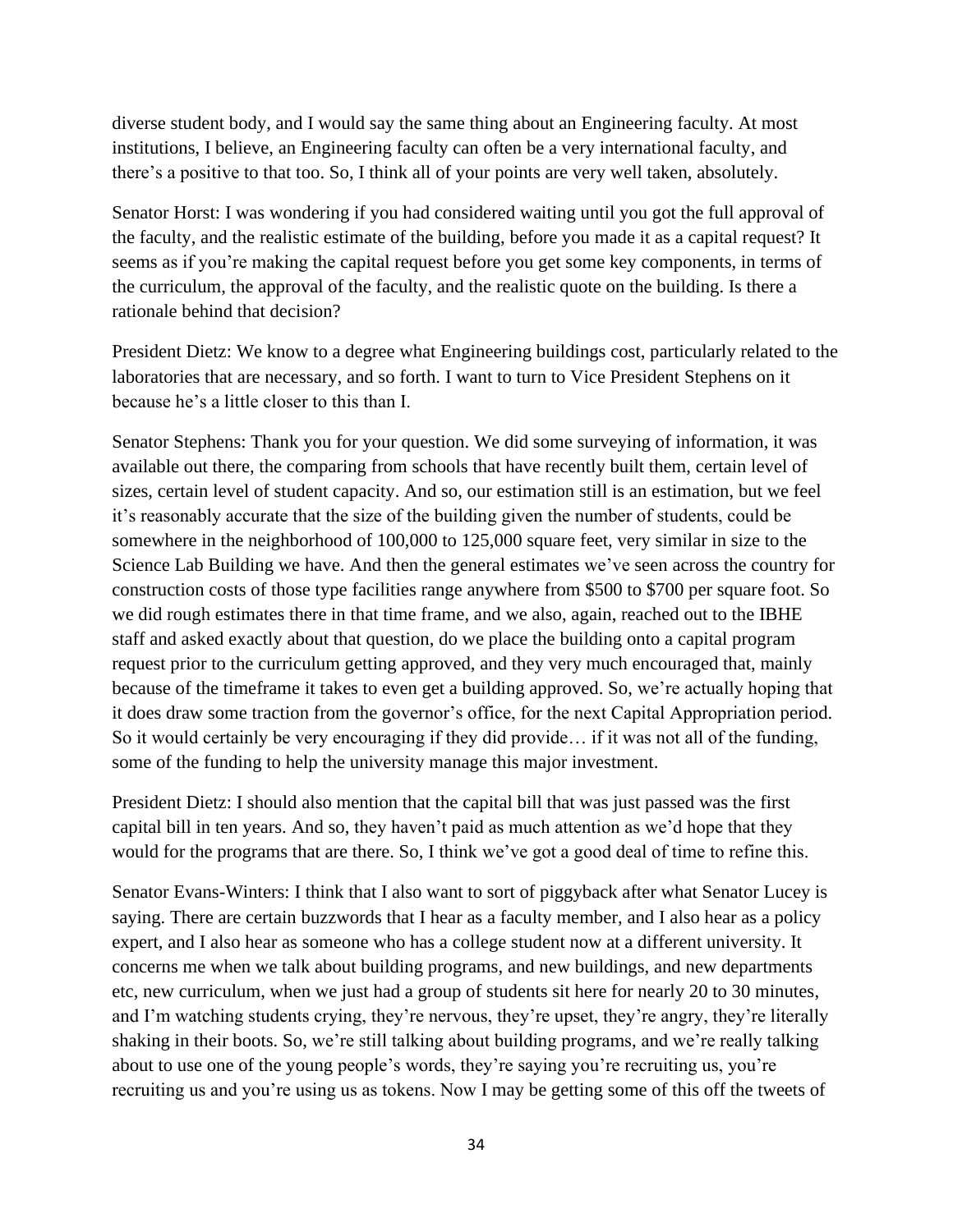ISU's hashtag. I did listen to the Senator down here, and I checked that hashtag. I'm almost embarrassed at what I see. As a senior faculty person, and someone who's a full professor, and when I hear these words diversity, diversity, we're going to build, you know, Engineering programs, etc., and I'm thinking if we want to be realistic in the State of Illinois, we do have an exodus. So, a lot of the people, a lot of the community that we're going to be recruiting from are more than likely going to be black and brown. So now we're asking these people, these young people to still come into our community, without the faculty to support them, and when I say faculty, I mean black faculty, or even Latino faculty, but for now I'm talking about black faculty. We definitely don't have the curriculum, because at this time, we see curriculum that centers anti-racism, we see curriculum that talks about racial diversity actually being, not only marginalized, but literally dumped out of the curriculum. So, we have a problem. The exact people that we are going to recruit from, that pool, let's be realistic, they're going to be black people who are probably from poor, working class families. So, I do have some concern, not necessarily with the Engineering program, but as Senator Lucey said, who's going to support these students academically, interpersonally, as well as their social, emotional, and financial needs. So, I just want to, while we're talking about… We need to start naming the diversity.

President Dietz: Points well taken.

Senator Horst: You mentioned 1,000 new students. Could you discuss what sort of housing you envision? Do you envision creating new housing or what is your plan?

President Dietz: As you are aware, I think, from previous discussions, is that there's a plan to build an additional 1,200 bed facility over where South Towers was placed. So, I think that will help, certainly, with this. We also may have with the transfer students, potentially would come into this, they would probably already have their own off campus housing. But we think the 1,200 bed facility not only will help us meet current student demand but also help us with this other demand for these students.

Senator Kosberg: So, if we're accepting 1,000 new Engineering students, and we're assuming that we can accommodate them in our 1,200 bed new facility, that only leaves 200 extra beds. And so, by my estimates, because at one point when we first talked about the overcapacity in Hewett-Manchester, there was 14 floors that had students in lounges. And I had already been told that those students in Watty had been moved out, and the students in Tri had already been moved out, and there was still 14 floors with people living in lounges. So, I mean, just quick math right there, there's probably about 200 students who were displaced. So, then we're not increasing enrollment at all, we're increasing the capacity, we're getting these 1,000 Engineering students, and then the 200 students who were already displaced, so we don't actually have any extra beds.

President Dietz: The first issue is that only freshman and sophomore students are required to live on campus. So, of the 1,000 that reduces that by half. The other part of this is that it won't be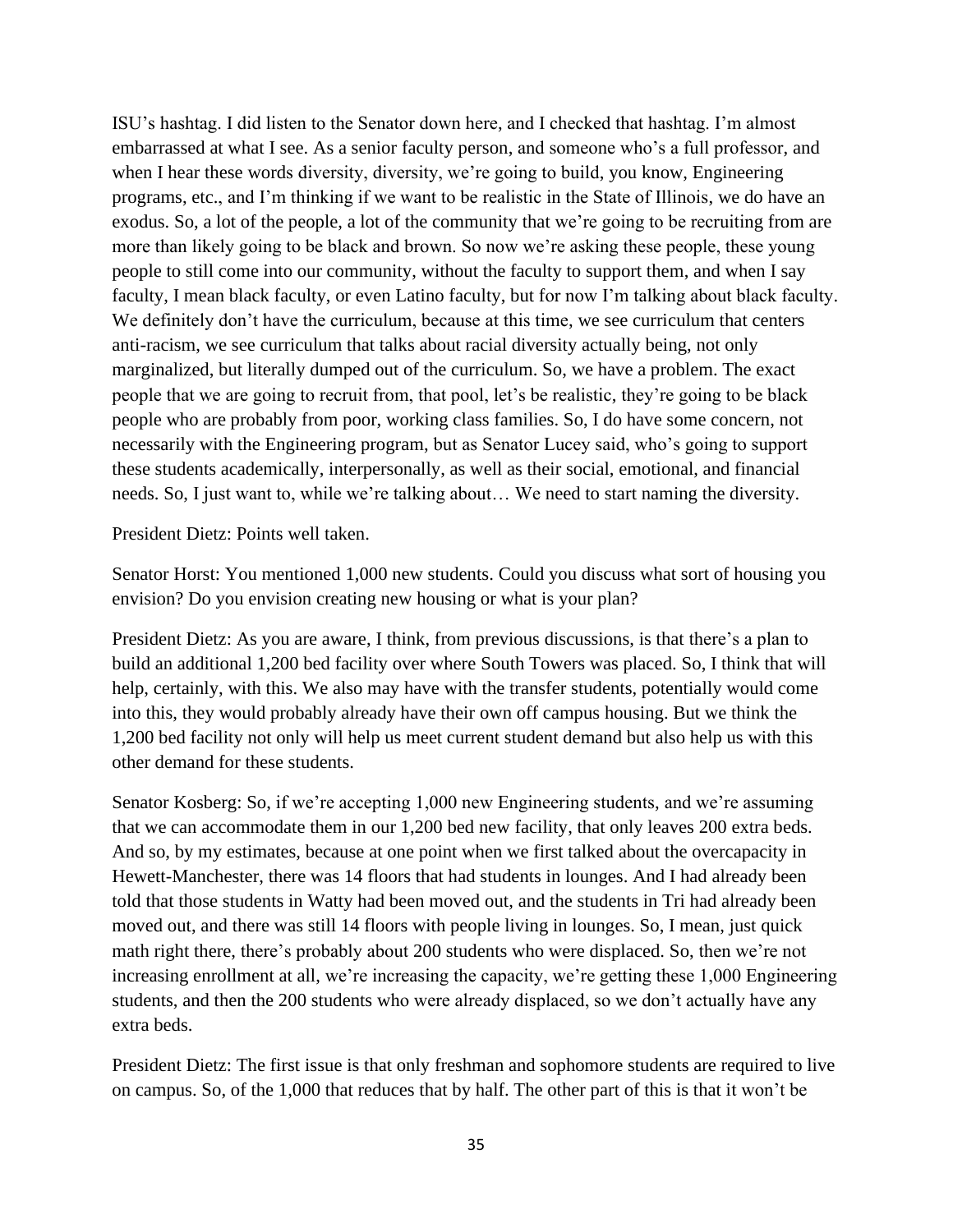1,000 students automatically. It'll be probably, I don't know, what did we figure, about 200 in the first cohort?

Provost Murphy: Right. And it won't necessarily add 1,000 more students to our total student population. Part of this is trying to make sure that we're able to maintain our current enrollment, at a time of declining student demographics in the State of Illinois.

Senator Campbell: I'd just like to quickly say that, I believe, from the reports that I've read and the discussions that we've been a part of as SGA, the extra housing was also meant to be for junior and senior students. So, I just want to like keep that as a point of information. You're shaking your head, Senator Johnson.

Senator Johnson: Those facilities were to live into our sophomore year requirement. We do, on an annual basis, have a certain number of juniors, who do request to live on, and we have accommodated those individuals or some, a portion of those individuals. We hope to do that same thing moving forward, but there's a balance. The primary group, though, and constituency will be first year and second year students.

Senator DeGrauwe: My question was, basically, what Senator Kosberg was saying, was my only concern is, was this new college that we're planning to bring in part of the consideration when we decide to build a new housing site? Or is this now just a back thought? So the new housing facility was, I'm not sure if what we're putting up, because I was under the impression that enrollment is going up in the past couple of years, or maybe I'm wrong, I don't know the numbers I guess. Was this actively thought about when we decide to build a new housing site?

President Dietz: Yes.

Senator DeGrauwe: Thank you.

President Dietz: I might also elaborate a little bit; we're really not talking about a College of Engineering. We're talking about two programs being housed in two separate colleges, at this point. Some other organizational structure might evolve over years, but we're really talking about two programs, not a college per se.

Senator Stewart: Actually connected with that, is there any mechanism to stop existing departments within, for example, College of Arts and Sciences to compete with these new programs for faculty lines?

Provost Murphy: No. The funding model that we've built keeps it as a separate funding model, that's the whole idea is not to draw out of the current AIF fund that we hire faculty and replace faculty. This would be that budget model as you see it, and read it, is a separate budget model, just so we make sure that we don't deplete our faculty lines in other areas.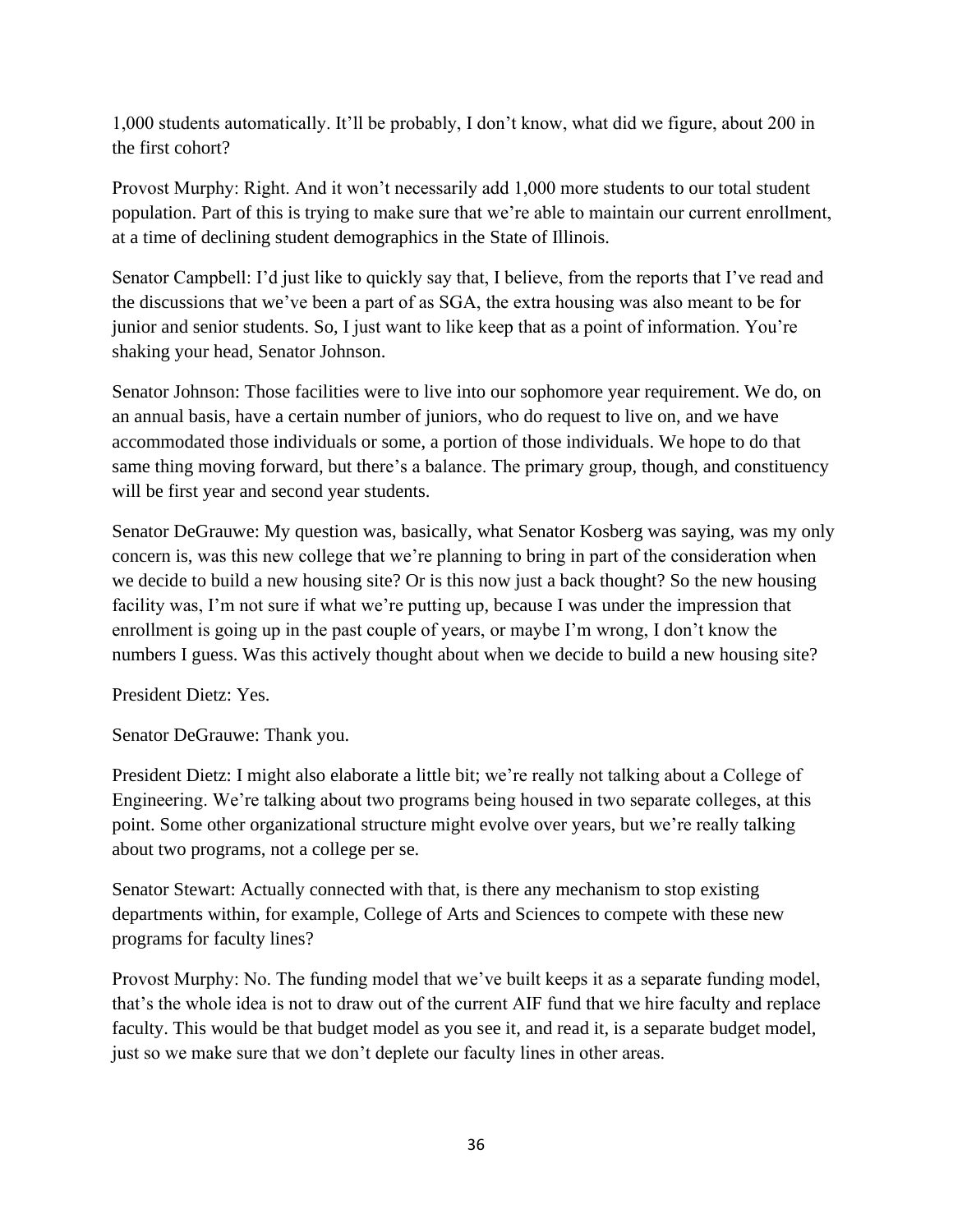Senator Pancrazio: I received a message from Dean Zosky and the Chair of the College Council Nancy Lind, and they said, and I quote just for the record here, "At this point, the position of the College of Arts and Science is that adding Engineering can add to our other science programs and raise the STEM profile of ISU. Although there's still a number of issues to be worked through, as long as the program is built without sacrificing current programs, the addition of Engineering could be positive to the University." So, at this point the College of Education is kind of, is listing its support of the discussion as it evolves.

Senator Kalter: College of Arts and Sciences.

Senator Pancrazio. Yes. College of Arts and Sciences. Yeah. Thank you.

Senator Kalter: The College of Arts and Sciences professors [Senators] received that email.

Terrific. I thought that was a question, but maybe not. Do we have other questions? All right. We can continue this discussion if there are, and I'm just going to just put out a couple comments more than questions, two of which came up while we were talking. So, first one is, one very wise person in the sciences brought up to me that in terms of the excel spreadsheet, it may be that the startup costs are estimated on the low side for the new faculty, especially if we're hiring any at the above the assistant professor level, so that in terms of running various financial models that we may want to look at those startup cost and make sure they're high enough to compete with other universities, basically.

Second thing is, we already had last time at the Caucus the question about Civil Engineering, which I think is what most of Senator Lucey's comment had to do with. Also, the EAB report said that Systems Engineering and General Engineering were very high demand, and it wasn't entirely clear why those weren't looked into or whether they will be. I thought that was important to do. And there's also a suggestion about potentially going into Bioengineering at some point. So just putting those on the table as, are these other areas that we might want to expand into? So that's the second one.

The third one was, we're talking about not a college, not a separate school, and that part of the reason for that is because of the administrative costs of that, it's sort of administrative overhead. Again in terms of financial model, I think that since it's possible that we might eventually, in 10 or 20 years be in that direction, it might be good idea to model what those costs are, just so that we understand them as we're looking at this. What if this moved into its own school, or what if this became its own college, what kind of additional money would be needed?

And then the final one is that I think just in general around the university, we should start converting our language from talking about STEM to talking about STEAM, which a lot of other institutions have adopted. So that rather than having it being just Science, Technology, Engineering, and Mathematics, there's an Arts component in there. That we're understanding how those fields need to be interdisciplinary with the humanities and arts, and how there can be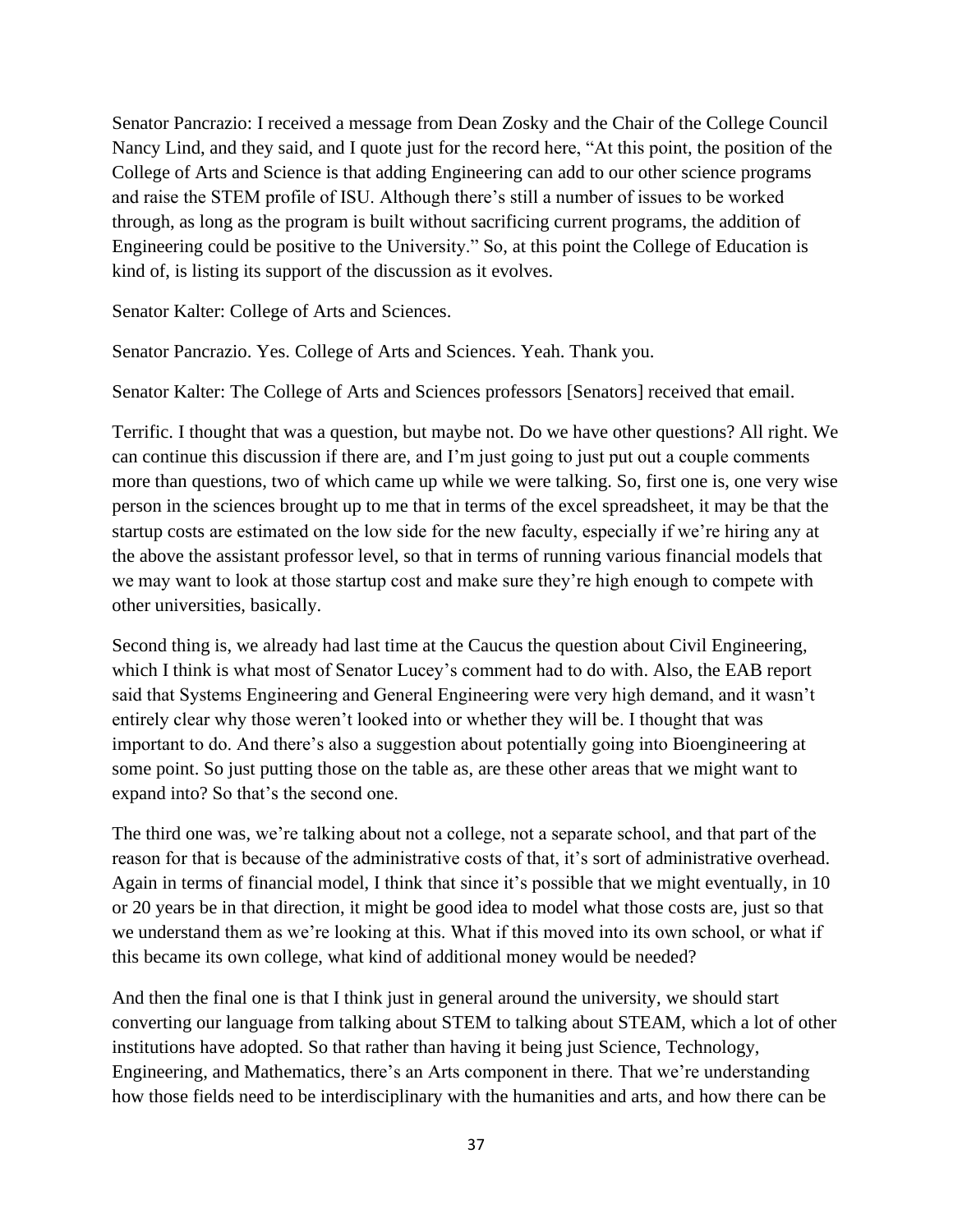really exciting, symbiotic relationships there—oh, look, I used a science term (Senator Ferrence is looking at me). So, thinking about us changing our language so that we're both with the times, in terms of our national sort of orientation, and also including Arts, Humanities faculty in these exciting new initiatives. All right.

So, we are now at about 9:15, so I want to get to… And I'm going to do something by the way, in a couple minutes that's a little but untraditional, and that is, I'm going to ask for a recess of Senate, so that we can go to the Caucus, and actually have a vote, and then come back to Senate. But there is a necessary vote in Caucus, so I'll tell you about that in a minute.

# *Approval of the Operating and Capital Funding Request to the State of Illinois (Administrative Affairs and Budget Committee)*

Senator Kalter: But we're going to go first to our Action Item, which is the approval of the Operating and Capital Funding Request to the State of Illinois. Unfortunately, Senator Marx was not able to be here, and so I'm wondering if somebody from Administrative Affairs and Budget Committee wants to present this to the Senate? Or I can do it?

On behalf of the Administrative Affairs and Budget Committee, I believe, they voted unanimously two weeks ago to move this forward, the Operating and Capital Funding Request to the State of Illinois, so I'm going to put that on the floor on behalf of the committee.

Motion by Senator Kalter, on behalf of the Administrative Affairs and Budget Committee, to approve the Operating and Capital Funding request to the State of Illinois.

Senator Kalter: Do we have any debate? The only thing that I had was, Senator Horst asked a question about whether it was considered whether or not the Senate could or should… Or not the Senate, but the faculty should approve the curriculum first, and what was the other component of that? The cost? The cost of the building, and that kind of thing?

Senator Horst: The cost. They stated that there was a realistic estimate that they're going to finetune it, but it sounds like they've thought a lot about that. But just that the faculty as a whole hasn't approved of the concept of the Engineering school, or at this Senate, and so we're putting forward a capital request the concept of which has not been endorsed.

Senator Kalter: So I wondered if we could have an answer to that part of it before we move into the approval stage.

Presidents Dietz: Well, I think we, you know, again talked about this in terms of recommendations from the Illinois Board of Higher Education, and they are very close to this, much closer than any institution happens to be. And so, I think given the estimates that we have, we're comfortable with the estimates that we have, that will be fine-tuned as we rely on our QBS responses on all of this to fine-tune that a little bit. But I think it's kind of a chicken and egg issue, to a degree, but I think, again, the suggestions of IBHE is that we move ahead if we want to gain the governor and general assembly's attention on this issue.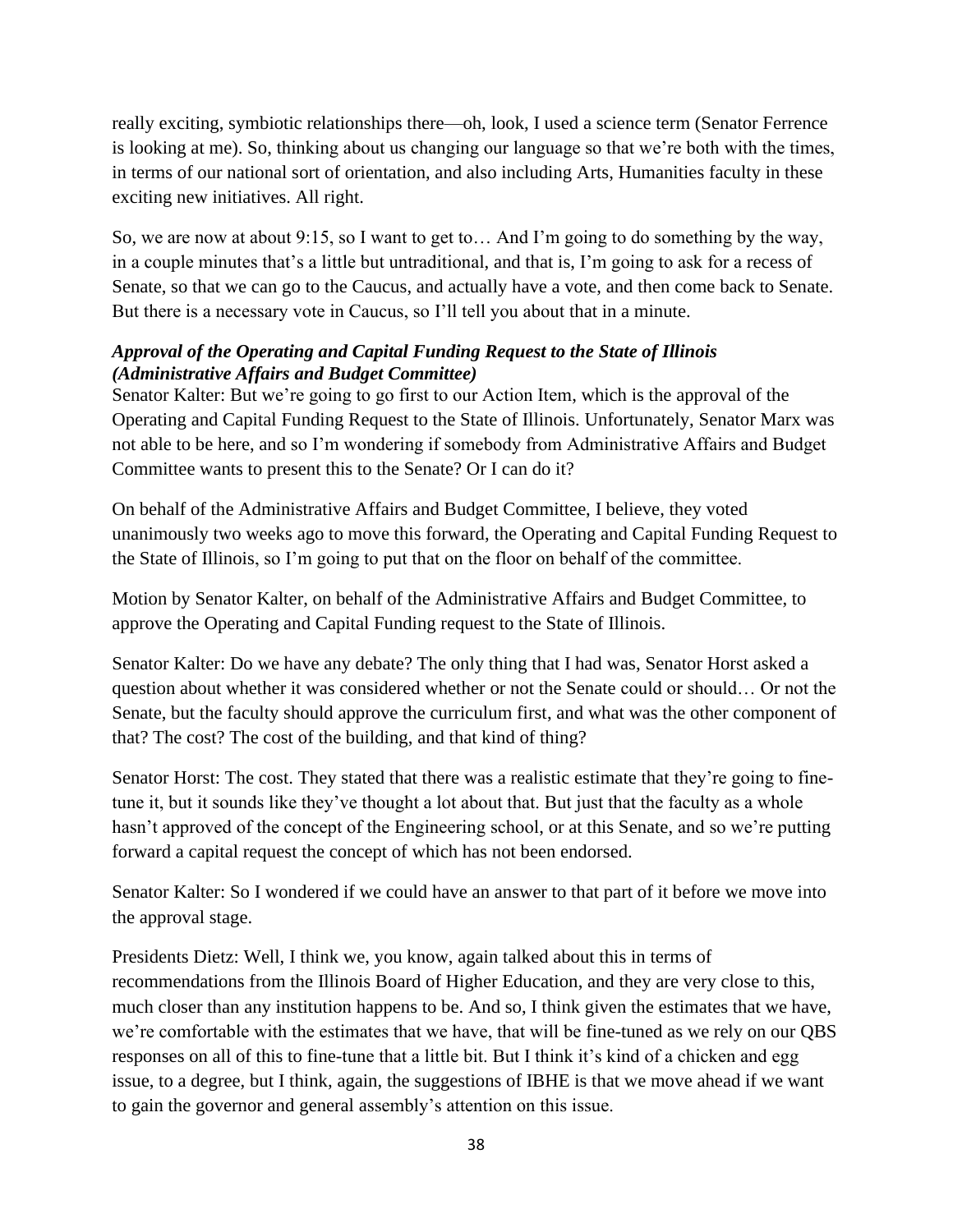So I would hope that they… you know, the curriculum, obviously, is going to be in the hands of the faculty. But I think we've already had a good deal of faculty input into the concepts, and indeed some of the curriculum has already been talked about. So, I think that the building concept, and the amount is appropriate for what we know at this point, and we can refine it later. We submit these capital requests every year, so as we get closer to a dollar amount on that and more refined, we can update that.

Senator Horst: I just hope that during this period after we take this vote and then at some point the state will have lots of money…

President Dietz: That'd be great.

Senator Horst: Give us lots of money and during that interim period there's continued conversations with the faculty…

President Dietz: Yes.

Senator Horst: … and there's a real embrace by the faculty as a whole on this concept, and there's a lot of information that can be shared.

President Dietz: Thank you.

The motion was unanimously approved.

Senator Kalter: All right. Terrific. We're moving to our Committee Reports. Senator Nikolaou for Academic Affairs, and I'm, again, going to take questions all at once at the end.

### *Academic Affairs Committee: Senator Nikolaou*

Senator Nikolaou: So the Academic Affairs Committee, after we found our room, we ended up meeting. And we discussed the proposal for allowing repetition of courses at other institutions.

# *Administrative Affairs and Budget Committee: Senator Marx*

Senator Blanco-Lobo: So, the committee met, and we heard from Brent Paterson from the President's office, and also from Jill Jones, who were, I guess, taking the heavy load in coming up with proposed changes to the Facilities Naming policy. And after we heard from them, we also briefly discussed a little bit about these projects regarding changes in, or potential changes, to the academic calendar. That's about it.

# *Faculty Affairs Committee: Senator Crowley*

Senator Crowley: We learned earlier this week of an issue regarding the Sabbatical policy of which we were not aware, so this evening we discussed that issue, and developed some language to incorporate into the policy, in the markup. That was followed by additional discussions regarding previous revisions that we had made, and there have been some changes relative to those earlier revisions that will be incorporated in the new markup that we will pass on to the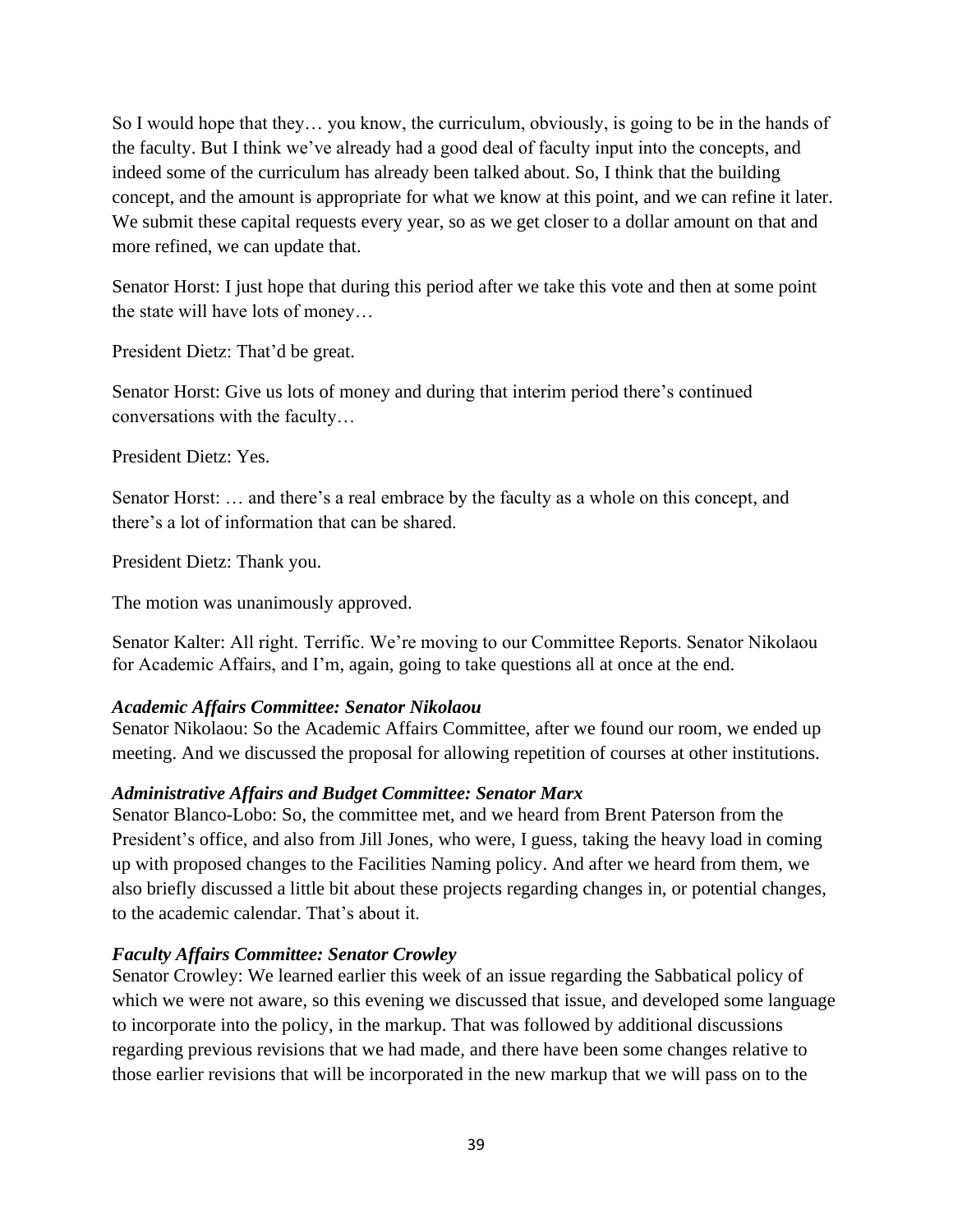chair, just as soon as I get the okay from my colleagues regarding the language of those revisions.

# *Planning and Finance Committee: Senator Mainieri*

Senator Mainieri: In Planning and Finance, we continued our exploration of our current priority, enabling more students to enter their desired majors.

# *Rules Committee: Senator Seeman*

Senator Seeman: Rules committee met this evening. We continued our review and discussion on the College of Business Bylaws. And then also started to look at some of the priority Senate Blue Book items.

Senator Kalter: Terrific. And do we have any questions for those committee chairs?

All right. Seeing none. So, I said at the start of the meeting that we would have more questions if we needed them for our administrators, but the Caucus does have business that it does absolutely need to attend to, because we're having a search, and the Provost's office is waiting on some stuff. So, what I'm proposing is that we have a very small recess of the Senate that would allow then the Caucus to convene in the same room, everybody can kind of stay in their seats, we do that business very quickly, we end the Caucus meeting, and then come back to the Senate. Does that sound acceptable to everyone?

Senator Horst: About the Engineering?

Senator Kalter: No. To go back to any questions about the Black Homecoming, and all of that, if we needed to do that. Do we have a motion to recess for about 10 minutes while the Caucus does its business?

Senator Heath: I was just going to ask, we can just leave our stuff in here right?

Senator Kalter: Yes. Actually, you don't even have to leave your seats. You can just sit here, and watch us do our business, and we'll… Because we're Open Meetings anyway, so just trying to get that business done, because we have to do that Action Item. Yeah.

Motion by Senator Crowley, seconded by Senator Heath, to recess the Senate meeting. The motion was unanimously approved.

Motion by Senator Qaddour, seconded by Senator DeGrauwe, to reconvene Senate session. The motion was unanimously approved.

# *Communications*

Senator Kalter: All right. Terrific. So, we are now in our Communications phase of the Senate. Do we have Communications for the Senate, and that can include questions?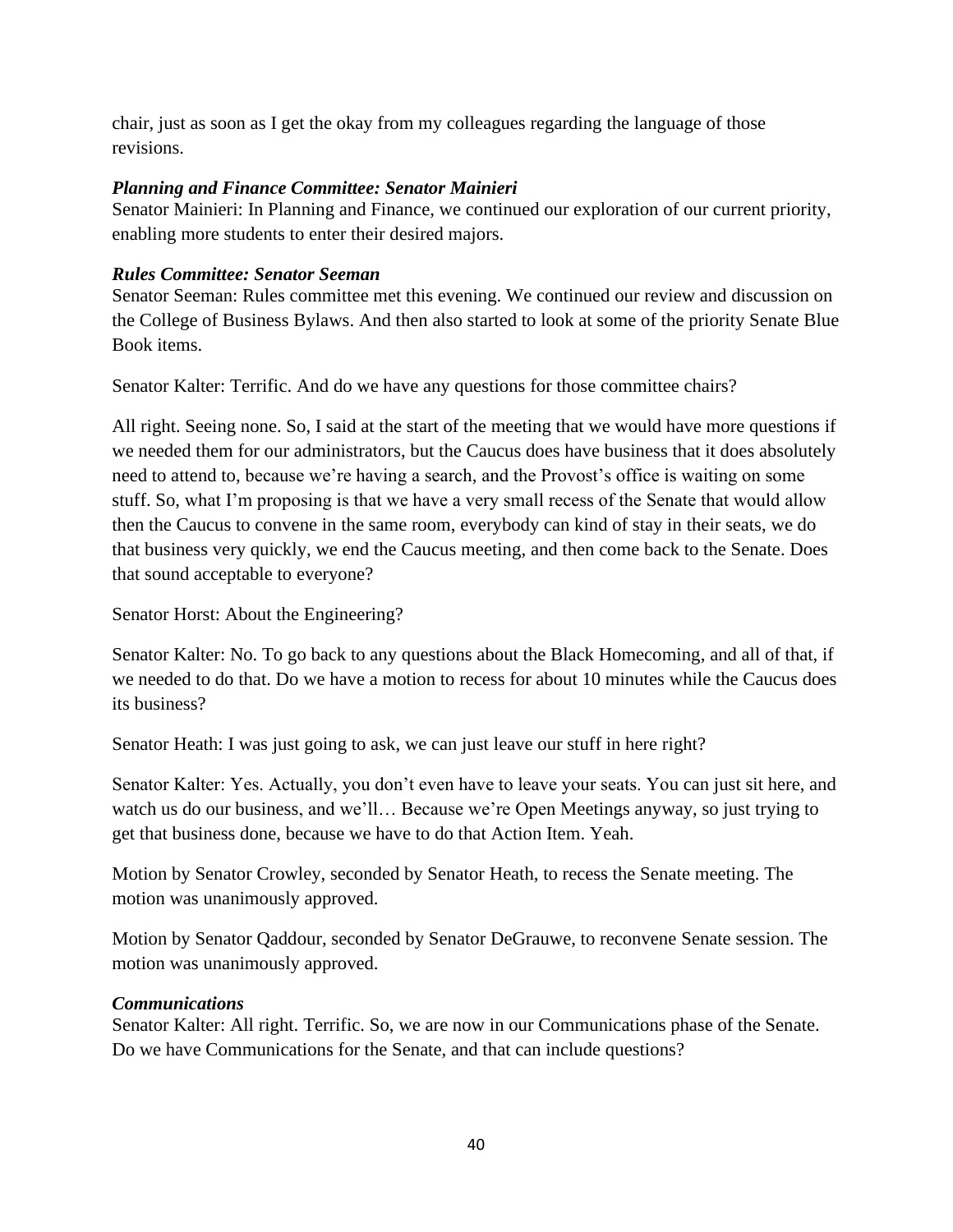Senator Hollis: So just a reminder, it does not matter how high your diversity numbers are, if minoritized students do not feel included on campus. There is still, like you all have stated, a lot of work that needs to be done. As well as just because your diversity numbers increased does not mean that minoritized students aren't experience racism here on campus, that's not getting resolved. I do encourage everyone in this room to look through the #AntiBlackISU, and read those stories of those students. Along with the rally on Monday, we sent out an email to some people in this room. I know Senator Dietz responded to it, but I really want everyone who got the email to really read it and start thinking about how these demands can be met, as well as having those demands discussed in a meeting planned for next week. Lastly, I look forward to working with you on those problems, and, hopefully, you all can start really upholding your core values of diversity and inclusion. And just like Ashley said, we're not going to stop until we see change. That's all.

Senator Kosberg: I do just want to say I got Senator Dietz's email, and I read it, and it like delegitimized, it de… like, it took away the Black Homecoming Committee's concerns, and it just devalued them, and it made them feel insignificant. And then, in response to people raising their concerns about that, you said, if I offended people, I would like to apologize to them. When you have a room full of people who were offended by it, and so you have an opportunity to apologize to them, and you let that one go, and that's disappointing.

Senator Campbell: Okay, so I know tensions are high, but, first of all, I'd like to say thank you to specifically Ashley Dumas for sharing, like that public comments tonight. Thank you to all of the students that stayed. It is 9:30 on a Wednesday night, for a meeting that they're not being paid to be at, that they chose to come, and sit through, while we talked about a lot of really harsh like secondary education jargon. And the fact that they sat through all of that just to display the things that they need to get off their chest. So, I just wanted to thank all of the students for that. That's huge.

To my white allies in the room, I think it's really important that we recognize our privilege. A lot of what's going on is folks of color educating us on what's going on, and that is not their place, nor their responsibility, and I think we need to take that upon ourselves to start educating ourselves, and not leaving that up to folks of color.

To Senators, most of you like didn't speak up during this process, that's okay if you were just intending to listen to folks, listen to the concerns, hear them. But if that wasn't the case for you, I need you to sincerely think about what you are doing just sitting here and not speaking up on behalf of like your students. And if you are here to listen, I hope you are truly and genuinely listening, because this isn't just an administration problem, like faculty can implement what's going on here. You all can help students' lives be better as well. You can take up our causes. You can work with us; you can work with us to sit down with administration. You all have pull too. You can make your classrooms, your spaces on campus more inclusive. So please, just be genuine in what you're listening to tonight, and really take it in.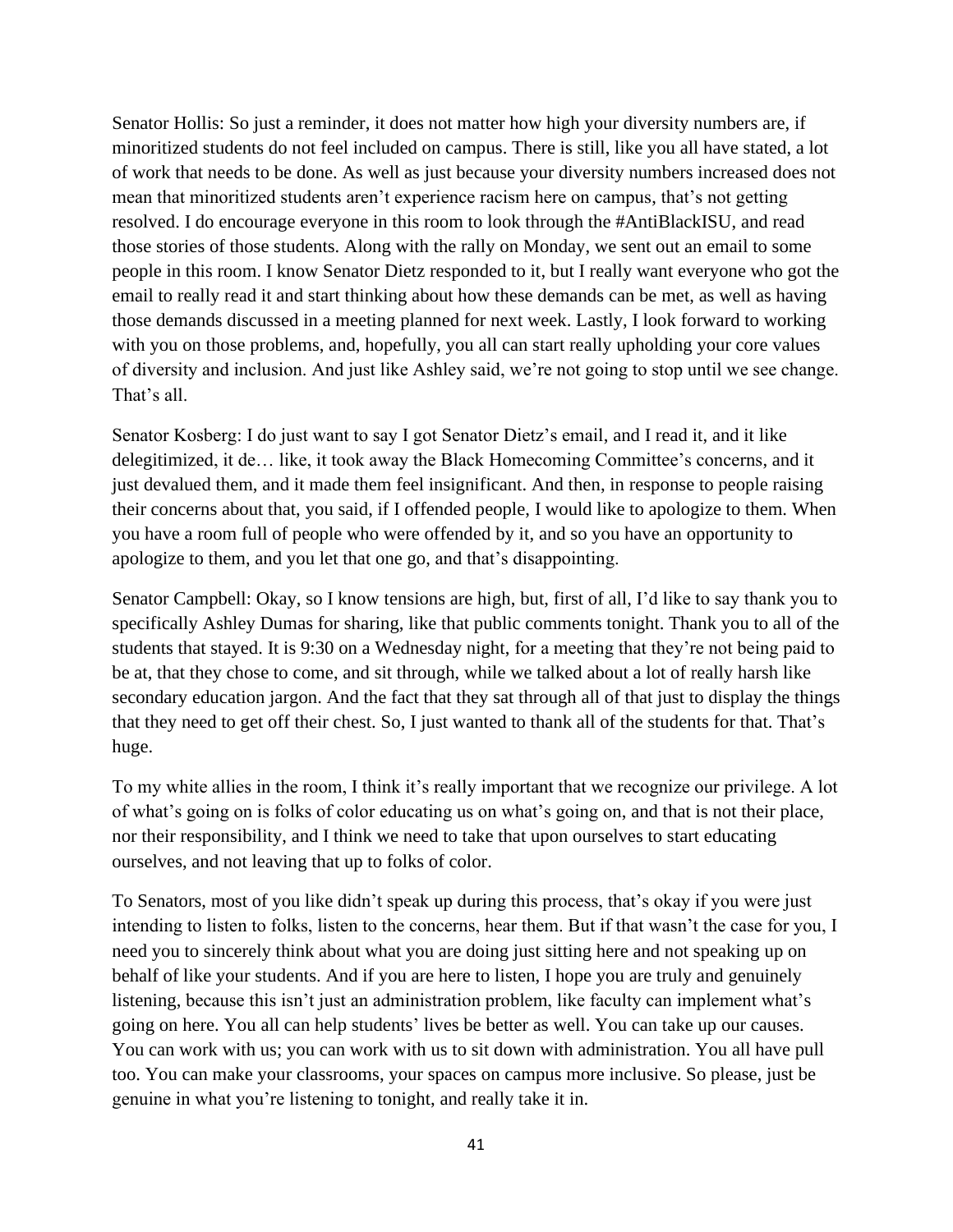In addition, we're all equal Senators in this space, and I think it's important that when folks are hearing these concerns we listen, and we listen as not people that are here working for ISU, or students that attend ISU, we're listening as like humans first. And we're listening not to respond on behalf of ISU, or anything like that, we're listening to respond, and actually validate, and work out these issues as humans, and as people, not just as folks that are in individual roles throughout ISU.

And it's also okay to admit your ignorance. So I know there's a lot of questions that are big, high level questions that are being asked here tonight, and it can be difficult especially for the folks that are in administration here. You all oversee a lot of people and it's okay to not necessarily have those answers prepared for us, so if you don't you can, obviously, it's okay to say we don't know, we'll talk to our staff, we'll get back to you on certain issues. All we want to see is like that progress, and you don't have all the information about what's happening on ISU's campus, day to day, and that's okay, but get back to us; but just admit ignorance when it comes to that.

To the media that's been in attendance here currently, or throughout the night, I think it's very important that we tell correct intentional black stories, and we're not here for a spin, and we're not here for clicks. I don't want to read another article about UPB, I want to read an article about black students here, their concerns, and what we can do to make them better.

Senator DeGrauwe: I'm going to kind of go off of what Senator Campbell is saying. When I'm talking right now, I'm talking to my fellow Senators that do not identify in any minority, which if you look around the room right now is a good majority of us. And although I do identify as a minority, I don't identify as a minority in a race, and, one, my minority does not really discriminate against myself. So I honestly identify as just a white male right now, and I am honestly not too happy about what I saw while the conversation was going on. I saw a lot of my fellow Senators not actively listening. A lot of people were on their laptops, on their phones, just not actively listening. And if you don't know what actively listening, it is pretty much leaning forward, watching, and listening. We learn about that in school. We learn about that in high school. We learn about that in your classes as an instructor. You may not be the President of the University, you may be the President of the University, you may be a faculty member, or you may be a part of Milner. It doesn't matter where you are, we are a major part of this University. We all have a role here, and as someone of not-minority, we have an even bigger role, because usually we are the ones at fault. Right now, we are the ones at fault. And it takes us to consciously understand what is going on to fix that. And it may seem like this small thing to you, oh I'm only teaching a small class, but that class affects so many students. That class is what's going to have… the students are going to talk, and so the students are going to say, okay I want to take that class, and you're going to influence more people. It is up to us to learn and better ourselves. It is not up to them to educate us, and better us. If you have not read the #AntiBlackISU tweets, I was not speaking only to President Dietz about that, go home tonight, read it. It is appalling to see what they have to go through, and what they do go through at this university. Thank you.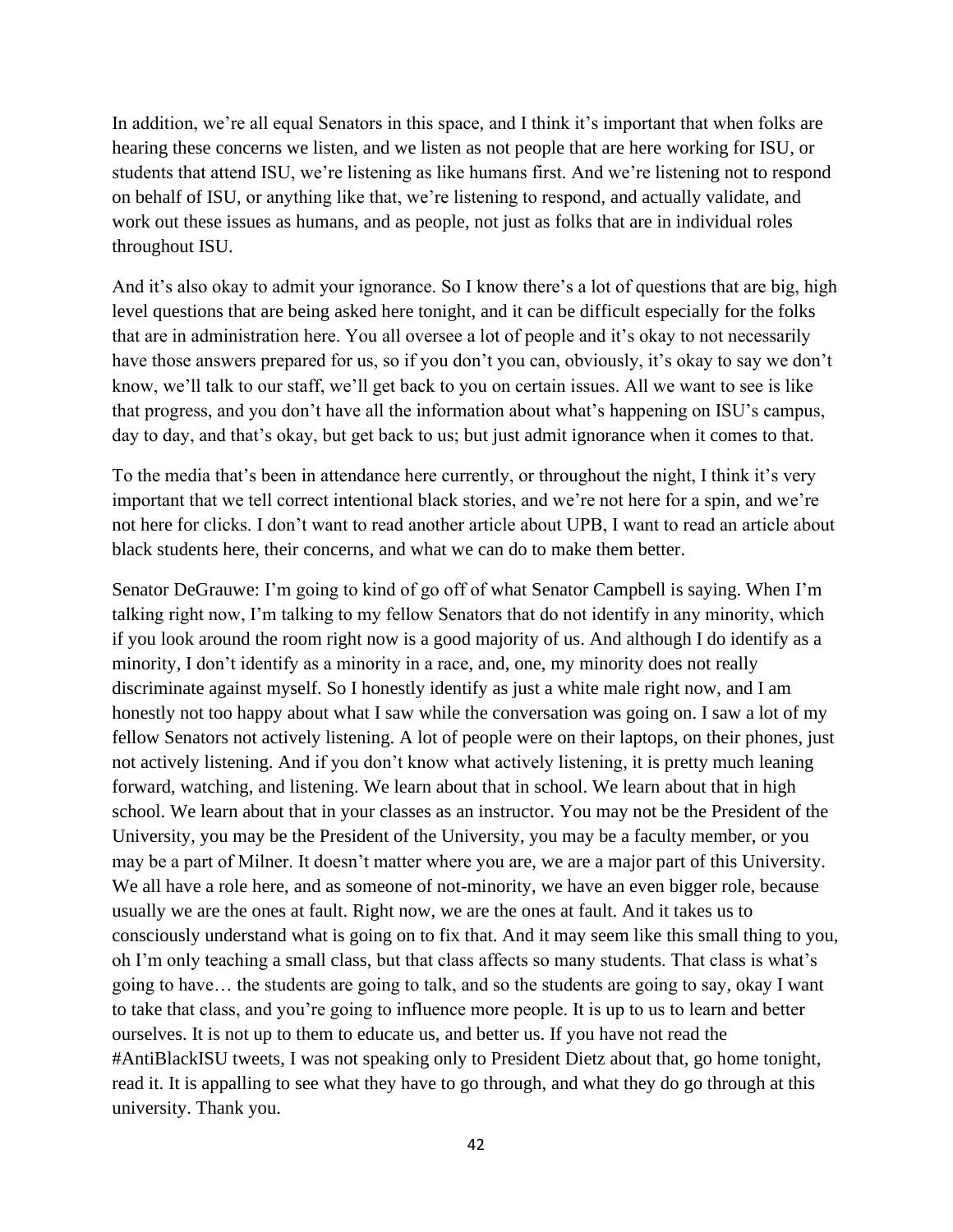Senator Solebo: I want to go off of what Senator Campbell also said, thank you to all those students, and everybody else who came for this conversation, and talked. So, one thing I wanted to mention was to remember that this isn't the first time this has happened. This is a multi…this happens... This happens constantly and it's been happening for lots of years, it just looks different. That's the only thing that's different, that it looks different. And we need to also make sure, not only one department, not only Housing, not only the School of Communication is being addressed, but every department, because it's going to look different for every student, especially for the black students on this campus. Because a lot of the times, the problems we face aren't going to be as evident to people who are not black. And that's just the thing, but with microaggressions, and racism, microaggressions look so different, and the fact that when they are addressed, they're not taken as seriously as direct actions of racism, and we need to know how to address those as well as… direct those as racism as well. And I just want to challenge you all to make sure that not only are you keeping yourselves informed and educated about these topics and what's going on, but your colleagues as well. Because it makes a huge difference in students' lives, and black faculty and staff, because they go through a lot of the same issues that students are dealing with, and I think sometimes we forget that.

Senator Evans-Winters: I'll just say that as one of a few actually black or African American faculty around the table, and at the University, and holding one of the highest ranks as a black professor, as a black woman on this campus, I know for sure that many of my colleagues don't even know what the term anti-black means, and I think that's some of the problem. So sometimes when you all ask these young people to do this type of labor, it's 9:30 in the evening. They're not getting paid for this. I see many of them looking like, oh, I got to go here, I should be studying, I need to get up in the morning. This is the emotional labor that they're talking about. So, we use words like marginalization. We use words like discrimination. But what they're talking about is that even when they walk on this campus, their very bodies are hyper visible, yet their needs are invisible. So, what we're talking about is a psychological cost that… I'm fatigued listening to them, but I don't want to decenter them, but yet it's my job to protect them. And so what I… I think we need to do a better job of, is we need to go outside of this body, and we need to become teachers and learners.

So what does it mean when they say anti-black? They're choosing not to use the word racism. So, this is an intentional linguistic twist, where they're trying to tell you all, you all don't really want us here. We have been monetized, we been commodified, but as the Senator just said, at the same time, they have no faculty and staff support. They're experiencing what's called alienation. They don't see themselves in the curriculum. They don't hear themselves when we speak. Alienation in the place that's publicly being rewarded for saying that they are diverse in working on conclusions, I mean, on inclusion. Yeah, conclusions too, but inclusion. And so, every day they wake up, it's a struggle and it's a fight, and we sit around this table, and we come up with excuses, well, they're not doing so good because of their financial needs. They're not doing so good because of their mental health needs. They're not doing so good because they need this and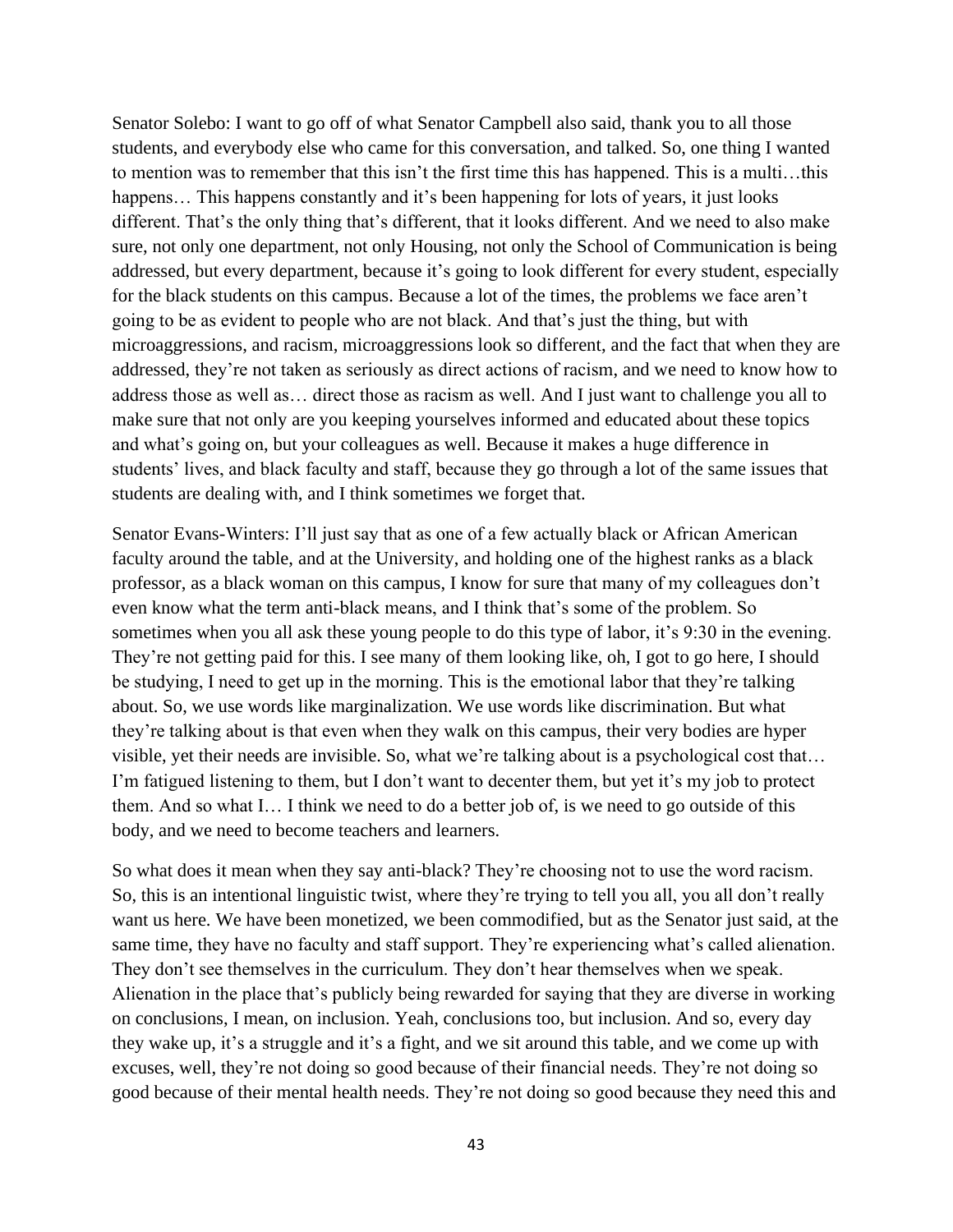they need that. We're not asking ourselves, what can we give them more of. And I think that's the biggest challenge. So, when we want to figure out why they come and then why they leave, and many of them don't even tell us why they're leaving, according to the data. That means we're not doing our jobs. We're not teaching and we're not learning. That's what alienation means. You're being treated like an alien in your own space, in your own community. What type of psychological cost and damage are we really doing? So, when I see that #anti-black campaign, I have to be honest, President Dietz, I have to be honest, real talk y'all, many of you all know that my impact on the national level, I'm embarrassed. I'm hurt. I'm bringing these young people here, and I'm asking them to stay here knowing, knowing the assault that I'm putting on their body and their psyche. I'm complicit in the damage, the long-term damage. So I think we need to stop asking them what they want, and we need to try to figure out how to do the work, so that they're not here at 9:30 at night, and then I'm going to ask them tomorrow, did you study? Why didn't you study? That's our job. Trust me, we're doing it for thousands of other students. Trust me. So being anti-black, that means, not that we're asking them to come, to simply come to the university, being anti-black is that we wish they weren't even here, that we did not have to look at their black bodies. That's on us. That's not on them. I'm embarrassed.

Senator Topdar: My comment is actually based on the article from Pantagraph that you sent out, earlier this morning. I circulated it in my department and I requested everybody to send me feedback. So, I'm just going to read an excerpt from one of my colleague's feedback. He's written quite a long message, but he was very specific about if I had to condense it in the interest of time, he indicated what he wanted me to read out. So that's the part I'm reading. This is, again, an excerpt.

To quote, "There is no doubt that there are racial problems at ISU, and at every institution, and university in the United States. As a black faculty… As an African American faculty member at ISU, I have had many uncomfortable and demeaning experiences with colleagues, and on one occasion that led to me filing a formal complaint. Rather than presuming that racial groups are descriptive categories, socially constructed groupings whose members necessarily embrace a wide range of cultures, perspectives, tastes, political views, etc., cultural competency projects tend to proceed from the view that racial groups are distinguished from each other by durable, group-specific cultures. In other words, cultural competency presumes that individual black people all share a set of cultural traits that both bind them together and distinguish them from non-blacks. Just as individual whites are presumed to be bound together by a set of cultural traits that distinguish them from non-whites; the same would apply to Latinos and Asians, obviously. This is not the social constructiveness of race, but it is biological race by another name. As such, this approach encourages faculty, staff, and students to otherize so-called group members, slotting them into a one size fits all culture box. That, ironically, promotes stereotyping, ignoring the diversity of experiences and perspectives among racial group members, or what is often referred to as microaggressions." And this, the point [of racial microaggressions] that has come